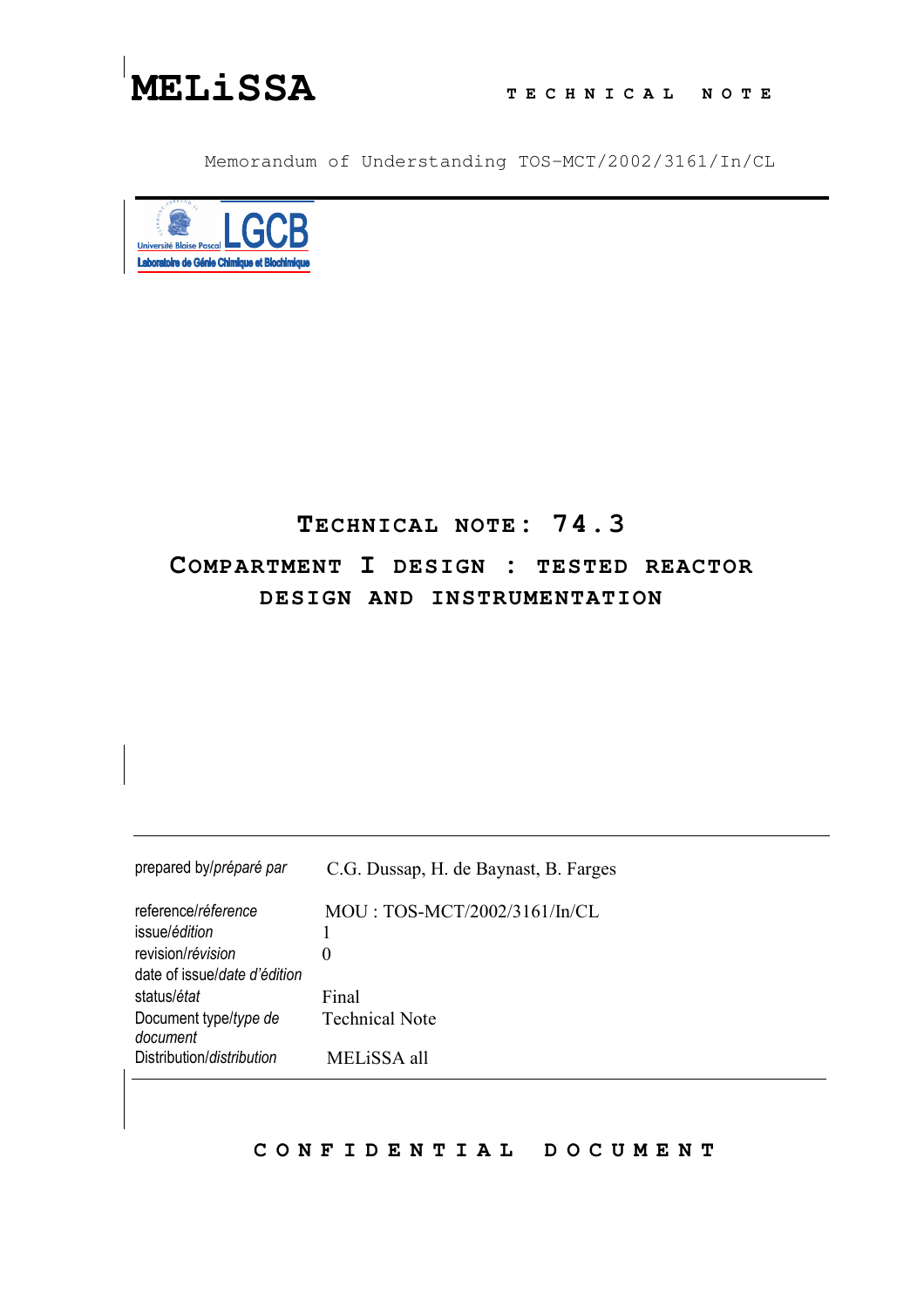issue 1 revision 0 -

page ii of IV

## APPROVAL

| Title | Compartment I design : tested reactor design | <b>ISSUE</b> | <b>Irevision U</b> |
|-------|----------------------------------------------|--------------|--------------------|
| titre | and instrumentation                          | <b>ISSUE</b> | revision           |
|       |                                              |              |                    |

| author | C.G. Dussap, H. de Baynast, B. Farges | date        | Nov.2005 |
|--------|---------------------------------------|-------------|----------|
| auteur |                                       | <b>date</b> |          |
|        |                                       |             |          |

| approved | date |
|----------|------|
| by       | date |
| approuvé |      |
| par      |      |

## CHANGE LOG

| reason for change /raison du | issue/issue revision/revision date/date |  |
|------------------------------|-----------------------------------------|--|
| changement                   |                                         |  |
|                              |                                         |  |
|                              |                                         |  |

## CHANGE RECORD

Issue: 1 Revision: 0

| reason for change/raison du changement | page(s)/page(s) | paragraph(s)/paragraph(s) |
|----------------------------------------|-----------------|---------------------------|
|                                        |                 |                           |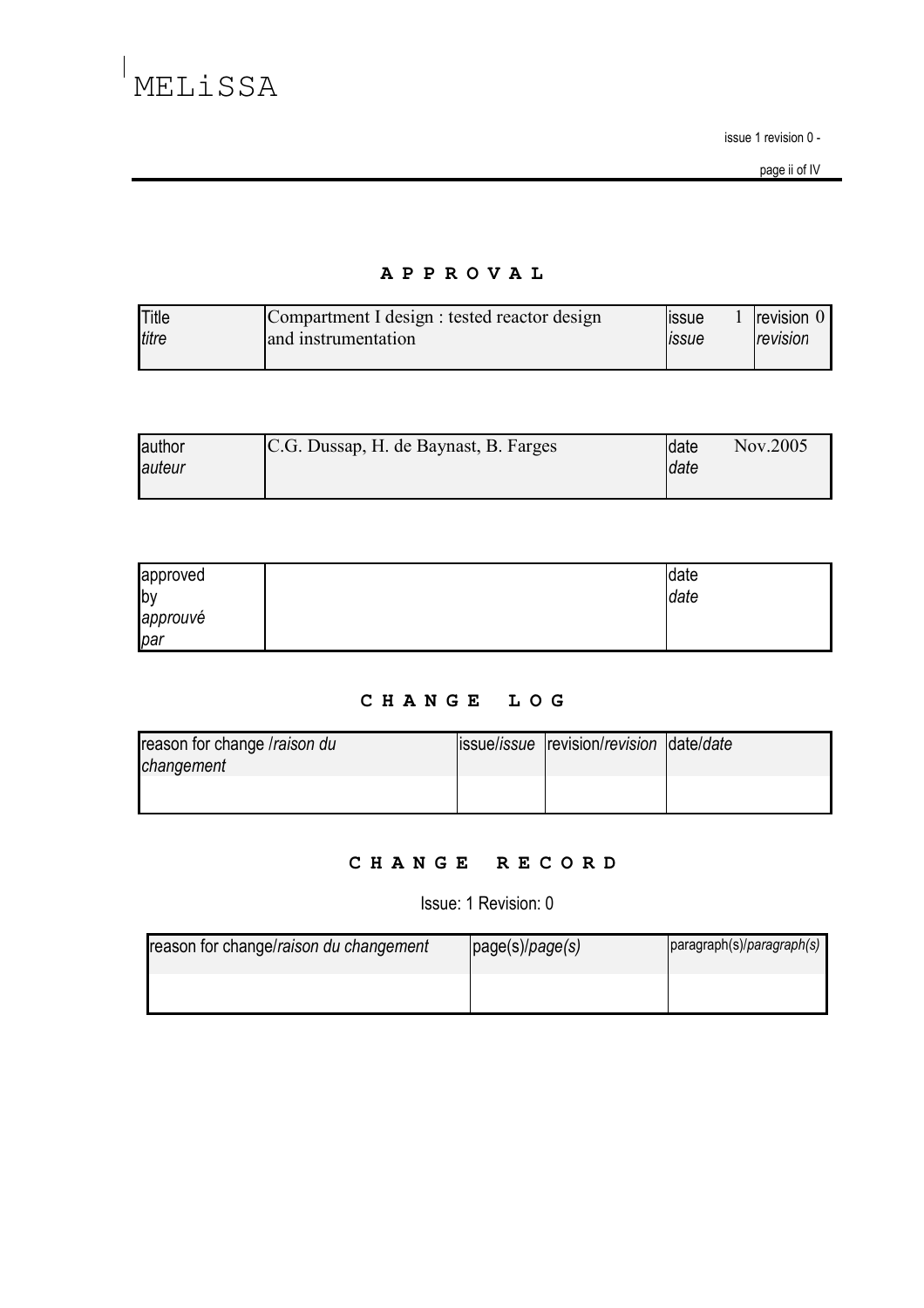issue 1 revision 0 -

page iii of IV

### TABLE OF CONTENTS

| 1            |                                                                                           |                                                                          |  |
|--------------|-------------------------------------------------------------------------------------------|--------------------------------------------------------------------------|--|
| $\mathbf{2}$ |                                                                                           |                                                                          |  |
|              | 2.1<br>2.1.1<br>2.1.2<br>2.1.3<br>2.1.4<br>2.1.5<br>2.2<br>2.2.1<br>2.2.2<br>2.2.3<br>2.3 |                                                                          |  |
|              | 2.3.1<br>2.3.2                                                                            | Current development of model approaches of the liquefying compartment 14 |  |
| $\mathbf{3}$ |                                                                                           |                                                                          |  |
|              | 3.1<br>3.2<br>3.3                                                                         |                                                                          |  |
| 4            |                                                                                           |                                                                          |  |
|              | 4.1<br>4.2<br>4.3<br>4.4                                                                  |                                                                          |  |
|              | 4.4.1<br>4.4.2<br>4.5<br>4.5.1<br>4.5.2<br>4.6                                            |                                                                          |  |
| 5            |                                                                                           |                                                                          |  |
|              | 5.1<br>5.2<br>5.3<br>5.4<br>5.5<br>5.6<br>5.6.1                                           |                                                                          |  |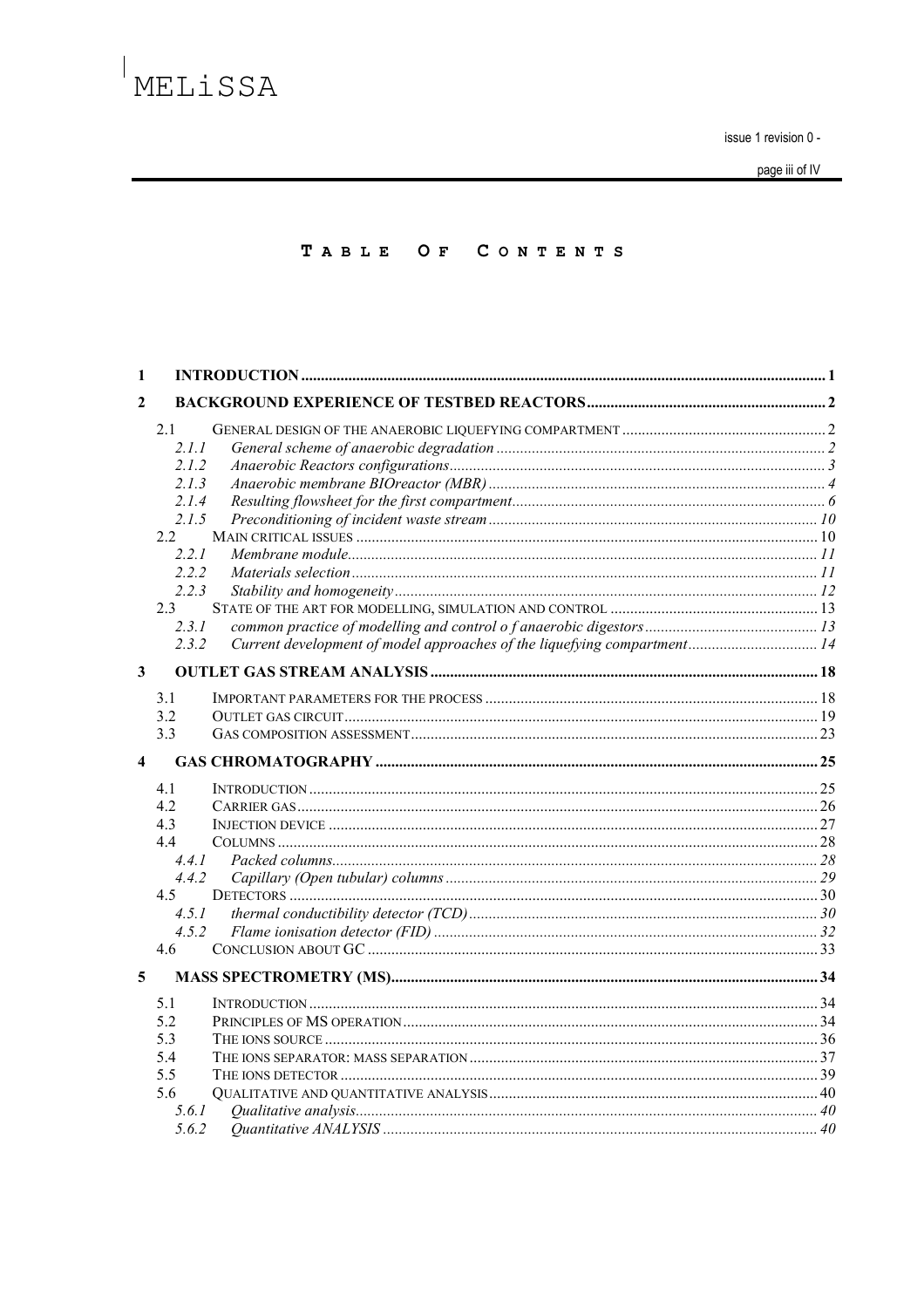$\begin{array}{c} \hline \end{array}$ 

issue 1 revision 0 -

page iv of IV

| 5.7 |  |
|-----|--|
| 58  |  |
|     |  |
|     |  |
|     |  |
|     |  |
|     |  |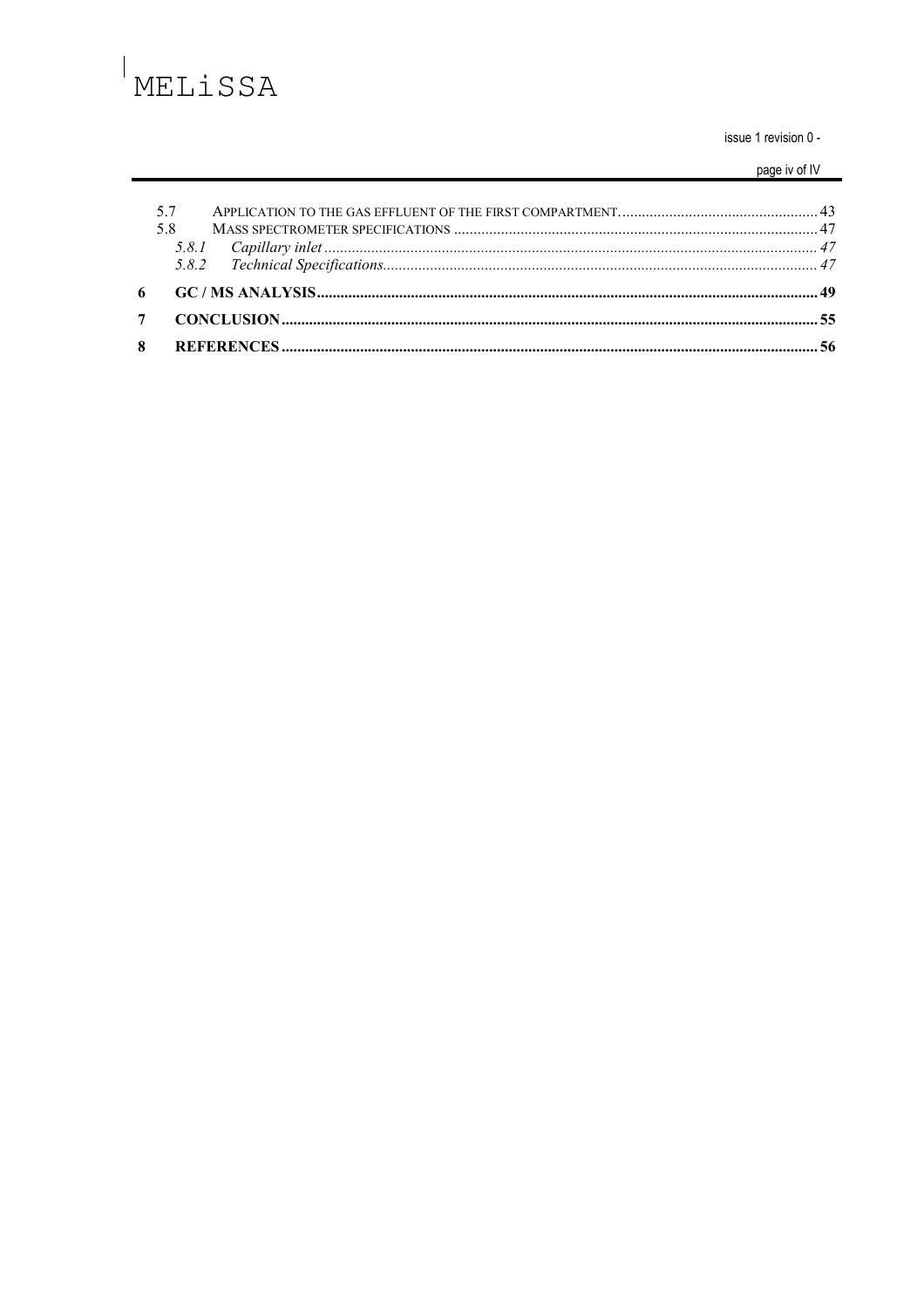### **INTRODUCTION** 1

The first compartment of MELISSA is probably one of the most complex of MELISSA loop having to support the first treatment of all solid and liquid wastes produced by the other compartments and principally the crew compartment, the higher plants chambers and the food preparation system. It is responsible for the biodegradation of human faecal matter and other wastes generated by the crew, e.g. non edible parts of plant material, paper...etc. The volatile fatty acids and ammonium produced during the anaerobic fermentation process are fed to the second phototrophic anoxygenic compartment colonized by the *Rubrum* species.

As the first step in the MELISSA cycle, the liquefying compartment determines the fraction of organic wastes that are recycled in the loop. During the last 10 years, intensive research has been carried out so as to maximise the biodegradation efficiency. Insoluble organic matter is hydrolysed to soluble components which are further fermented into volatile fatty acids, carbon dioxide or, according to the process conditions, lactic acid or alcoholic substances. Hydrolytic acidogenic bacteria perform this fermentation step. An association of acetogenic and methanogenic bacteria may further use the fermentation products to produce biogas containing methane, carbon dioxide and traces of hydrogen. Since methane has no further use in present MELISSA flowsheet, methanogenesis must be inhibited. The volatile fatty acids are further converted by the second compartment of the MELISSA cycle into Rhodospirillum biomass and  $CO<sub>2</sub>$ .  $CO<sub>2</sub>$  is reprocessed mainly in *Arthrospira* and higher plants compartments.

The hardware of the liquefying compartment has been mainly developed by EPAS. Specific developments and hardware improvements are done under the EWC contract with EPAS as prime contractor and LGCB - UBP and Sherpa as consultants, with the objective of implementation of the pilot unit at UAB. Alternative technologies are also studied under a MAP contract (Biosafe MELiSSA: a total converting and biosafe liquefying compartment for MELISSA) with U. Ghent (LabMet) as prime contractor.

The objectives of this Technical Note are double:

- First to have an overview of the different technical choices that were made for selecting and constructing the pilot reactor at EPAS, knowing that this reactor will be implemented at UAB; the sake is here to replace these choices in the context of a bioreactor having to be interfaced in the experimental MELISSA loop at UAB and enabling to obtain new experimental information on the liquefaction of MELISSA waste.
- Secondly, to give the state of the art regarding on-line gas phase analysis on an anaerobic bioreactor, knowing that this kind of information is presently well documented on aerobic or photosynthetic bioreactors but much less routinely done on anaerobic gas effluents of unknown and variable compositions.

| TN 74.3                                                                                                       | Compartment I design : tested reactor design and instrumentation |  |
|---------------------------------------------------------------------------------------------------------------|------------------------------------------------------------------|--|
| <b>UBP</b>                                                                                                    |                                                                  |  |
| This document is confidential property of the MELISSA partners and shall not be used, duplicated, modified or |                                                                  |  |
| transmitted without their authorization                                                                       |                                                                  |  |
| Memorandum of Understanding TOS-MCT/2002/3161/In/CL                                                           |                                                                  |  |
|                                                                                                               |                                                                  |  |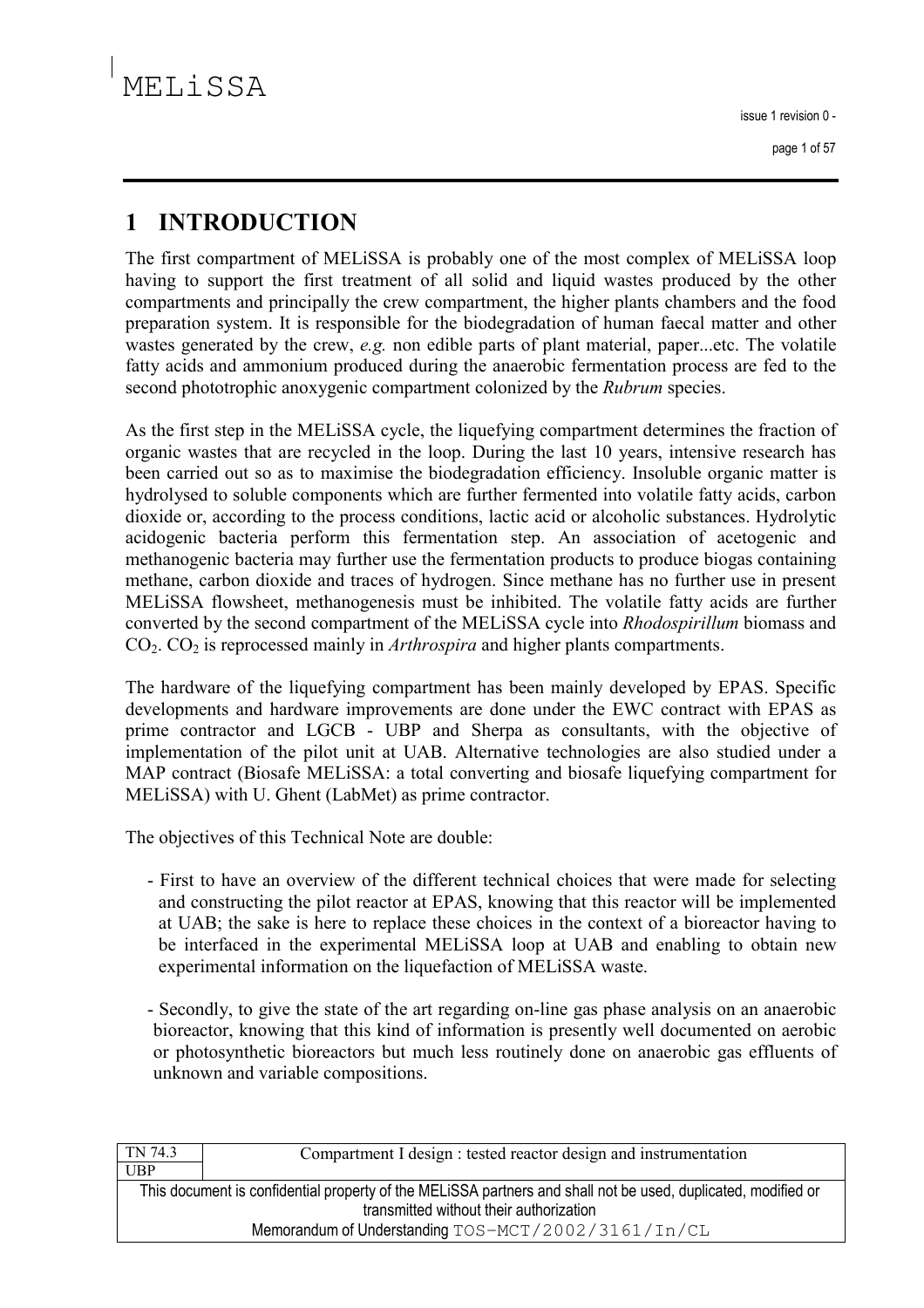#### $\overline{2}$ **BACKGROUND EXPERIENCE OF TESTBED REACTORS**

All this section is written considering the different Technical Notes concerning the first compartment that have been produced by EPAS and LGCB, *i.e.* TN 71.1, 71.2, 71.3, 71.4, 71.5, 74.1, 74.2....

### $2.1$ General design of the anaerobic liquefying compartment

#### $211$ **GENERAL SCHEME OF ANAEROBIC DEGRADATION**

The major advantages of anaerobic biodegradation of wastewater and organic solid wastes are the high organic load that can be achieved, a low sludge production and the net energy production in the form of methane rich biogas although, in the case of the MELISSA liquefying compartment, this last advantage falls considering that methane production is prevented rather than favoured. Anaerobic digestion of solids wastes also guarantees a significant decrease of the amount of pathogenic organisms present in the waste when operated in mesophilic and thermophilic conditions. A variety of industrial organic waste materials such as glycerine, yeast, kitchen waste, molasses, fats, fish oil, peel and pulp, stomach and intestine content can be processed in anaerobic systems, knowing that the compounds to degrade can be either dissolved in liquid stream or present as solid particles. In the last case, the first step of the degradation results in bacterial fixation on solids particles which is often the rate limiting process.

Anaerobic biodegradation is a complex biological process since several groups of bacteria are involved. The first group of bacteria is the hydrolytic-fermentative bacteria. Firstly, they hydrolyse macromolecular compounds into water-soluble polymers. Next, the polymers formed are further fermented along with the production of fermentation products such as alcohols, lactic acid and volatile fatty acids (VFA), ammonia,  $H_2$ ,  $CO_2$  and minerals. The acetogenic bacteria convert the fermentation products, such as the volatile fatty acids, into acetic acid,  $CO<sub>2</sub>$  and  $H<sub>2</sub>$ . These products are then finally converted into methane by the acetoclastic and hydrogenotrophic methanogenic bacteria, knowing that the activity of these bacteria is intended to be reduced at minimal levels in the present MELiSSA liquefying compartment.

The anaerobic process is sensitive to auto-inhibition. The process is indeed inhibited by its own fermentation products. A high concentration of volatile fatty acids has an inhibitory effect on the hydrolysis of the original substrate. Also a build-up of hydrogen gas in the system will inhibit the conversion of the volatile fatty acids such as propionic acid and butyric acid into acetic acid. Apart from the auto-inhibition, sulphate reducers may successfully compete with the methanogens if sulphate is present. The production of H<sub>2</sub>S can have an inhibitory effect on the methanogenic bacteria in case more then 200 mg/l of sulfide is formed. Finally, an ammonium concentration of more then  $4 \text{ g/L}$  at a pH of 7.1 will also inhibit the methanogenesis.

| TN 74.3                                                                                                       | Compartment I design : tested reactor design and instrumentation |  |
|---------------------------------------------------------------------------------------------------------------|------------------------------------------------------------------|--|
| UBP                                                                                                           |                                                                  |  |
| This document is confidential property of the MELISSA partners and shall not be used, duplicated, modified or |                                                                  |  |
| transmitted without their authorization                                                                       |                                                                  |  |
| Memorandum of Understanding TOS-MCT/2002/3161/In/CL                                                           |                                                                  |  |
|                                                                                                               |                                                                  |  |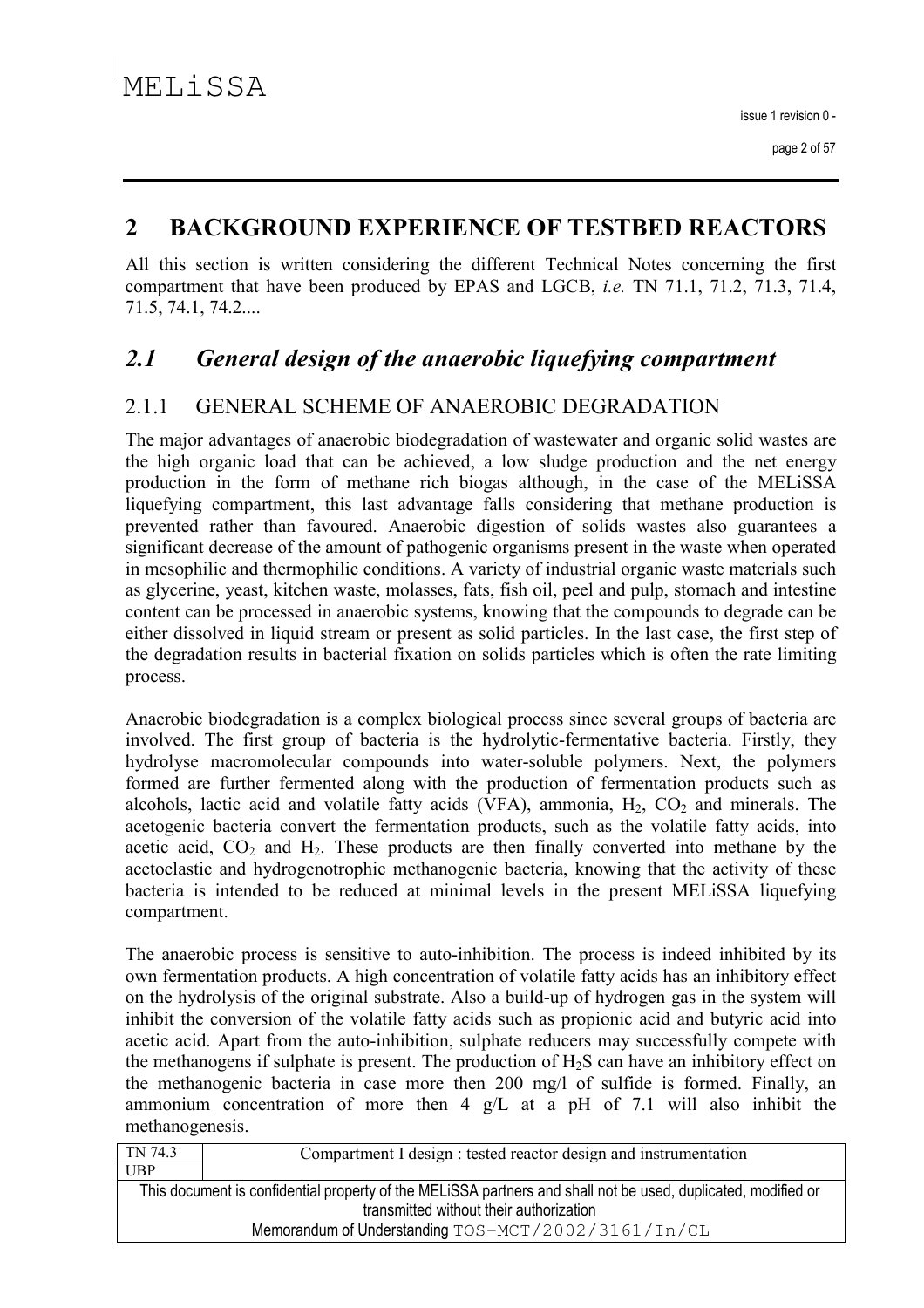#### $2.12$ ANAEROBIC REACTORS CONFIGURATIONS

Several reactor configurations are possible for anaerobic processes. Different reactor technologies can be distinguished based on how the bacterial biomass is present in the reactor.

- The first group of reactors contains biomass that is fixed on a support material. The support material may be present as a fixed material but can also be fluidised. This is obviously not suitable for MELISSA waste degradation where the support material must not compete with the solid substrate on which the attachment of bacterial flora occurs.
- The second group concerns the Upflow Anaerobic Sludge Blanket (UASB) reactors. Such reactors contain a bed of anaerobic granular sludge through which the wastewater is recycled. Basically, the interior of a UASB reactor is divided into several sections (granular sludge bed, fluidized zone, gas-liquid solid separator, settling area) in such a way that neither the solid particles into the bed (which are often biomass granules) nor the liquid phase cannot be considered as homogeneous, each zone of the reactor being responsible of a basic transformation, *i.e.* acidogenesis, methanogenesis...etc. This kind of reactor is not well adapted to MELISSA solid waste degradation, considering that the granules in UASB reactors are mainly biomass flocks ensuring dissolved organic load degradation instead of solid waste granules. It is generally recognised that this kind of reactor is particularly well-adapted for high load of dissolved organic wastes more than for solid particles degradation. Moreover, the natural segmentation of the bed into several zones naturally drives the process towards methane production which is not the objective of MELISSA liquefying first compartment.
- -The last group is well-mixed reactors in which bacteria are both suspended in the waste stream that needs treatment and attached to the solid particles. The reactor can be a flowthrough system in a completely stirred tank reactor where the hydraulic retention time is the same as the sludge retention time. The basic mixing characteristics of such reactors tend to a perfectly mixed behaviour. To keep the sludge in the reactor system, a separator can be installed to separate the liquid from the sludge. However, anaerobic sludge that is not granular has very poor settling capacities and is hard to separate. Membrane bioreactors can handle this problem. The sludge mixture is sent through a filtration system where the water phase is separated from the sludge mixture.

This last group of bioreactors has been chosen since the beginning of the studies for the degradation of MELISSA waste for at least two reasons:

- the first reason is that it is the only way to ensure anaerobic degradation without (or minimizing) methane production;
- the second reason is that such a configuration is well adapted to high load of solid particles to degrade.

| TN 74.3                                                                                                       | Compartment I design : tested reactor design and instrumentation |  |
|---------------------------------------------------------------------------------------------------------------|------------------------------------------------------------------|--|
| <b>UBP</b>                                                                                                    |                                                                  |  |
| This document is confidential property of the MELISSA partners and shall not be used, duplicated, modified or |                                                                  |  |
| transmitted without their authorization                                                                       |                                                                  |  |
| Memorandum of Understanding TOS-MCT/2002/3161/In/CL                                                           |                                                                  |  |
|                                                                                                               |                                                                  |  |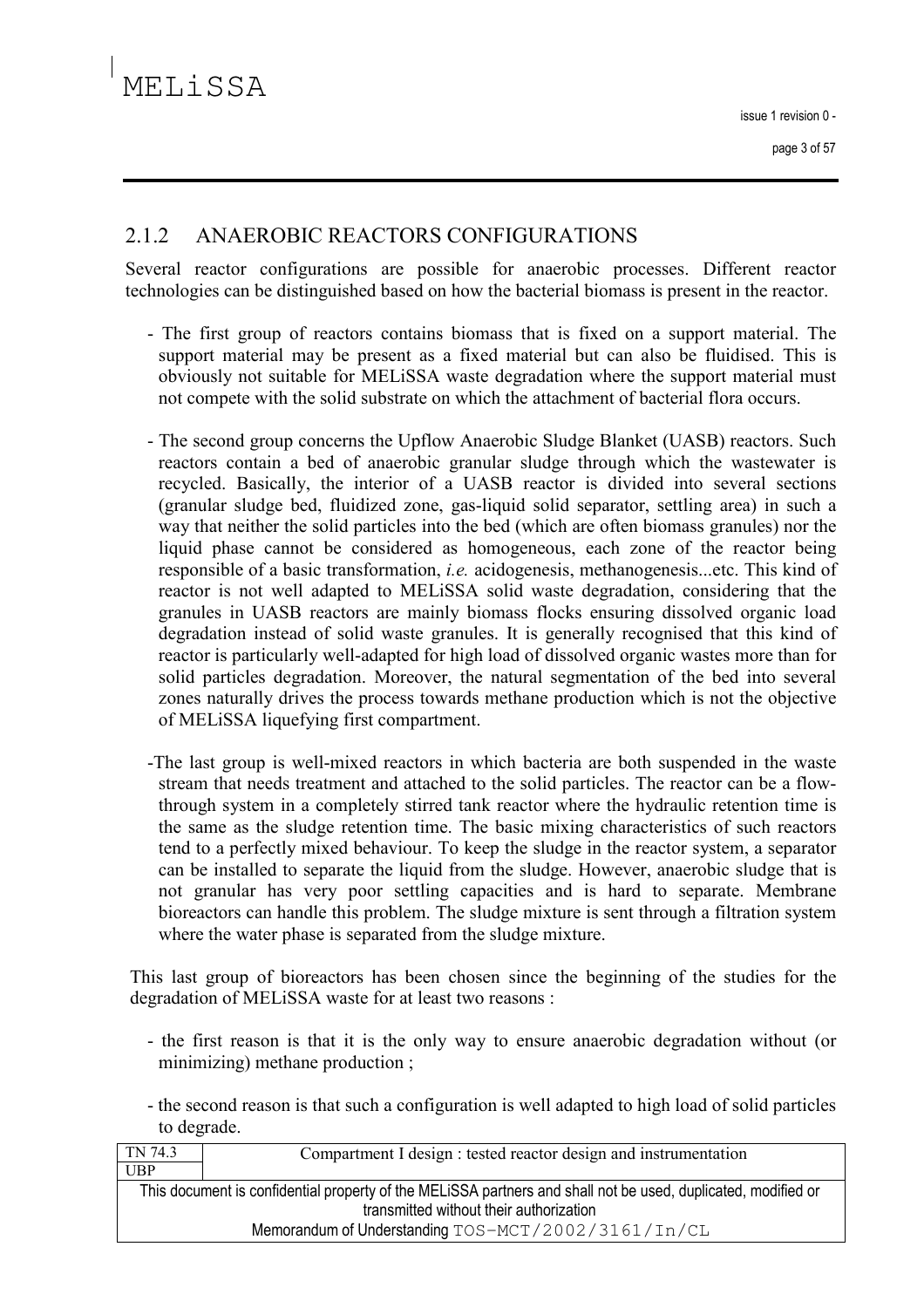issue 1 revision 0 -

The reactor concept used during the development phase of the liquefying compartment was a completely mixed reactor operating as a fed-batch reactor. This kind of reactor is characterised by two mean residence times: Hydraulic Residence (or retention) Time (HRT) and Solid Residence Time (SRT). In the first phase of the studies, HRT was equal to SRT; in a later phase recycling of the solids was introduced using centrifugation and filtration to increase the SRT and also to uncouple the two process variables HRT and SRT. With this configuration, the anaerobic reactor operates in similar conditions as UASB reactor, *i.e.* with a much longer solid residence time than the liquid residence time, but in homogeneous conditions which mostly prevents methane production.

#### $2.1.3$ ANAEROBIC MEMBRANE BIOREACTOR (MBR)

Based on the promising results obtained with a well-mixed configuration with uncoupling of HRT and SRT, it has been proposed to use the same principle of reactor  $(i.e.$  perfectly mixed and uncoupling of HRT and SRT) with a solid liquid separation system operating continuously with a membrane separator.

The membrane acts as a selective barrier, which permits the passage of certain components out of a mixture and retains others. In order to obtain mass transport through the membrane, a driving force is applied, such as a pressure difference and / or a difference in chemical or electrical potential. Separation between components occurs because of differences in transport rates through the membrane or in particle size. As a result, the incoming stream is separated into a permeate consisting of particles small enough to pass through the pores of the membrane, and a concentrate consisting of solutes and suspended solids too large to pass through the pores.

Membrane processes can be classified according to driving force and pore size. Obviously in the case of the liquid phase of the liquefying compartment, the driving force must be the transmembrane pressure. Depending on the pore size, microfiltration, ultrafiltration, nanofiltration and reversed osmosis can be distinguished. The former two are low pressure techniques, the latter two require high pressures.

- Microfiltration is designed to retain particles sized between  $0.1$  and  $10 \mu m$  such as bacteria or colloidal material. Generally, a overpressure of 10 to 200 kPa is applied for the mass transfer process to occur.
- Ultrafiltration is a process to fractionate and concentrate solutions containing relatively large molecules with a molecular weight (MW) larger than  $10^5$ , such as proteins and colloids. Salts readily pass through the membrane. The operating pressures are low and remain between 200 and 500 kPa. The actual separation is based on particle size but interactions between the membrane and the solutes play an important role.

- In nanofiltration, multivalent ions such as sulphate and phosphate are retained, as well as  $TN$  74 3 Compartment L design : tested reactor design and instrumentation ⊤

| .                                                                                                             | Comparinent I design . tested reactor design and msu amentation |
|---------------------------------------------------------------------------------------------------------------|-----------------------------------------------------------------|
| UBP                                                                                                           |                                                                 |
| This document is confidential property of the MELISSA partners and shall not be used, duplicated, modified or |                                                                 |
| transmitted without their authorization                                                                       |                                                                 |
|                                                                                                               | Memorandum of Understanding TOS-MCT/2002/3161/In/CL             |
|                                                                                                               |                                                                 |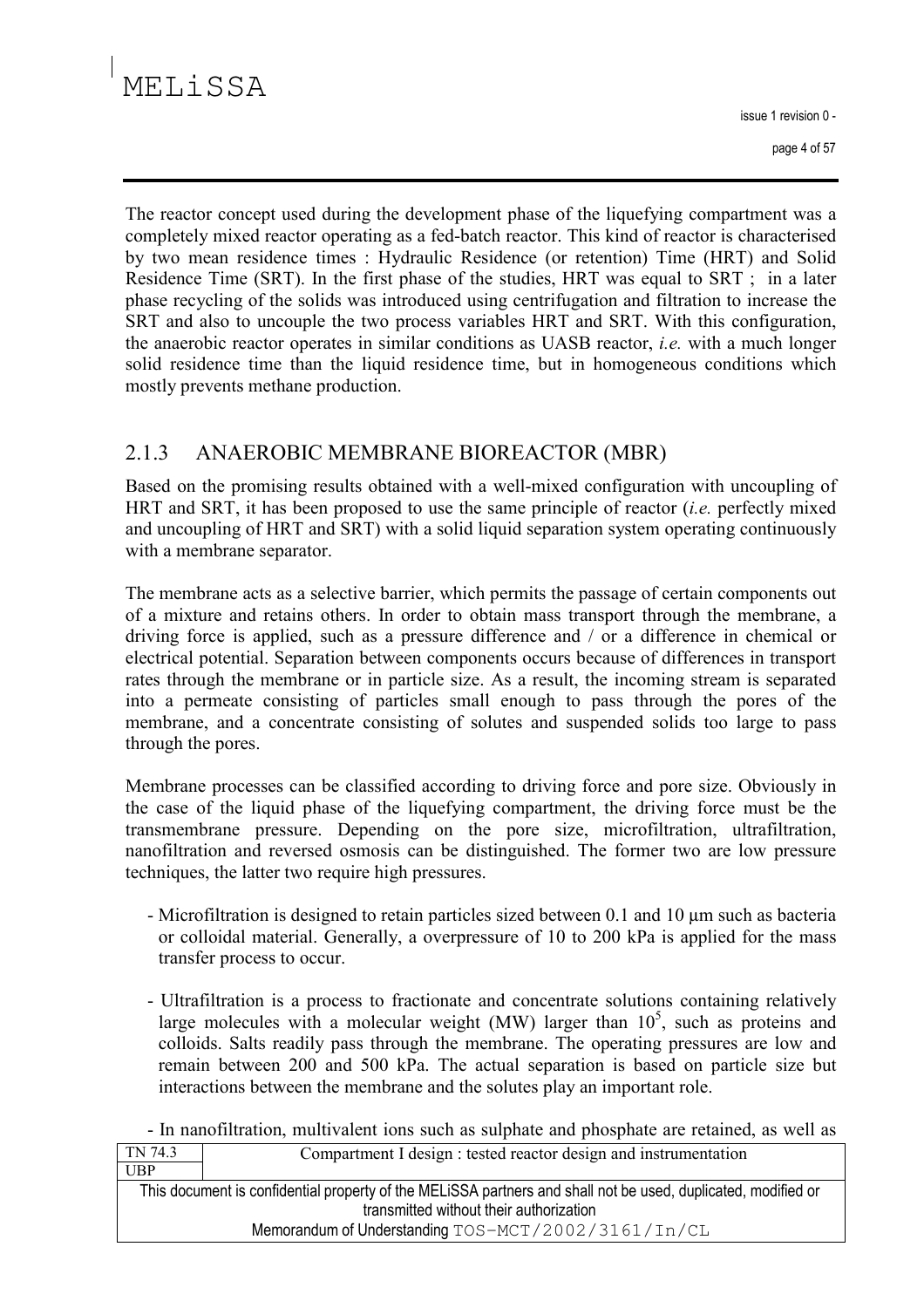issue 1 revision 0 -

page 5 of 57

low-molecular-weight components with MW exceeding 200. Therefore, these membranes can be used for dissolved carbon retention and for desalting. Pressure range lies between 500 and 2000 kPa

For the application to the liquefying compartment, the objective is to retain in the reactor higher MW molecules (polymers, proteins and of course free biomass in suspension and solid particles) in such a way that the process must function in microfiltration to ultrafiltration conditions, leading to transmembrane pressures ranging between 100 and 500 kPa. The filtrate may only contain soluble components of low MW which are the fermentation products such as volatile fatty acids, ammonium and other salts.

Depending on the type of filtration applied, two types of MBR can be distinguished:

- In the side stream MBR, the membrane module is placed at the outside of the bioreactor and the permeate (filtrate) is removed under pressure by crossflow filtration. High crossflow velocities are required to avoid excessive membrane fouling.
- Submerged MBR are a more recent development. In this case, the membrane module is immersed inside the reactor and the permeate is removed using suction. In this case, the crossflow pressure is in the order of 100 kPa (1 bar) which is the total pressure inside the reactor. Overpressurised reactors at several bars for obtaining higher transmembrane pressures require extensive developments out of the scope of this study. Gas bubbling by diffusers situated below the membranes creates a crossflow stream over the membrane surface which removes the cake layer and reduces membrane fouling. As opposed to the external MBR, no sludge recirculation is required, which substantially reduces the energy costs. On the other hand, submerged MBR operate at lower fluxes due to lower transmembrane pressure. Hence, a larger membrane surface area is needed.

In order to keep the possibility to replace the membrane system and to have a broader range of control of the permeate flow by independently manipulating a process variable (liquid flow rate into the liquid loop and / or transmembrane pressure), the first type of configuration has been chosen (external membrane module). This also prevents to use an always complex system for bubbling gas in submerged MBR.

In a dead-end filtration mode, the solution to be filtered approaches the filter medium in a perpendicular direction. The retained particles tend to build up as a filter cake, causing clogging, pressure losses and a decrease in flow. Such problems can be reduced with crossflow membrane filtration. In this case the fluid flows tangentially to the membrane and continuously sweeps away the filter cake. That is the reason why this solution has been retained.

The filtration system must separate the suspended solids and the non-biodegraded material with a high efficiency. The characterisation of the membrane remains to be done. This includes:

| TN 74.3                                                                                                                                                  | Compartment I design : tested reactor design and instrumentation |
|----------------------------------------------------------------------------------------------------------------------------------------------------------|------------------------------------------------------------------|
| UBP                                                                                                                                                      |                                                                  |
| This document is confidential property of the MELISSA partners and shall not be used, duplicated, modified or<br>transmitted without their authorization |                                                                  |
| Memorandum of Understanding TOS-MCT/2002/3161/In/CL                                                                                                      |                                                                  |
|                                                                                                                                                          |                                                                  |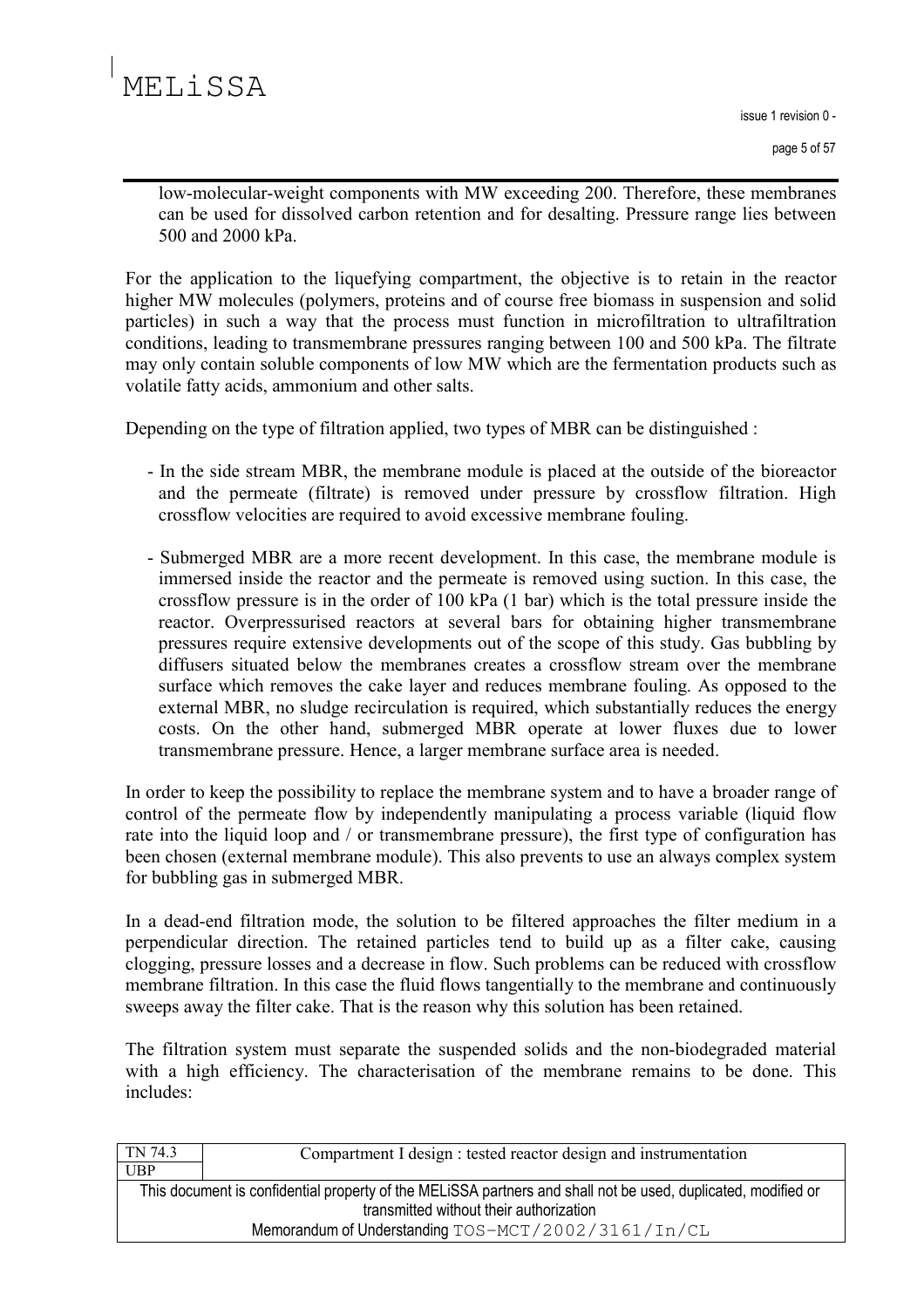- The physical characterisation of the membrane, *i.e.* chemical composition, surface area, thickness, pore size...etc.:
- The hydrodynamic characterisation, *i.e.* mainly the liquid flow in the membrane module versus the transmembrane pressure;
- The separation efficiency, *i.e.* the partition coefficient for different dissolved species such ions, VFA, carbohydrates...etc.;
- The dynamic evolution of the membrane filtration system, *i.e.* the time course change of the above properties versus the liquid liquor properties (composition, solid particles content, free biomass content) and the progressive clogging of membrane pores.

Furthermore, special attention must be paid to hygienic requirements. The filtration system needs to guarantee a pathogen free effluent. This means that the system must be expanded with a disinfection system.

#### 2.14 RESULTING FLOWSHEET FOR THE FIRST COMPARTMENT

The resulting principle of the validated flowsheet of the MELISSA liquefying compartment is pictured in Figure 1. In a first phase, a prototype fermentor reactor with a small volume (25 L) has been assembled to evaluate sensors and equipment and to collect data for model validation and controllers development. In a second step, the design is upgraded to pilot scale (100 L) and used for the demonstration tests and for final integration in the MELISSA Pilot Plant at UAB. The pilot unit is presently assembled at EPAS. The flow diagram concerning the liquefying compartment is shown in Figure 2.

| TN 74.3                                                                                                       | Compartment I design : tested reactor design and instrumentation |
|---------------------------------------------------------------------------------------------------------------|------------------------------------------------------------------|
| <b>UBP</b>                                                                                                    |                                                                  |
| This document is confidential property of the MELISSA partners and shall not be used, duplicated, modified or |                                                                  |
| transmitted without their authorization                                                                       |                                                                  |
| Memorandum of Understanding TOS-MCT/2002/3161/In/CL                                                           |                                                                  |
|                                                                                                               |                                                                  |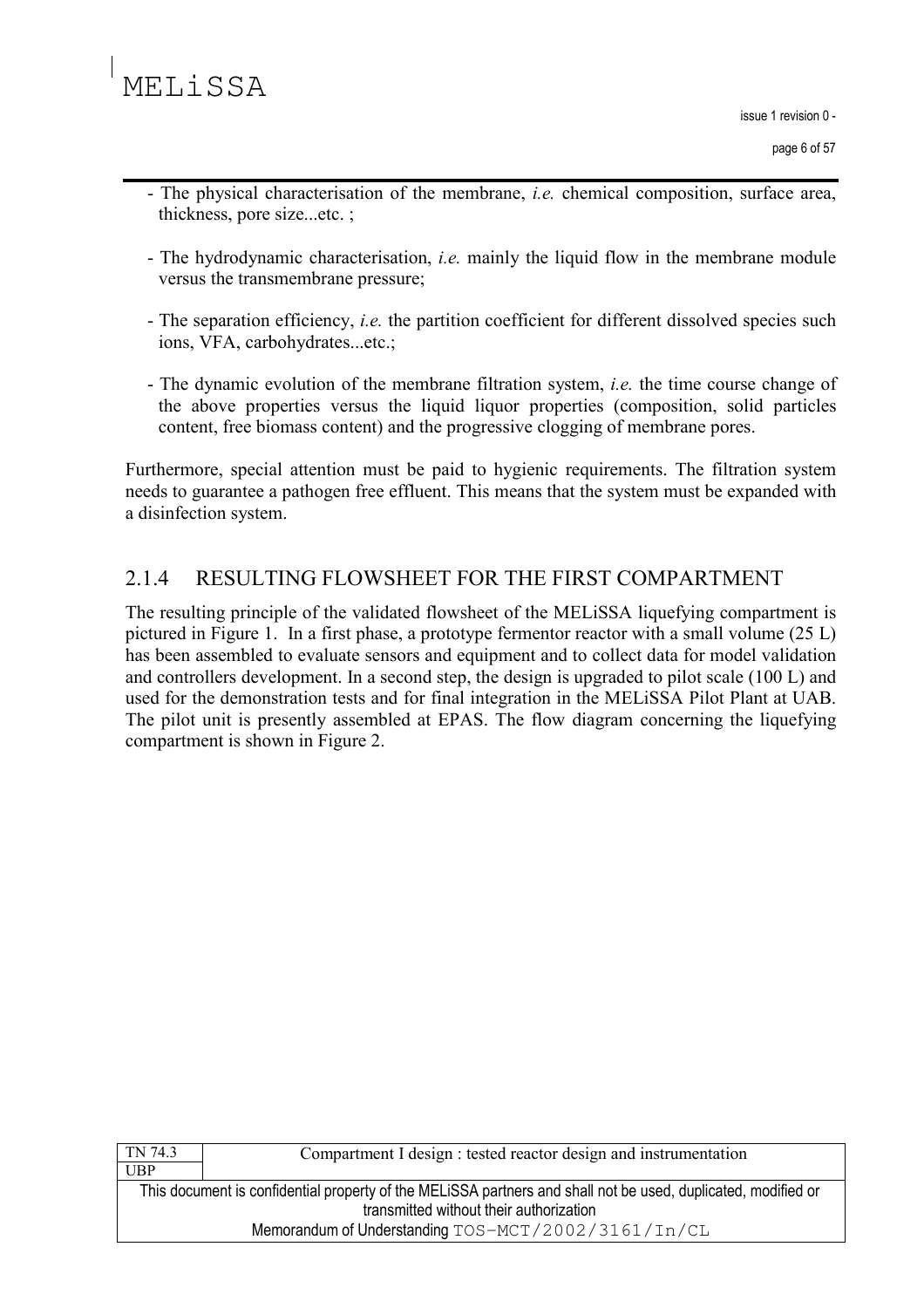issue 1 revision 0 -

page 7 of 57



Figure 1: Principle scheme of liquefying compartment

| TN 74.3                                             | Compartment I design : tested reactor design and instrumentation                                              |
|-----------------------------------------------------|---------------------------------------------------------------------------------------------------------------|
| UBP                                                 |                                                                                                               |
|                                                     | This document is confidential property of the MELISSA partners and shall not be used, duplicated, modified or |
| transmitted without their authorization             |                                                                                                               |
| Memorandum of Understanding TOS-MCT/2002/3161/In/CL |                                                                                                               |
|                                                     |                                                                                                               |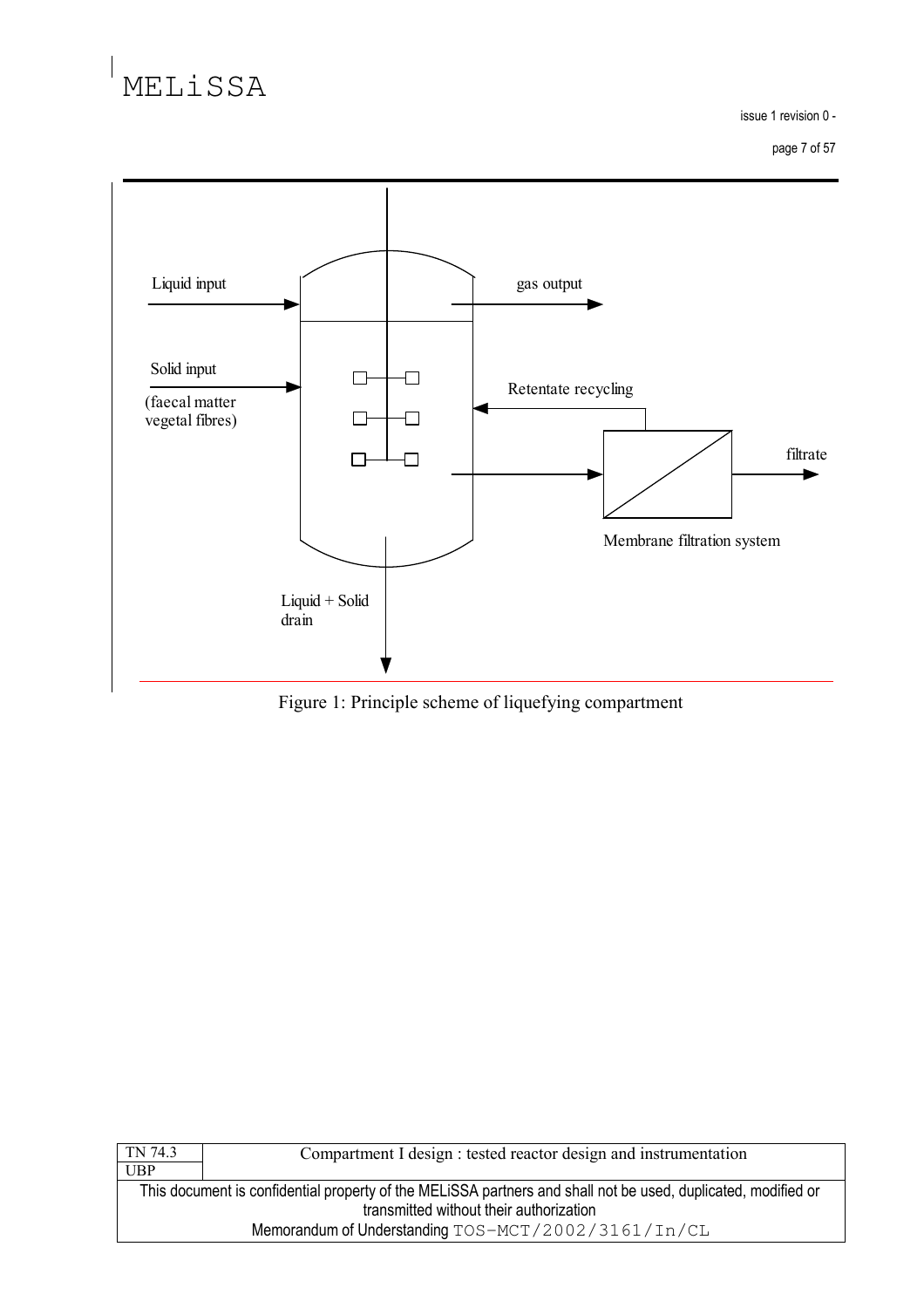**UBP** This document is confidential property of the MELISSA partners and shall not be used, duplicated, modif ied or transmitted without their authorization Memorandum of Understanding TOS-MCT/2002/3161/In/CL

TN 74.3 Compartment I design : tested reactor design and instrumentation

Figure Ń. Schematic representation of YIELISSA waste compartment (TN 74.1, UBP)



MELiSSA

issue 1 revision 0-

page 8 of 57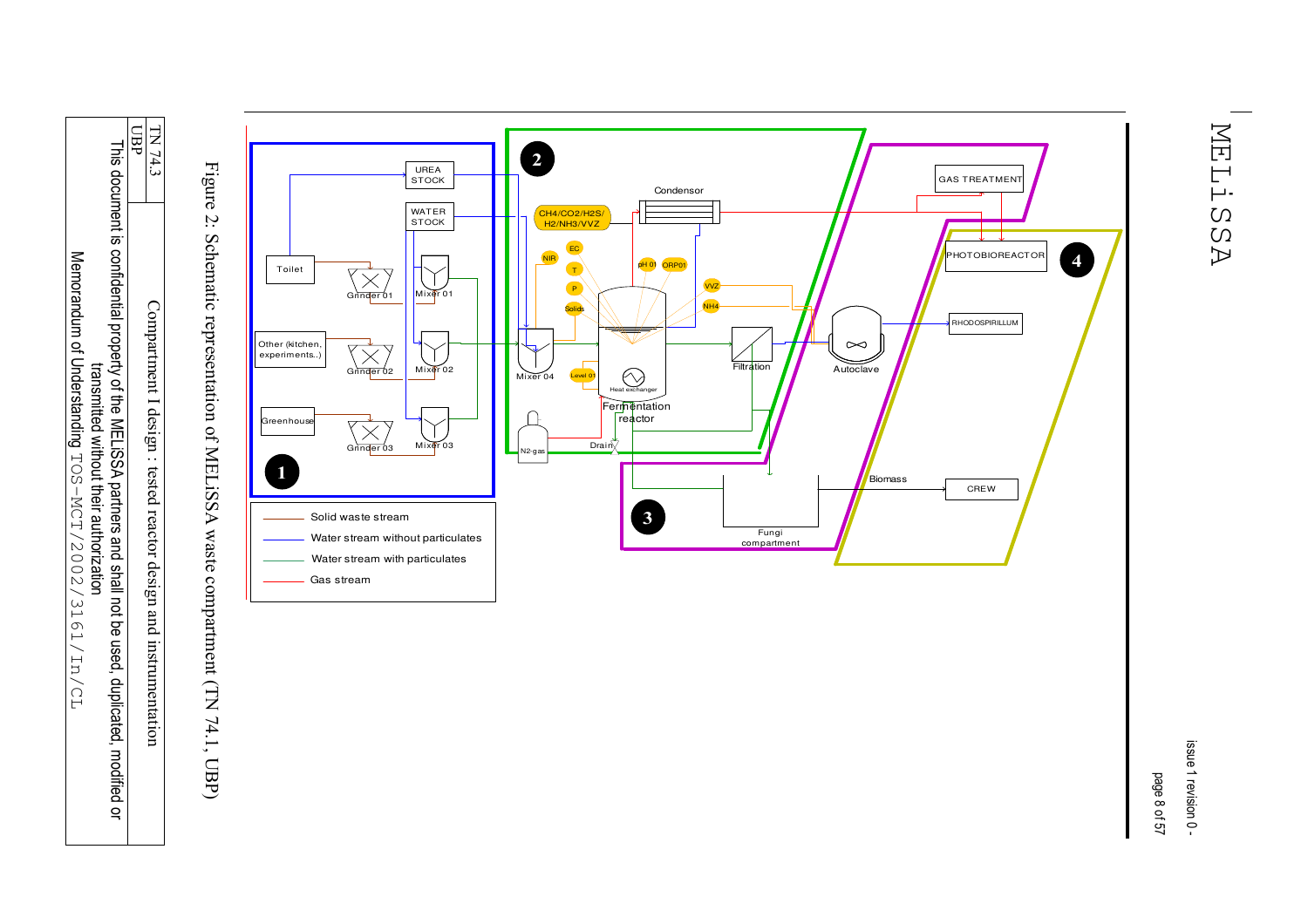The design enables to investigate the following ranges of the main process variables :

- Total operating volume 100L
- Nominal temperature: 55  $^{\circ}$ C (thermophilic situation in order to reduce methane production);
- Nominal pH: 6.5 (rather low pH to favour VFA production instead of methane);

-HRT : 5 to 15 days (calculated as the ratio of filtrate flow rate  $+$  liquid drain flow rate over liquid volume free of solid inside the bioreactor):

- SRT : 10 to 30 days (calculated as the dry solid drain rate over dry solid content inside the bioreactor):

- Organic load : 0.5 to 3 g.L<sup>-1</sup> day<sup>-1</sup> including faecal material, higher plant waste and toilet paper

- Transmembrane pressure : 100 to 500 kPa.

The expected performances can be summarized as follows :

- Proteins degradation : 50 to 80  $\%$  :
- Fibre degradation : 15 to 30  $\%$ ;
- Total carbon substrate conversion to VFA and  $CO_2$ : 60 to 70 %
- Total substrate solubilisation and degradation : 30 to 210 g.L<sup>-1</sup> day<sup>-1</sup>
- VFA filtrate concentration (in the filtrate): 1 to 5  $g.L^{-1}$
- Ammonium concentration into the bioreactor:  $0.2$  to 1 gNH<sub>4</sub>-N.L<sup>-1</sup>
- Low CH<sub>4</sub> production (less than 15 %), high CO<sub>2</sub> content in gas phase (70 to 95 %)
- Biogas production (mainly  $CO<sub>2</sub>$ ) : 2 to 15 sL day<sup>-1</sup>

Although the reactor is supposed to be perfectly mixed or tends to a perfectly mixed situation, the location for liquid sampling remain to investigate as well as the estimation of imperfectly mixed situation (solid particles settling, liquid composition gradients).

The process parameters that are measured in the bioreactor liquor are dissolved volatile fatty acids, ammonium, pH, buffer capacity, conductivity, solids concentration, temperature, pressure and liquid level. The biogas production and composition must be determined (see below).

| TN 74.3                                                                                                                                                  | Compartment I design : tested reactor design and instrumentation |
|----------------------------------------------------------------------------------------------------------------------------------------------------------|------------------------------------------------------------------|
| UBP                                                                                                                                                      |                                                                  |
| This document is confidential property of the MELISSA partners and shall not be used, duplicated, modified or<br>transmitted without their authorization |                                                                  |
| Memorandum of Understanding TOS-MCT/2002/3161/In/CL                                                                                                      |                                                                  |
|                                                                                                                                                          |                                                                  |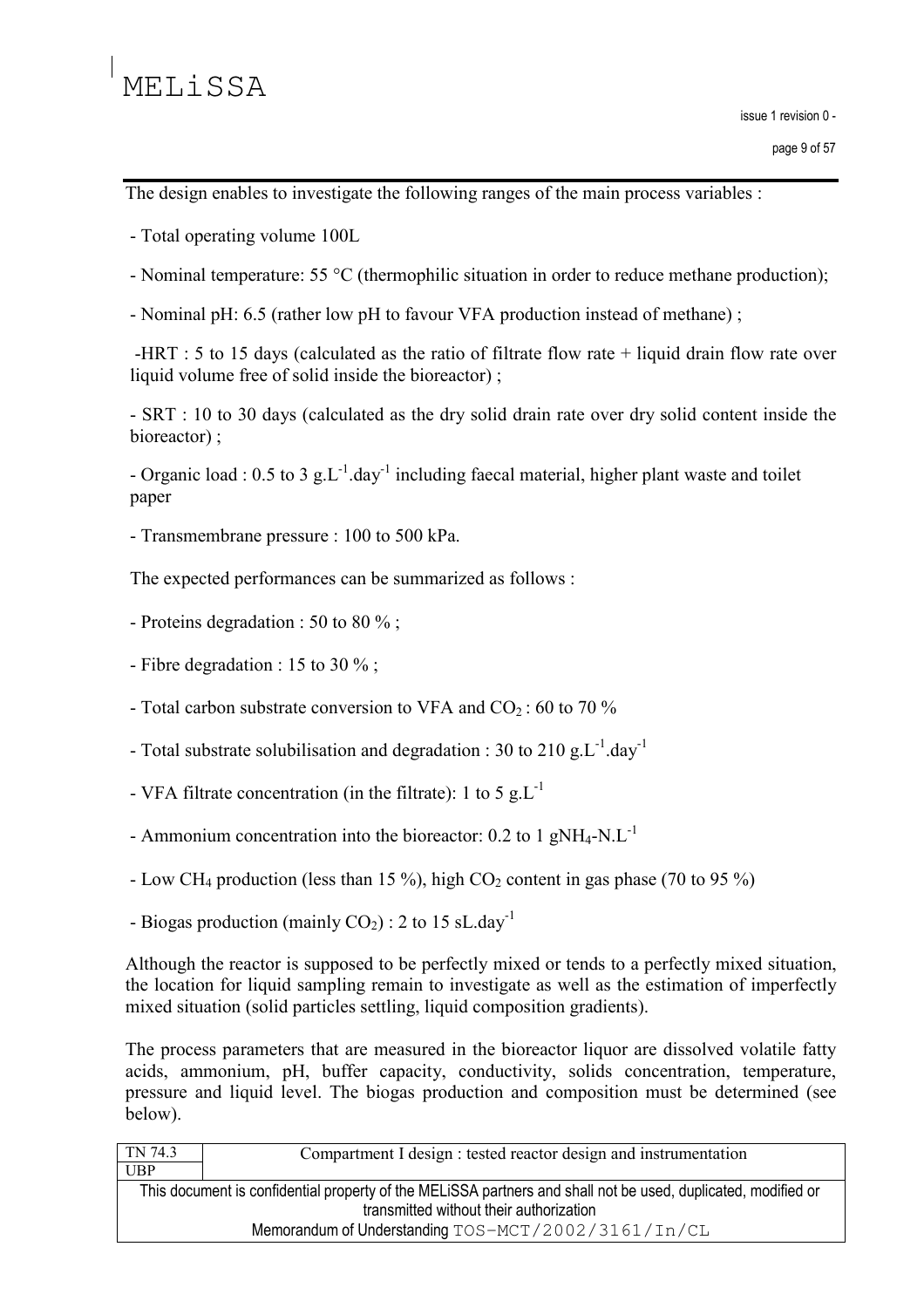#### 2.1.5 PRECONDITIONING OF INCIDENT WASTE STREAM

Special attention needs to be devoted to the preconditioning of the waste in the MELiSSA framework. The waste compartment needs a pre-conditioning step where it is possible to prepare the feed for the fermentation reactor, knowing that the "substrate" of the liquefying compartment needs both to be representative of a MELISSA waste and to be standardised, for achieving valuable studies regarding the optimisation of the functioning of the bioreactor.

In MELISSA reality, the waste will be collected from different systems, such as toilets, kitchen and greenhouse. The toilet waste includes faecal material and tissues and a separated wastewater stream containing urine. The greenhouse will produce non-edible parts of edible biomass. Additional non-edible biomass is produced in MELiSSA loop. Faeces, soiled tissues and non-edible parts of plants and biomass will be introduced into the first compartment.

A semi-automated process for grinding part of the waste stream has been built by EPAS (only wheat straw is prepared separately). This system enables to obtain a standardised MELiSSA substrate regarding the size of the solid particles, their composition and their concentration in the liquid stream.

It has been decided that the urine production may not be completely fed to the anaerobic liquefying compartment (or eventually not at all), considering that it was important to keep the possibility to prevent any possible bacteria inhibition by ammonium or urea in the compartment. Consequently urine collection system is independent of solid waste system. A system to hydrolyse urea into ammonium remains to be independently developed. This leads to uncouple ammonium and solid waste feeds to the liquefying compartment and let a degree of freedom (process variable) for controlling the fermentor. Nevertheless, at MELiSSA level, this entails that the remaining liquid can be fed directly to the other compartments, namely nitrifying, higher plant and eventually *Arthrospira* compartments, or treated by alternative methods such as physico-chemical methods.

The resulting feed of the liquefying compartment is a liquid stream containing a concentration of about 5 % particulate organic material of standardised size and composition. The stream is not viscous and can easily be transferred through classical piping and tubes. Special attention is needed for valves and pumps to prevent clogging. A wastewater stream containing urea can be used to dilute the feed for the fermentation reactor. The amount of urea (or ammonium) rich wastewater that might be used is dependent on the maximum ammonium concentration which can be acceptable in the reactor.

#### $2.2$ **Main critical issues**

The previous flowsheet involves a simple concept of membrane anaerobic reactor but complex technology developments, knowing that the anaerobic bioreactor of MELiSSA must function in a controlled and well-defined conditions satisfying the usual general rules of MELiSSA bioreactors, *i.e.* control by knowledge models which in turns entails complete modelling and understanding of the entire reactor and subsystems.

| TN 74.3                                                                                                                                                                                                         | Compartment I design : tested reactor design and instrumentation |
|-----------------------------------------------------------------------------------------------------------------------------------------------------------------------------------------------------------------|------------------------------------------------------------------|
| UBP                                                                                                                                                                                                             |                                                                  |
| This document is confidential property of the MELISSA partners and shall not be used, duplicated, modified or<br>transmitted without their authorization<br>Memorandum of Understanding TOS-MCT/2002/3161/In/CL |                                                                  |
|                                                                                                                                                                                                                 |                                                                  |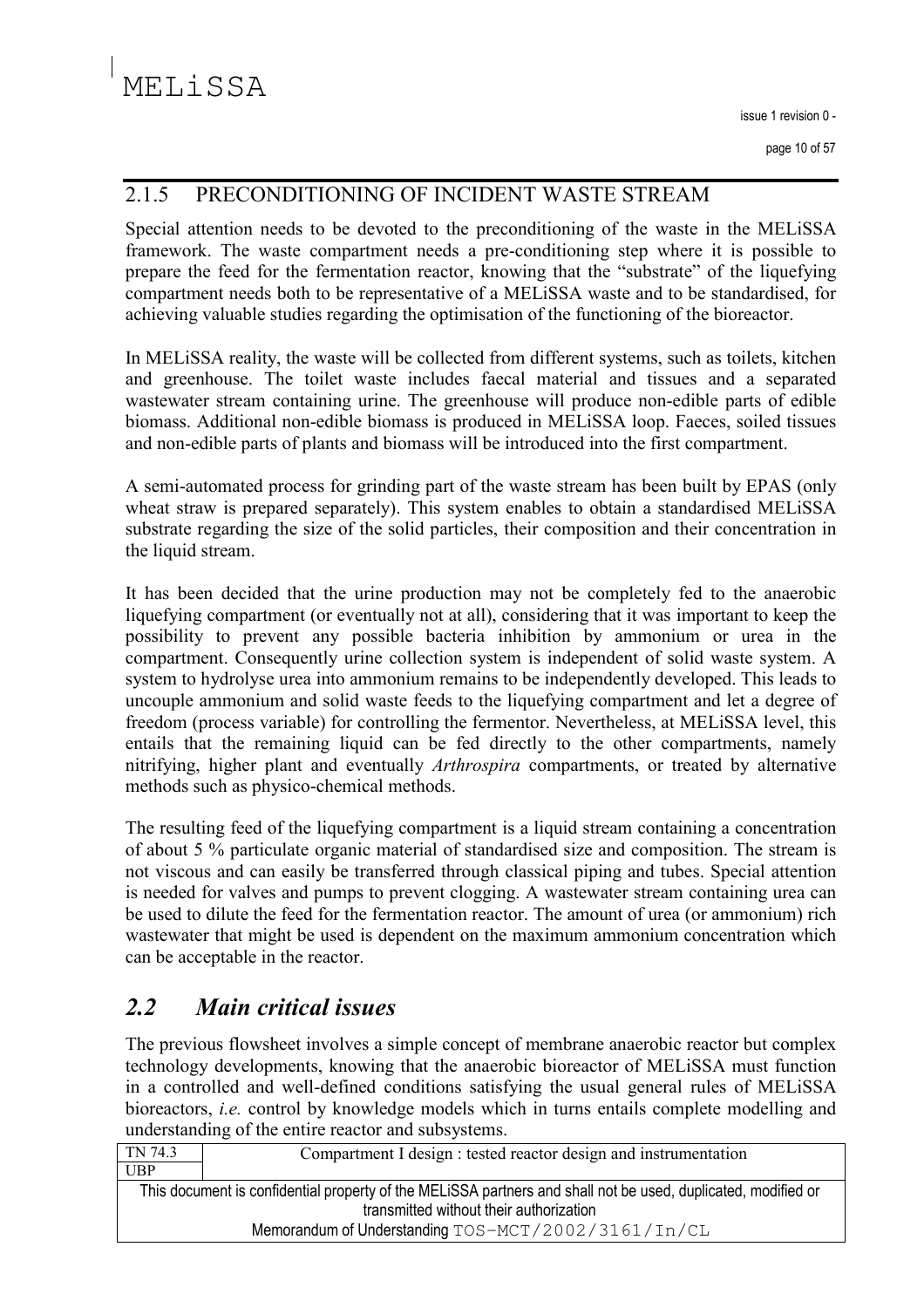issue 1 revision 0 -

page 11 of 57

#### $2.2.1$ **MEMBRANE MODULE**

The technical limitations of MBR are related to flux deterioration and to shear stress from frequent sludge recirculation. The major hurdle for the use of membranes is caused by flux deterioration due to concentration polarization and membrane fouling. The local concentrations of the solutes at the membrane surface are higher than in the bulk. This results in a build-up of solute, which is known as concentration polarization, and may result in scaling or precipitation. Membrane fouling can be attributed to the adsorption of organic species, the precipitation of less soluble inorganic species and the adhesion of microbial cells at the membrane surface. As mentioned before, fouling can be reduced by applying sufficiently high cross flow velocities in external MBR (or by providing coarse bubble aeration in submerged MBR). Basically the shear stress prevents solutes and polymers sticking onto membrane walls. Appropriate backwash or intermittent filtration procedures also have the potential to limit the flux decline. But frequent sludge recirculation at high cross flow velocities exerts excessive shear stress on the sludge flocks and leads to an activity loss.

As mentioned above the characteristics (and the chemical composition) of the membrane remain to be investigated, considering clogging, selectivity...etc. versus the process variables *i.e.* transmembrane pressure, liquid composition, time of use and permeate flow rate.

The current knowledge of such systems is generally based on experimental (and almost empirical) trials and errors which lead to develop (in parallel) two strategies:

- Efficient on-line diagnostics of the membrane system, including transmembrane pressure, permeate flow rate, separation efficiency evaluation;
- Thorough understanding of the migration process of water and solutes through the membrane (and polarization layer) including understanding and quantification of clogging process, in order to minimize it.

#### $2.2.2$ **MATERIALS SELECTION**

The experience with full-scale anaerobic reactors is that corrosion can be a major problem. Corrosion is caused by to presence of  $H_2S$  and to low redox potential. The presence of  $CO_2$  in the gas and the liquid phase can also have a corrosive effect. Special attention should thus be paid to the construction material of the reactor, the sensors, pumps, valves, connectors and seals. Corrosion resistant material like stainless steel, seawater-resistant aluminium, plastics such as polypropylene or materials with proper coatings must be applied for the construction. This includes not only the material of the reactor itself but also materials of fittings and smaller parts. The system needs to be designed to work in continuous mode. The reactor must operate on a long term without problems of clogging leading to damage or reduced capacity. Sensor failure or malfunction of actuators due to pollution must be prevented. An automated cleaning system has been implemented. The complete fermentation reactor needs to be air tight to prevent losses of odorous and hazardous components

| TN 74.3                                                                                                                                                  | Compartment I design : tested reactor design and instrumentation |
|----------------------------------------------------------------------------------------------------------------------------------------------------------|------------------------------------------------------------------|
| UBP                                                                                                                                                      |                                                                  |
| This document is confidential property of the MELISSA partners and shall not be used, duplicated, modified or<br>transmitted without their authorization |                                                                  |
| Memorandum of Understanding TOS-MCT/2002/3161/In/CL                                                                                                      |                                                                  |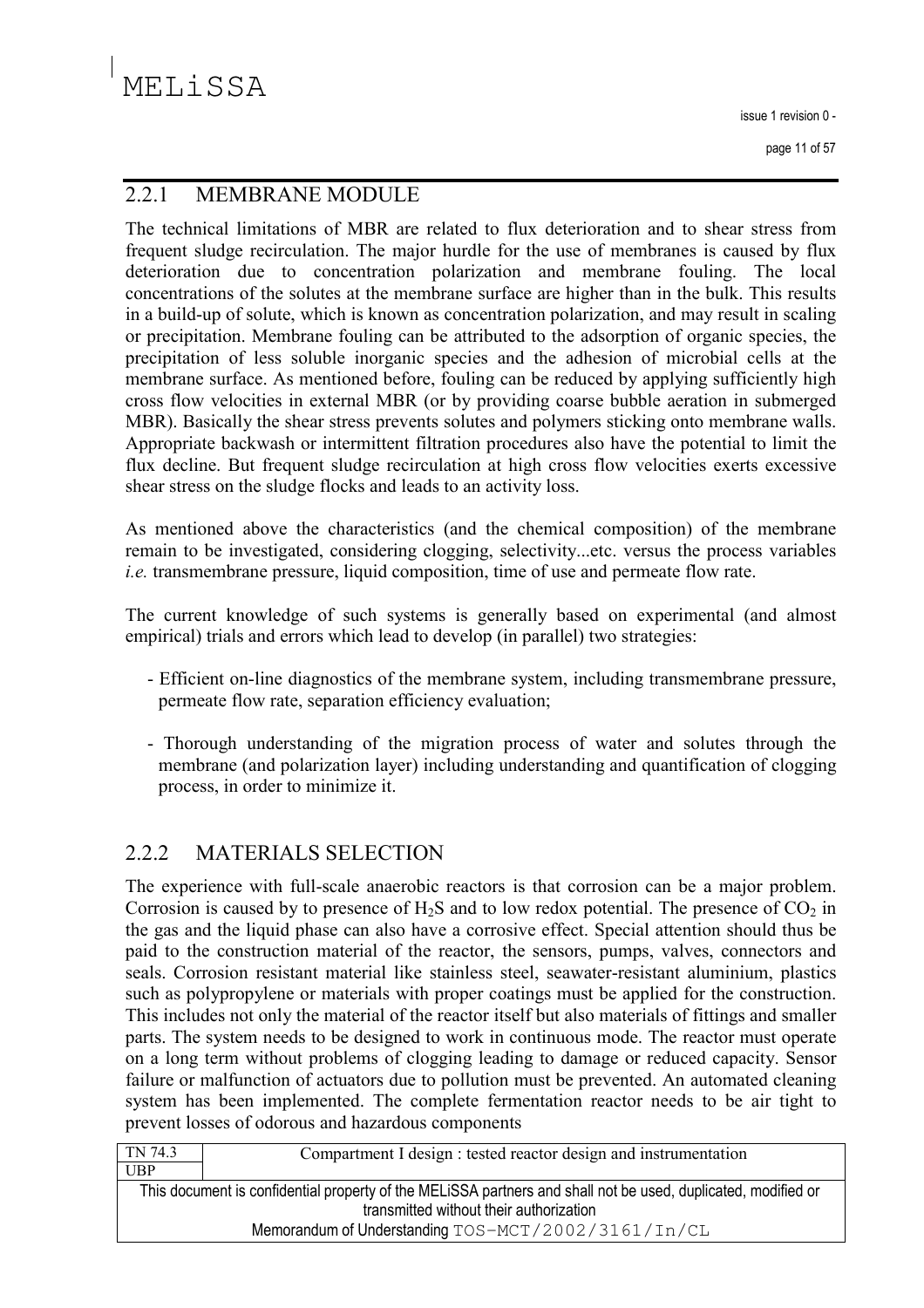When solid organic waste is treated, special attention must be paid to wear and tear of moving parts like pumps. The risk of clogging of ducts, filtration systems or valves must be investigated. It is therefore important to evaluate the possible formation of depositions and precipitates from organic or mineral nature.

#### 2.2.3 STABILITY AND HOMOGENEITY

Basically, the bioreactor should be homogeneous and well-mixed with respect to the local concentrations and compositions of gas, liquid and solid phases.

In particular, this entails that gas-liquid and liquid-solid equilibria are achieved at each points in the reactor. This kind of assumption remains normally valid at time scale greater than few minutes for volumetric gas transfer coefficients greater than  $10 h<sup>-1</sup>$  (time constant lower than 5 min) which corresponds to a rather low agitation power  $(ca\,1\,k\text{W/m}^3)$  in a slightly viscous medium. Normally, these conditions will be satisfied.

The system normally will operate in continuous mode. It must be kept in mind that any representative point (concentrations, compositions, flow rates) of a stable regime (if it intrinsically exists) is only obtained after a time which is at least three times the longest residence time (HRT or SRT). Knowing that HRT is in the order of 10 days, each representative point will require a one month experiment of continuous and stable feed. In practice, this situation will be difficult to obtain due to the fact that stable solid sampling and constant behaviour of the membrane filtration system will be hardly achievable over such long periods. Therefore, it will be necessary to develop a transient knowledge of the entire system, the mean behaviour of the bioreactor being only obtained by averaging the results over long periods of time (several months). This entails that the reactor needs to be fully instrumented in order to record on-line:

- the flow rates, *i.e.* solid drain, liquid drain, permeate flow and gas production rate, inlet liquid flow rate and inlet solid flow rate;
- the detailed compositions of the streams (solid, liquid and gas) at input and output of the reactor, including elements composition and main products characterisation, bacteria identification and concentration, knowing that a COD measurement, even useful, cannot be considered as sufficient for having information about the degradation mechanisms;
- the composition of the sludge (liquid  $+$  solid phases) present inside the reactor, considering that, even if liquid mixing can be considered as correct at a macroscopic level, concentration gradients may occur inside the reactor (by example settling of solid particles) which may strongly affect the general behaviour of the reactor.

The quality of the analysis (reliability and accuracy) might enable to develop a thorough understanding of the bioreactor leading to predict transient behaviour in order to install a TN 743 Compartment L design : tested reactor design and instrumentation ⊤

| - 111 1 T.J                                                                                                   | Compariment I design . tested reactor design and msu unicitation |
|---------------------------------------------------------------------------------------------------------------|------------------------------------------------------------------|
| <b>UBP</b>                                                                                                    |                                                                  |
| This document is confidential property of the MELISSA partners and shall not be used, duplicated, modified or |                                                                  |
| transmitted without their authorization                                                                       |                                                                  |
| Memorandum of Understanding TOS-MCT/2002/3161/In/CL                                                           |                                                                  |
|                                                                                                               |                                                                  |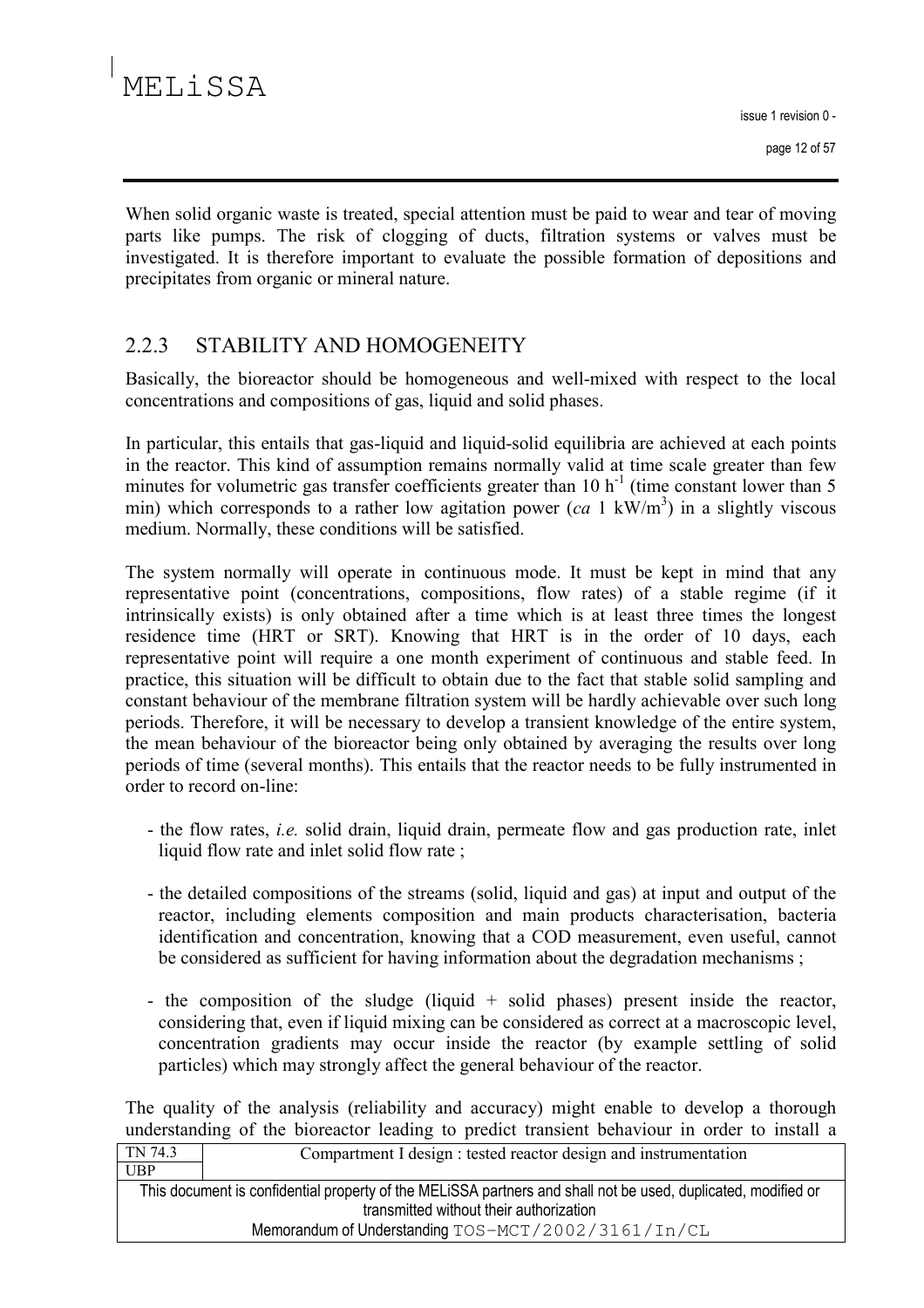suitable control model. It must be emphasized that the evaluation of internal heterogeneity is certainly an important point for understanding the bacterial regulatory mechanisms but add perturbations to the normal functioning of the bioreactor.

#### $2.3$ State of the art for modelling, simulation and control

### $2.3.1$ COMMON PRACTICE OF MODELLING AND CONTROL OF **ANAEROBIC DIGESTORS**

Over the last fifteen years, a lot of efforts have been devoted to the development of dynamic models describing the anaerobic digestion process. These models take into account the microbial dynamics but also the gas-liquid equilibria and chemical equilibria in the liquid phase. Models have evolved from simple models putting the emphasis on a single substrate and a single population, to complex multi-pathway and multi-population models.

Anaerobic biodegradation is a complex process in which a lot of interactions and sometimes competition between bacterial groups play a role. The process is sensitive to disturbances of the process conditions like temperature and pH and to toxic components, among which also the fermentation products. Due to these aspects, anaerobic systems for processing wastewater or solids wastes are difficult to control

The overall process control of industrial systems thus relies for a good part on the experience of the process operator. The manipulation of important process parameters, such as the load to the system is nowadays mainly controlled by experience. The process information is obtained by measuring classical parameters in the influent off-line such as Total Organic Carbon (TOC) and Organic Matter. Parameters that are measured in industrial digestors are at most volatile fatty acids, pH, alkalinity and temperature. Biogas production and its composition for methane also give important information on the process. More advanced measurements for anaerobic systems such as measurement of other biogas constituents such as hydrogen, carbon monoxide, hydrogen sulphide and ammonia are seldom done. In industrial process, automated control is mostly limited to local control such as pH and temperature. Approaches in control such as expert systems, fuzzy control and neural networks are gaining interest in the control of wastewater treatment plants. Obviously this cannot be applied, at least directly, to MELiSSA pilot reactor which requires knowledge based control models.

Up to this moment model based control for anaerobic systems is hardly reported in literature and certainly not used in practice. However, with the more detailed models developed during the last five years for MELISSA liquefying compartment and the improved technology to estimate parameters of the model, this is subject to change.

| TN 74.3                                                                                                       | Compartment I design : tested reactor design and instrumentation |  |
|---------------------------------------------------------------------------------------------------------------|------------------------------------------------------------------|--|
| UBP                                                                                                           |                                                                  |  |
| This document is confidential property of the MELISSA partners and shall not be used, duplicated, modified or |                                                                  |  |
| transmitted without their authorization                                                                       |                                                                  |  |
| Memorandum of Understanding TOS-MCT/2002/3161/In/CL                                                           |                                                                  |  |
|                                                                                                               |                                                                  |  |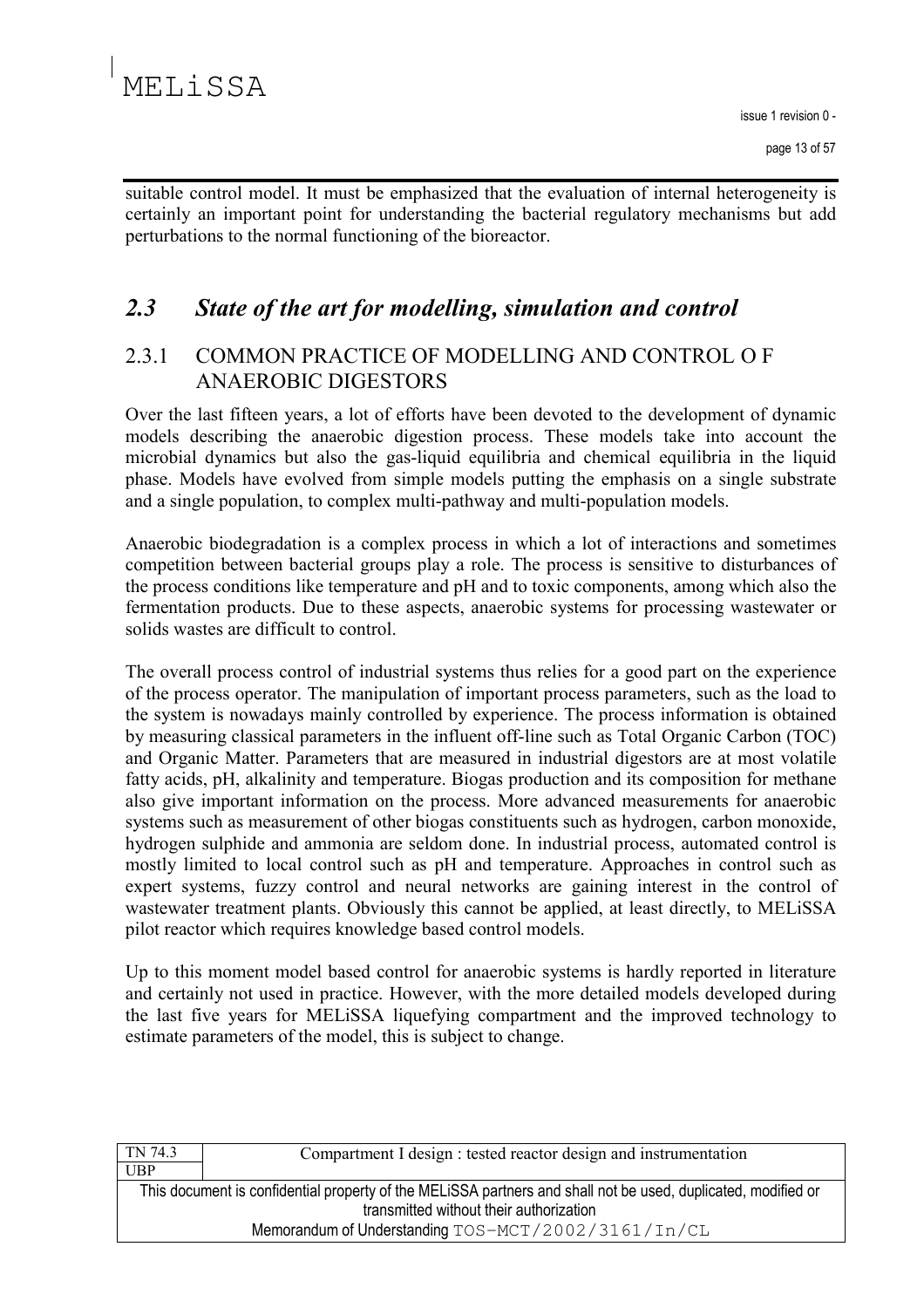### $2.3.2$ **CURRENT DEVELOPMENT OF MODEL APPROACHES OF THE** LIQUEFYING COMPARTMENT

Globally, the same structure of modelling as for the other MELISSA compartments has been developed for the first compartment, *i.e.* stoichiometric approach coupled to a microbial kinetic approach, the latter term eventually using physical transfer rate limiting equations.

The main originality of MELISSA group's approach, when compared to other literature publications, certainly lies in the stoichiometric approach which is generally not considered as a prime issue for common anaerobic processes. The basic reason is that industrial anaerobic digestors are primarily used for reducing pollution; consequently the main characteristic valuable parameter for common applications is COD reduction more than  $CO<sub>2</sub>$ , CH<sub>4</sub> or VFA conversion yields, knowing that in the best cases CH<sub>4</sub> is burned for restoring energy. Therefore, modelling efforts (and technical biodigestors developments) mostly concern the understanding and the optimisation of the reduction of incoming COD more than the prediction of the conversion yields and reactor selectivity.

Obviously, such an approach cannot be sufficient for MELISSA purposes and understanding of the sources of variation of the conversion yields and selectivity must be considered. This has been handled through a classical (for MELiSSA group) stoichiometric approach which intrinsically considers the elements conservation as a prime issue. The behavior of the compartment is characterised by a set of stoichiometric equations, some of them involving unknown coefficients to be identified from experimental results, and each of them being associated to a kinetic rate modelling equation as a function of process parameters and liquid, gas and solid concentrations.

The structure model (toolbox AWC MS) has been designed and completed. It is now a tool for the different MELiSSA partners to be used for:

- the study and the development of biological dynamic models for the first compartment. in order to find the most reliable model and to identify the biological parameters;

- the study of the process itself, enabling to easily test the operating variables and improving the design (flow diagram) of the compartment (TN 74.2).

With this initial objective, the toolbox was designed in order to be flexible enough to allow a large range of scenarios. The AWC-MS toolbox is developed under MatLab  $TM$  R13. This includes:

- the model of the process itself (reactor and membrane separation) including the hydrodynamic assumptions;

- the biological models (set of kinetic differential equations;

the physical equilibria models.

| TN 74.3                                                                                                                                                  | Compartment I design : tested reactor design and instrumentation |
|----------------------------------------------------------------------------------------------------------------------------------------------------------|------------------------------------------------------------------|
| <b>UBP</b>                                                                                                                                               |                                                                  |
| This document is confidential property of the MELISSA partners and shall not be used, duplicated, modified or<br>transmitted without their authorization |                                                                  |
| Memorandum of Understanding TOS-MCT/2002/3161/In/CL                                                                                                      |                                                                  |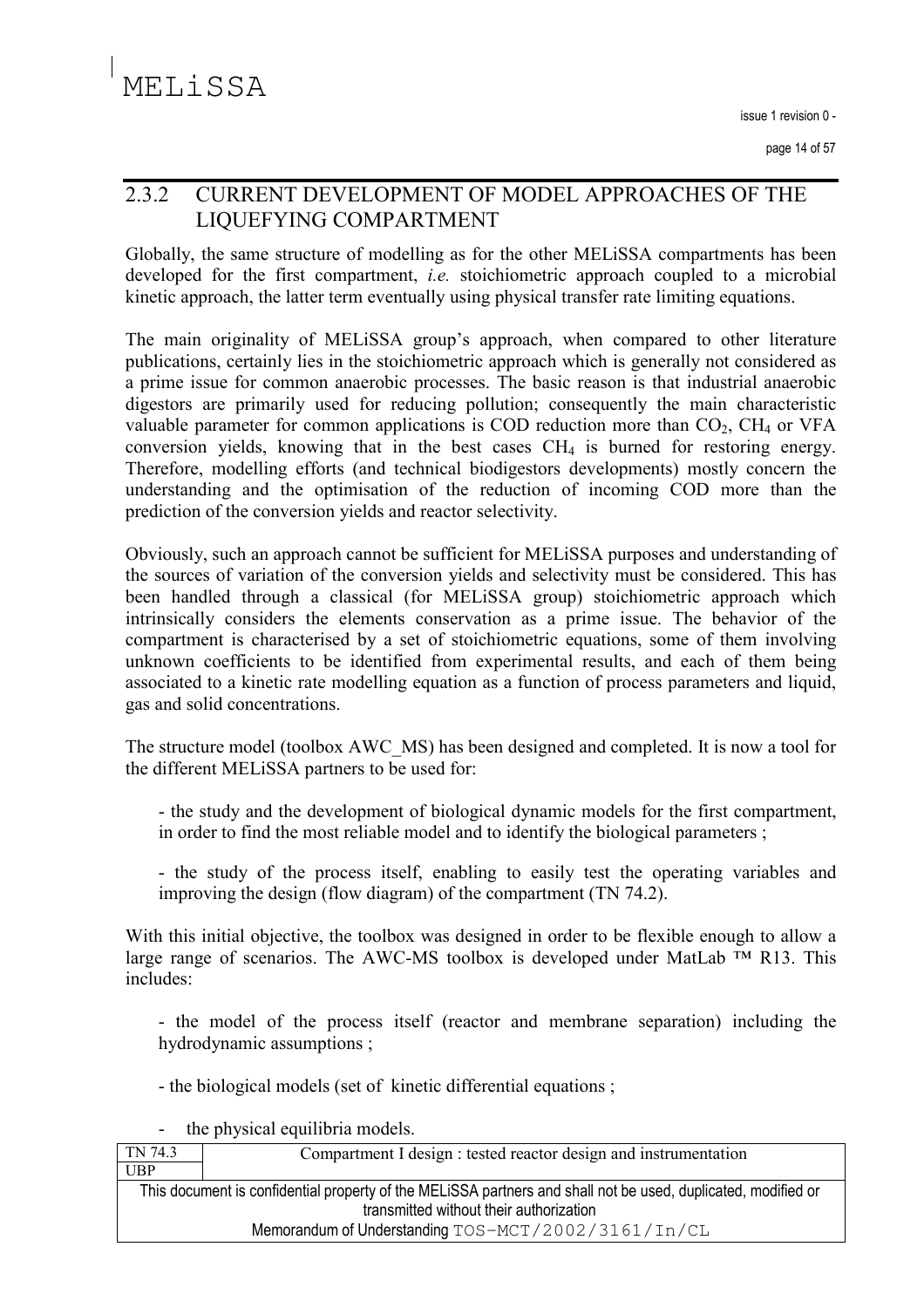The models implemented at present time in the toolbox include the bioreactor modelling (hydrodynamic modelling) with a classical chemostat approach (perfectly mixed liquid and gas phases).

The primary filtration unit was based on preliminary tests performed by EPAS based on VITO setup. Later, due to difficulties in operating the filtration unit (*i.e.* rapid and irreversible fouling), as well as for safety reasons (i.e. sterilisation), the membrane material, the filtration module as well as the control strategy have been changed. An Alpha ceramic membrane from Atech (50 nm pore size, Al2O3 support with TiO2 top layer) allowing sterilisation was selected, and a permeate flux control strategy was implemented.

The modelling of Filtration Unit operation is not a simple task, especially if a dynamic model is required. Usually, for preliminary studies, a simple separation model is used which represents the separating capability of the membrane in steady-state. This is the approach used at this time. This implies that transient behaviours and fouling and clogging are neglected. This would have to be improved.

Biological reactions for anaerobic degradation processes were already discussed and detailed. It was shown that often the reactions and the parameters presented in the literature are specific to the process for which they are used. The objective here was not to give a complete functional biological model for the reactor of Compartment I, but to propose the basic tools which enable to build this model. Thus, even if the equations and relations describing the models are given, the parameters of the models must be identified and adapted to the process.

As mentioned above, stable steady states of the liquefying compartment will be certainly difficult to observe, even due to intrinsic instabilities. This entails that model coefficients identification would probably be done from transient experimental observations. As a consequence, "stoichiometric" unknown coefficients will have to be determined at the same time as "kinetic" coefficients. This certainly complexifies identification work and, in turn, the global understanding of the behaviour of the compartment.

The tools currently proposed are a set of 4 different kinds of reactions, which must be combined together in order to build a complete biological model. These reactions are:

- enzymatic reactions associated to a Michaelis-Menten kinetic model with competitive and non-competitive inhibition;

- growth reaction associated to a Monod model with the Haldane inhibition expression and the endogenous maintenance expression (Pirt model), including possible products inhibition (model Angelidaki);

- decay reactions;

- decomposition reactions for a compound into other ones.

| TN 74.3                                                                                                       | Compartment I design : tested reactor design and instrumentation |
|---------------------------------------------------------------------------------------------------------------|------------------------------------------------------------------|
| UBP                                                                                                           |                                                                  |
| This document is confidential property of the MELISSA partners and shall not be used, duplicated, modified or |                                                                  |
| transmitted without their authorization                                                                       |                                                                  |
| Memorandum of Understanding TOS-MCT/2002/3161/In/CL                                                           |                                                                  |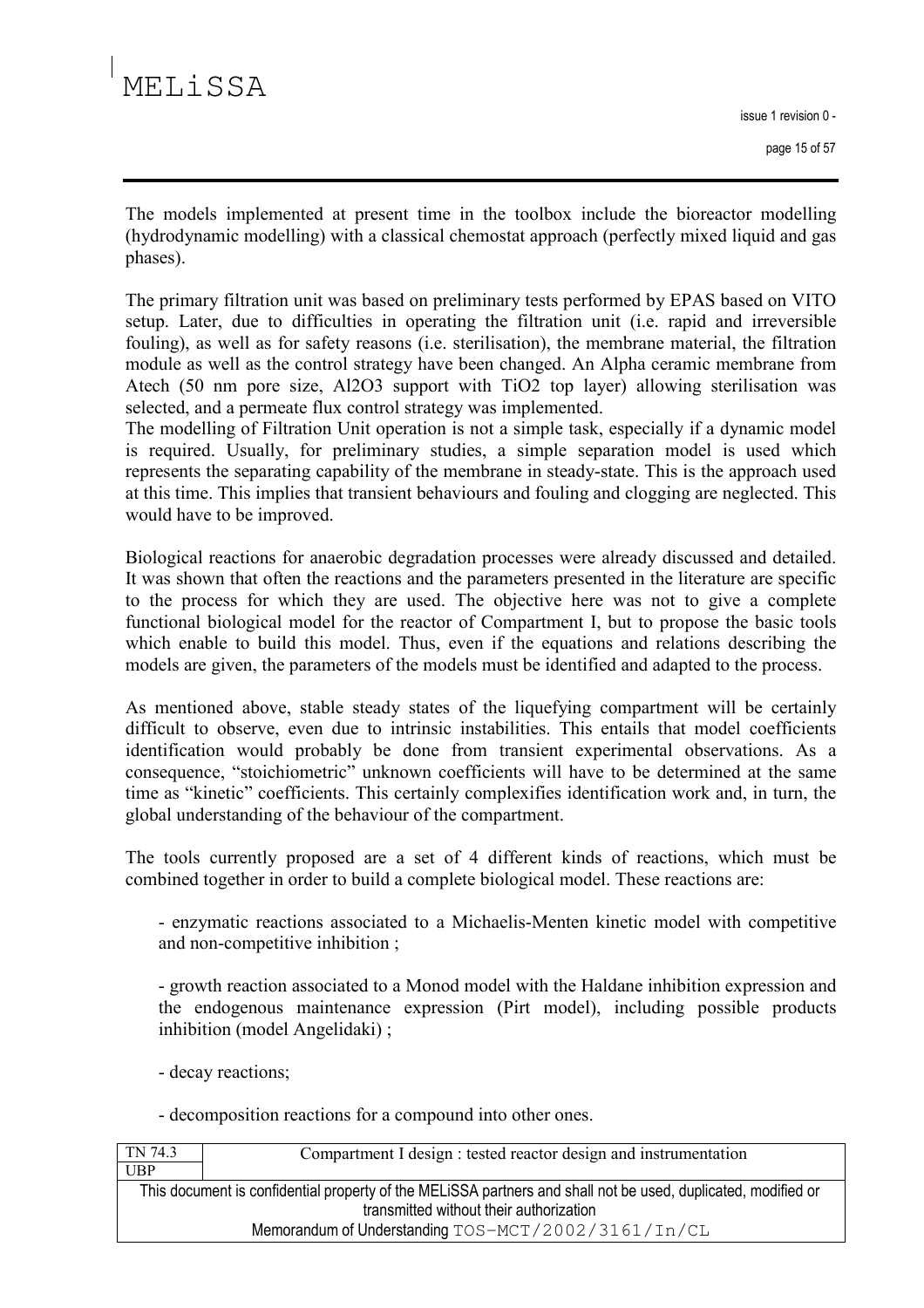Two kinds of equilibria are considered: the acid/base equilibria and the gas liquid equilibria. As for biological reactions, these equilibria are taken as dynamic phenomena (including the definition of kinetic rates).

The resulting AWS MS MatLab toolbox is composed of about 60 scripts, most of them being related to data capture and graphical interfaces. There are 4 kinds of scripts and functions:

- Scripts for the toolbox itself (graphic interface and user interaction);

- Scripts and function for data capture (graphic interfaces for managing and designing the process, *i.e.* compounds, reactions and reactor parameters);

- Scripts and functions for simulation and computation of the process (including the rates calculations and ODE computing);

- Scripts for the visualisation of results.

The resulting current version of the toolbox allows performing simulations of Compartment 1, assumed to operate as a simple chemostat. The system is composed of a biphasic (gas and liquid) bioreactor with or without inputs/outputs flows, associated to an external filtration unit. The system of differential equations (ODE) representing the mathematical model of the process is integrated in the toolbox, as well as the equations required to represent the biological reactions, the gas-liquid equilibria and the acid-base equilibria. The ODE system is composed of [3 x number of compounds + 1] (*i.e.* 5 compounds involve a system of 16 ODE). It is important to keep in mind that the toolbox is not a model of the Compartment 1, but has been conceived as a tool for testing and developing various models for the process, in the limits of the core models that are implemented in the toolbox.

The toolbox was built in order to be able to:

- Define and change the set of compounds involved in the process;

- Choose, define and fix the parameters of the set of biological reactions involved in the process, the reactions having to be chosen in the set of the 4 models currently implemented in the toolbox;

- Design the reactor and fix all the operating variables (temperature, input flows rate and input composition....) only through a Graphic Unit Interface;

- Save parameters of a designed process;

- Perform simulations of the system with the choice of the ODE solver and the possibility to continue a simulation with new operating variables (typically by changing inputs flows or composition);

TN 74.3 Compartment I design : tested reactor design and instrumentation **UBP** This document is confidential property of the MELISSA partners and shall not be used, duplicated, modified or transmitted without their authorization Memorandum of Understanding TOS-MCT/2002/3161/In/CL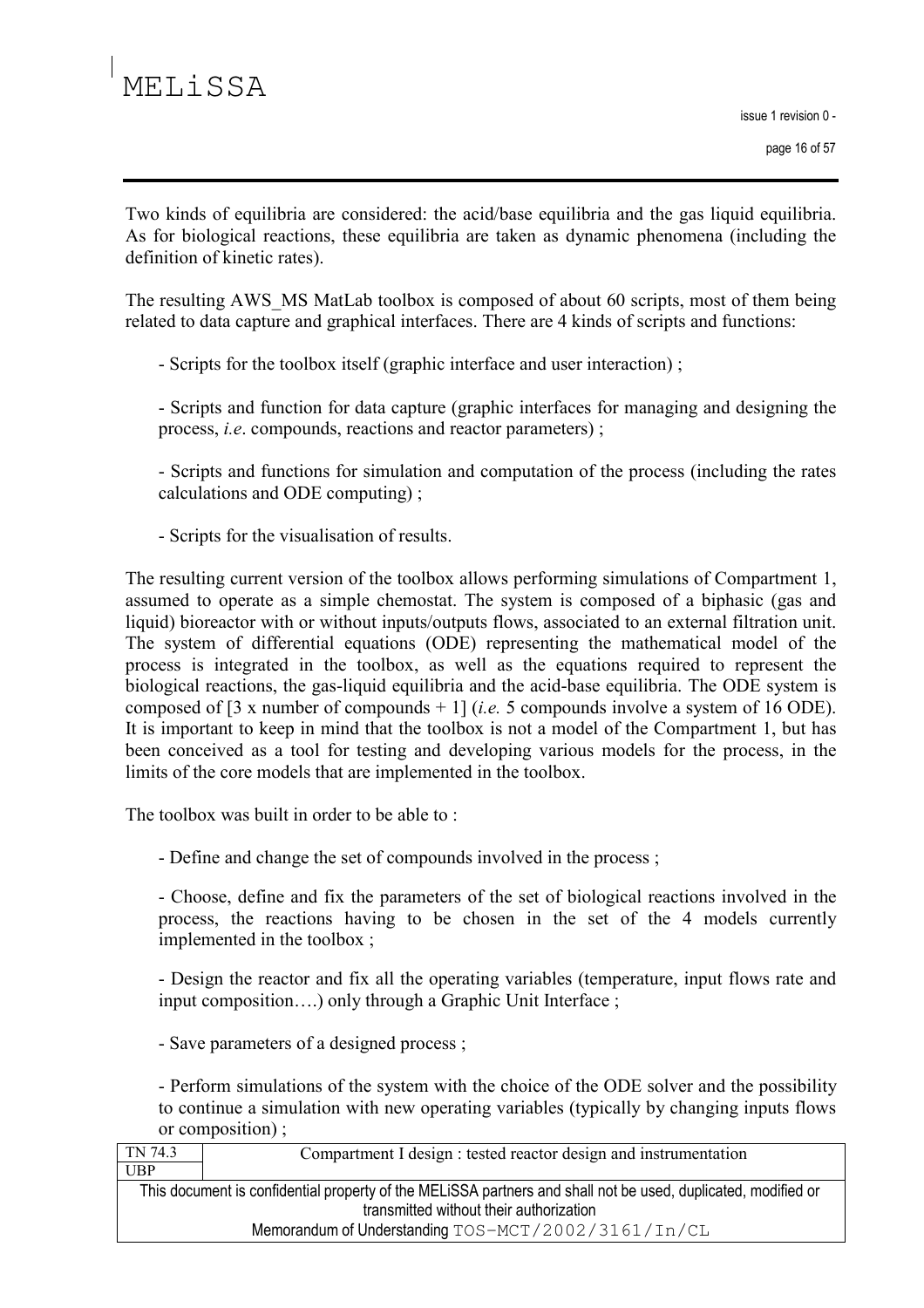issue 1 revision 0 page 17 of 57

- Visualise and save the results

The first release of the toolbox AWC MS for the modelling and the simulation of the first compartment is currently tested by EPAS. In principle the toolbox is flexible enough to develop several kinds of models, from simple to complex ones. It would be possible to use it with most of the models already developed for anaerobic degradation processes. The architecture of the toolbox itself would permit to add new models if it is required.

The current version offers only one kind of process : a Chemostat  $+$  Filtration Unit with or without change in the volumes and the gas pressure. The modelling of the Filtration Unit is currently assumed to work in steady-state, with constant and fixed performances. The dynamic modelling of the FU would require deeper knowledge of the functioning of the membrane, and probably would also require specific studies and experiments to validate such a model. This has to be planned for further studies.

| TN 74.3                                                                                                       | Compartment I design : tested reactor design and instrumentation |  |
|---------------------------------------------------------------------------------------------------------------|------------------------------------------------------------------|--|
| UBP                                                                                                           |                                                                  |  |
| This document is confidential property of the MELISSA partners and shall not be used, duplicated, modified or |                                                                  |  |
| transmitted without their authorization                                                                       |                                                                  |  |
| Memorandum of Understanding TOS-MCT/2002/3161/In/CL                                                           |                                                                  |  |
|                                                                                                               |                                                                  |  |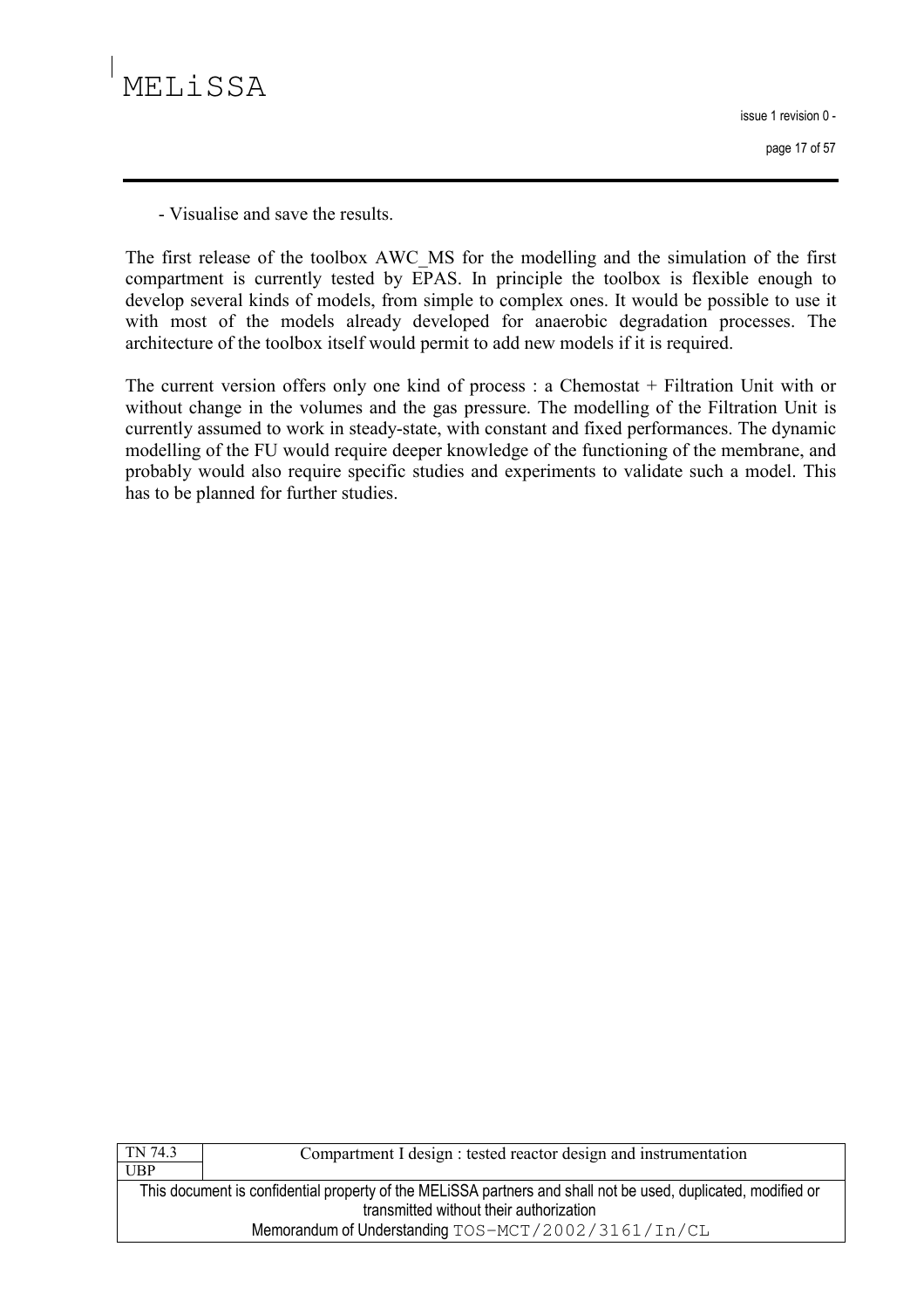### 3 **OUTLET GAS STREAM ANALYSIS**

#### $3.1$ **Important parameters for the process**

Biogas is produced during the fermentation process. The composition of the biogas and the flow rate are important parameters to evaluate the process. The major component will be  $CO<sub>2</sub>$ . However  $CH_4$  can be produced if the system control fails and if methanogenic activity is initiated. Traces of  $H_2S$  and  $H_2$  may be present. At pH greater than 6.5, NH<sub>3</sub> may be present in the gas phase. Due the equilibria between gas and liquid phases inside the reactor (depending on pH). VFA are also present in the output gas phase.

The measurement of  $CH_4$  and  $H_2$  partial pressures will have an important role for the functional control of the system. The production of  $CO<sub>2</sub>$  must be integrated in the process controller

All these variables must be on-line recorded, on the one hand, to provide suitable information for control purposes of the bioreactor, on the other hand to obtain in real time a characterisation of the behaviour of the bioreactor and of the process itself. As for other bioprocesses, gas phase analysis of evolved biogas provides one of the most valuable clues for measuring the instantaneous kinetic rates thus enabling to enter into the understanding of the regulatory mechanisms of the complex microbial community responsible of organic matter digestion.

The important variables concerning the gas phase in the bioreactor are classified in two categories: the global variables and the composition variables.

### **Global variables**

There are three extensive global variables (dependent of the quantity of gas) which are:

- The gas phase volume or more exactly the number of moles of the gas phase inside the bioreactor;

- The biogas production flow rate (with conversion equations between volumic, molar and mass flow) ;

-The gas storage volume (or number of moles).

All the other global variables are intensive variables (independent of the quantity). They are :

- Temperature of gas phase inside the reactor, *i.e.* temperature of the liquid phase (namely 55 °C) assuming homogeneity of the gas phase. This is certainly not true at the reactor walls:

- Pressure of the gas at the top of the reactor (need to be controlled);

| TN 74.3                                                                                                       | Compartment I design : tested reactor design and instrumentation |
|---------------------------------------------------------------------------------------------------------------|------------------------------------------------------------------|
| <b>UBP</b>                                                                                                    |                                                                  |
| This document is confidential property of the MELISSA partners and shall not be used, duplicated, modified or |                                                                  |
| transmitted without their authorization                                                                       |                                                                  |
| Memorandum of Understanding TOS-MCT/2002/3161/In/CL                                                           |                                                                  |
|                                                                                                               |                                                                  |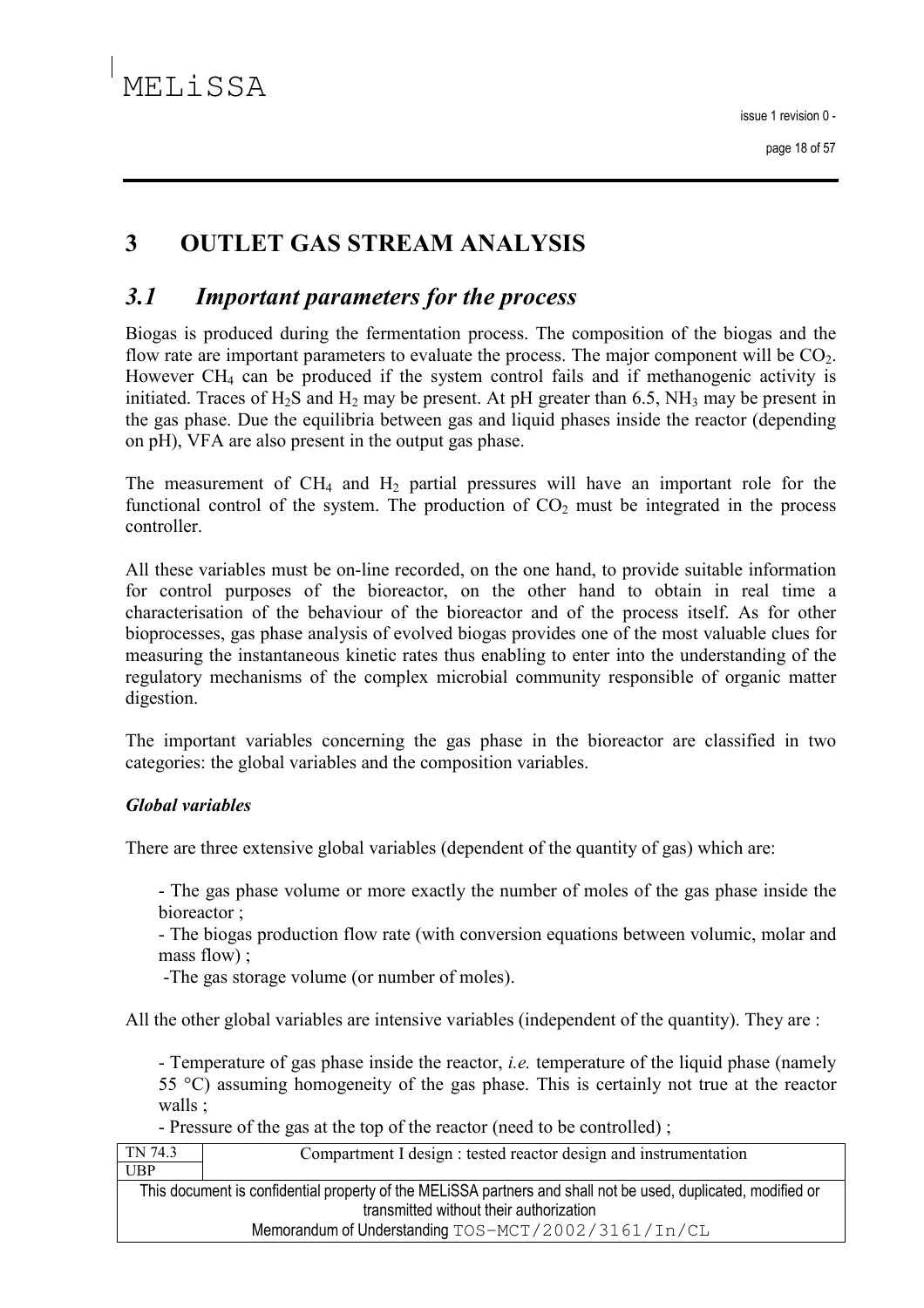- Temperature of the gas storage tank;
- Pressure of the gas storage tank;
- Temperature and pressure in the outlet gas circuit (see below).

### **Composition variables**

By definition all composition variables are intensive properties. They are often reported as volumic percentages (% y or ppmy). Considering the ideal gas law applies (with high content of  $CO<sub>2</sub>$  this is not completely true and may introduce 1 to 3 % error in the conversion depending on temperature and pressure), the volumic percentages are equal to molar fractions. In any case, it seems preferable to work with gas partial pressures which are directly useful for understanding physical and gas liquid equilibria. The components partial pressures to assess are:

 $-CO<sub>2</sub>$ 

- $-CH<sub>4</sub>$
- $-H<sub>2</sub>O$
- $-H<sub>2</sub>$
- $-NH<sub>3</sub>$
- $-H<sub>2</sub>S$
- VFA
- Trace gases : organic volatiles,  $N_2$ ,  $NO_x$ ...etc.

Among these components, only the water content in the gas phase is supposed to be modified between the bioreactor and the storage tank, due to mandatory condensation unit at the outlet of the reactor. Condensing the water of the gas phase may have an impact on the composition of the gas phase. Indeed, part of the water-soluble compounds is dissolved in condensed water. Nevertheless, rough calculations show that quantity of dissolved compounds may represent small part of produced metabolites. Any further condensation in the gas circuit may seriously damage the pipes and the devices due to the presence of a highly corrosive mixture of  $H_2S$  and  $CO<sub>2</sub>$  in combination with water.

These different variables are linked by classical thermodynamic laws. At a first approximation, ideal gas law and Dalton law (total pressure equals the sum of the partial pressures) are considered valid. More sophisticated thermodynamic models (equations of state such as Van der Waals, Redlich Kwong...etc. and non ideal gas mixing rules) can be used for further studies. These models are classically handled by commercial process simulation softwares. Presently, it can be considered that such sophistication will bring corrective terms (ca 1 to  $3\%$ ) but will not explain the major variations which are under investigation.

### $3.2$ Outlet gas circuit

The outlet gas circuit has the following functions :

| Compartment I design : tested reactor design and instrumentation                                              |  |  |
|---------------------------------------------------------------------------------------------------------------|--|--|
|                                                                                                               |  |  |
| This document is confidential property of the MELISSA partners and shall not be used, duplicated, modified or |  |  |
| transmitted without their authorization                                                                       |  |  |
| Memorandum of Understanding TOS-MCT/2002/3161/In/CL                                                           |  |  |
|                                                                                                               |  |  |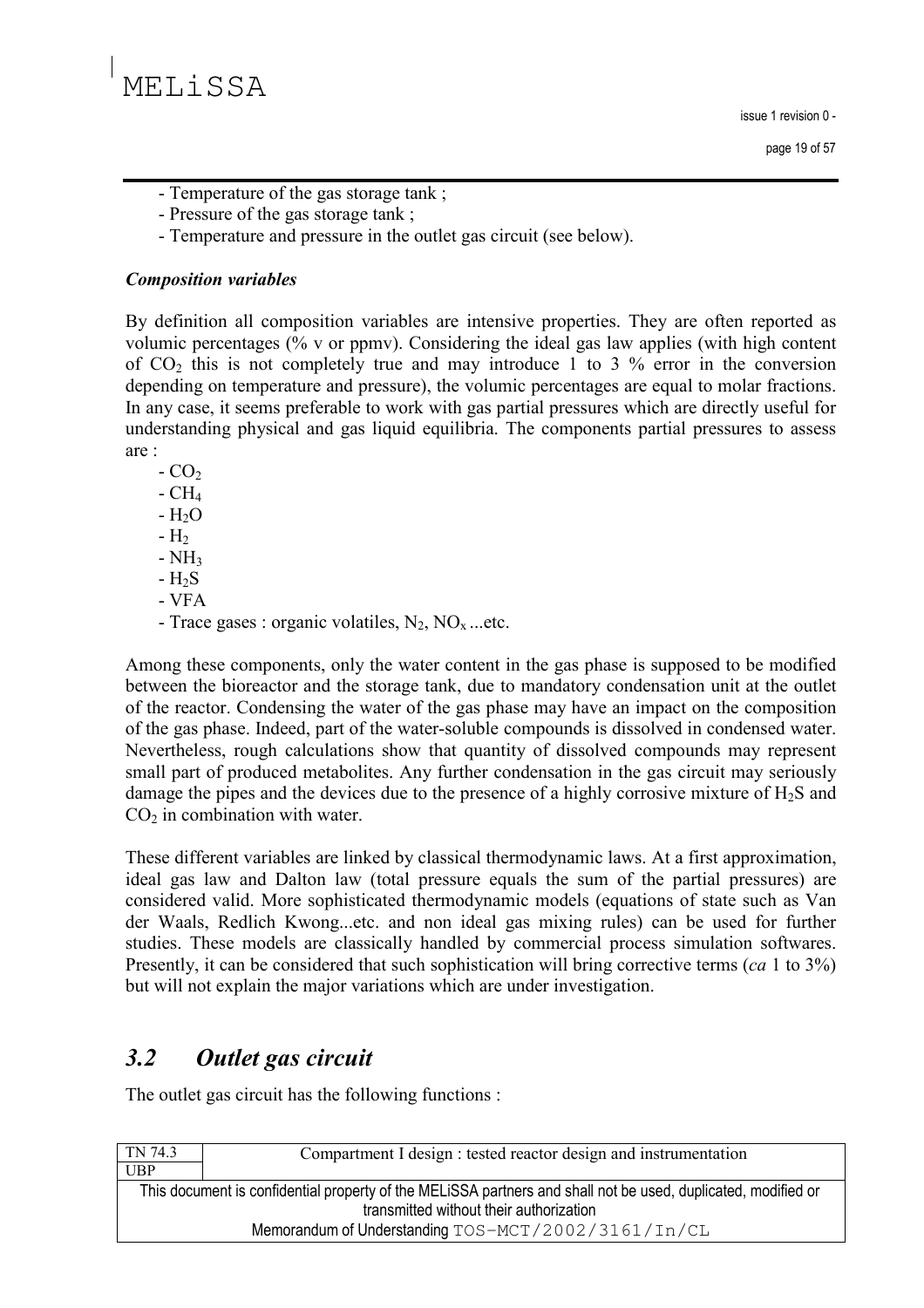

- Storage of biogas (control of storage temperature and pressure). However, in the present design, the temperature is not controlled. It is assumed to be room temperature.

- Measurement of biogas production flow rate and of integral biogas production (redundant variables);

- Sanitation of gas stream before storage tank and analysers (filters);

- Pressure regulation inside the bioreactor (zero order control of the bioreactor pressure);

- Reduction of water partial pressure between bioreactor and storage tank (condensation  $unit):$ 

- Interface with gas composition measurement units (control of pressure, temperature and humidity before analysers);

From the experience of LGCB regarding gas effluents, the flowsheet schemed in Figure 3 is proposed.

| TN 74.3                                                                                                       | Compartment I design : tested reactor design and instrumentation |  |
|---------------------------------------------------------------------------------------------------------------|------------------------------------------------------------------|--|
| UBP                                                                                                           |                                                                  |  |
| This document is confidential property of the MELISSA partners and shall not be used, duplicated, modified or |                                                                  |  |
| transmitted without their authorization                                                                       |                                                                  |  |
| Memorandum of Understanding TOS-MCT/2002/3161/In/CL                                                           |                                                                  |  |
|                                                                                                               |                                                                  |  |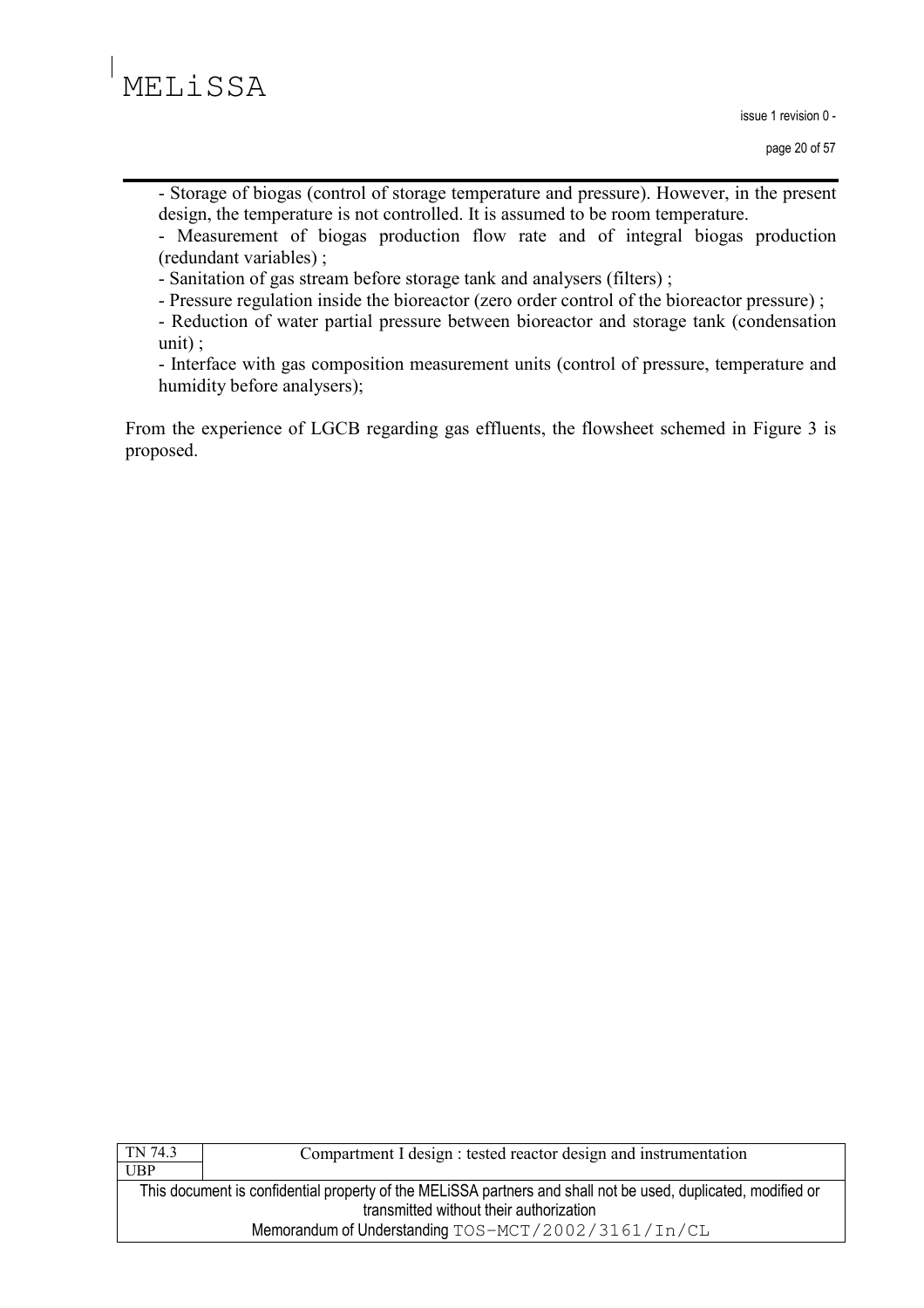# MELISSA

issue 1 revision 0 -

page 21 of 57



Figure 3: Principle of outlet gas circuit of the bioreactor

1 : Condensing unit

Specifications : Inlet temperature 55°C ( $p_{H2O}$  = 15.7 kPa, 15.5 % v/v); Maximum output gas temperature 10 °C, water saturated ( $p_{H2O}$ =1.2 kPa) : condensation of 92 % of incoming vapor water.

 $2:$  Heater

*Specifications*: Inlet gas temperature 10 °C; Outlet at least 40 °C (relative humidity 16 %)

3 : Filter for sanitation of gas effluent (pore size  $0.2 \mu m$ ) :

*Remark*: must function at absolutely no water condensing conditions

4: Compressor

*Specifications*: Inlet pressure 100 kPa; Outlet pressure 300 kPa; Gas flow rate 1 to 3 L.min<sup>-1</sup> which is 100 to 300 times the maximum net biogas production, i.e. 15 sL day<sup>1</sup> for the 100 L pilot reactor

Remark: Corrosive gas.

5 : Downpressure regulator (Control of  $p_2$ )

*Specifications*: Upstream pressure 300 kPa, Downstream controlled pressure 100 kPa; gas flow rate 1 to 3 L min<sup>-1</sup>

6 : Backpressure regulator (security valve) (Control of  $p_3$ )

Specifications : Upstream controlled pressure 300 kPa ; Downstream pressure 100 kPa ; Gas flow rate 15 sL.day<sup>-1</sup> (0.01 L.min<sup>-1</sup>)

7: Downpressure regulator for feed of gas analysis system. Gas flow rate TBD; Pressure TBD 8: Volumic flowmeter

*Specifications*: Gas flow rate 15 sL.day<sup>-1</sup> (0.01 L.min<sup>-1</sup>), Temperature TBD; Pressure 100 kPa.

Compartment I design : tested reactor design and instrumentation

This document is confidential property of the MELISSA partners and shall not be used, duplicated, modified or transmitted without their authorization

Memorandum of Understanding TOS-MCT/2002/3161/In/CL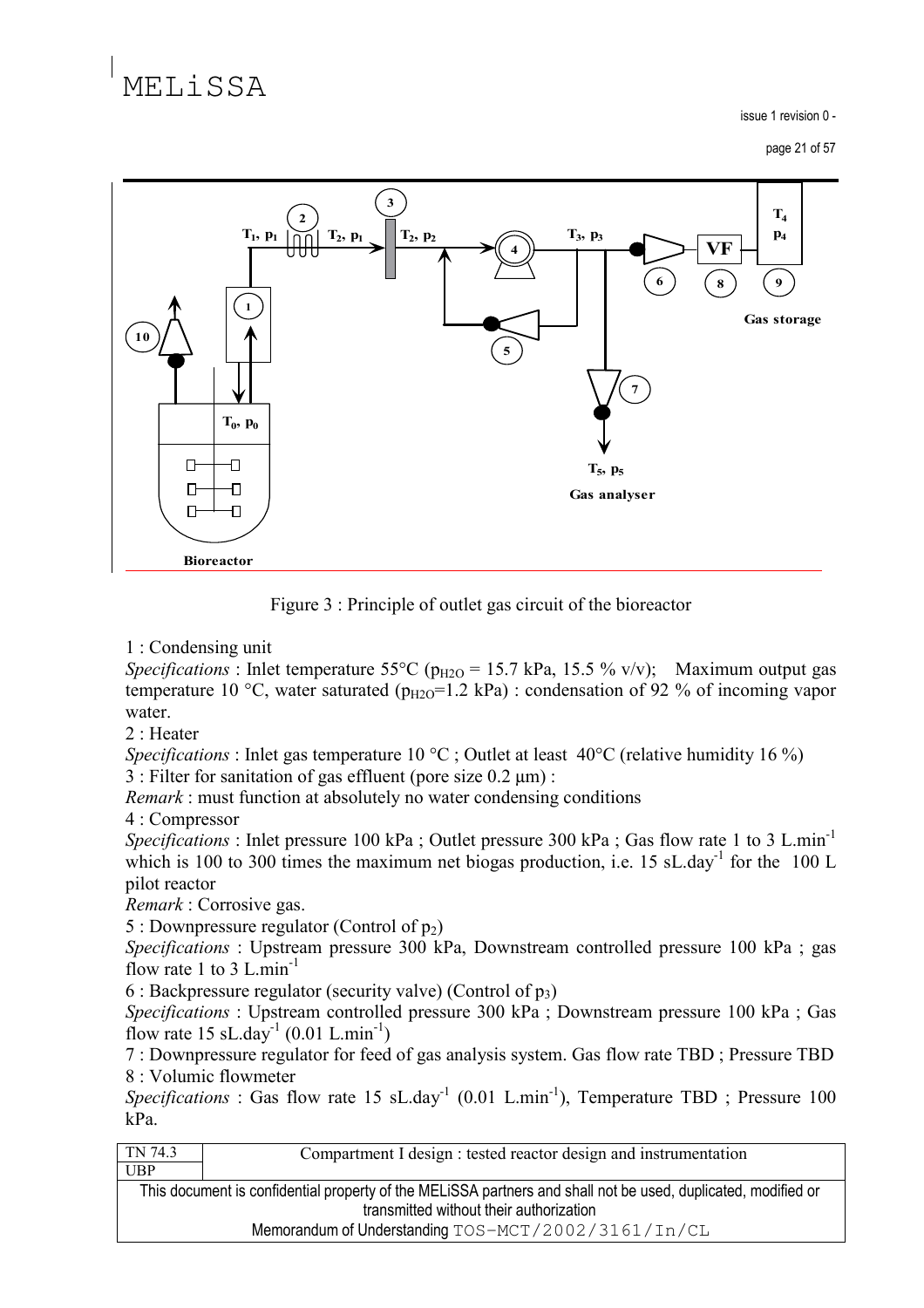9 : Gas storage vessel (ca. 150 L).

*Remark*: Possibility to follow gas volume variation by emptying liquid water.

10 : Security valve (Emergency control of bioreactor pressure) : Upflow maximum pressure 150 kPa.

The specifications reported in the figure captions are calculated considering a maximum carbon conversion of  $3 \text{ g.L}^{-1}$ .day<sup>-1</sup>,  $1/3$  of the carbon being oxidised in CO<sub>2</sub> which leads to a maximum biogas production of  $ca$  12% for the 100 L pilot bioreactor.

Importantly, the condensing unit must remove up to 90 - 95 % of the water vapour leaving the reactor with biogas. This means that this unit might not be under dimensioned. Water humidity must be kept at low value at the filter level in order to prevent any condensation on the filter and consequently a rapid clogging. In the same way, gas analysers, whatever the selected technique, will require more or less dry gas. These two reasons justify a heater device after the condensation unit.

The compressor 4 and the down-flow-pressure regulator 5 enable to control the pressure  $p_2$  and therefore the pressure inside the bioreactor, assuming a low pressure drop between the top of the bioreactor and the outlet of the filter. In fact, it could be possible to control directly the pressure in the reactor  $p_0$  by using an electronic down-flow-pressure regulator 5 instead of a mechanical one (basically by mechanical spring control). This would also give the advantage to have the bioreactor pressure as a process variable commanded by control software instead of a manual approximate regulation.

The measurement of biogas flow rate is much more difficult than for aerobic cultures because the composition of the gas is *a priori* not well defined. This eliminates the classical electronic mass flowmeters that use the fact that the properties of the gas are close to those of air or nitrogen. The only technical solution is to use volumetric measurement, the value of which depends on temperature and pressure at the location of the measurement. This in turns requires to perform the measurement close to atmospheric pressure and at normal temperature  $(0-25\degree C)$ . Consequently, the gas flow rate measurement must be performed after gas sampling for analysis. This may introduce non negligible underestimation of gas production and will have to be taken into account for calculating total biogas production. The maximum net biogas production is in the order of 0.01 L.min<sup>-1</sup> which is in the same range as the consumption by gas analysers or gas circuit purge and washout  $(5 \text{ to } 50 \text{ cc.min}^{-1})$ . Therefore the sampling for gas composition analysis may not be considered as negligible, even for a 100 L pilot bioreactor.

The global design schemed in Figure 3 must be considered as a principle design, knowing that valves, starting circuit would remain to be add. Of course, temperature and pressure sensors must be added on the design and interfaced on the data acquisition system.

| TN 74.3                                                                                                       | Compartment I design : tested reactor design and instrumentation |  |  |
|---------------------------------------------------------------------------------------------------------------|------------------------------------------------------------------|--|--|
| UBP                                                                                                           |                                                                  |  |  |
| This document is confidential property of the MELISSA partners and shall not be used, duplicated, modified or |                                                                  |  |  |
| transmitted without their authorization                                                                       |                                                                  |  |  |
| Memorandum of Understanding TOS-MCT/2002/3161/In/CL                                                           |                                                                  |  |  |
|                                                                                                               |                                                                  |  |  |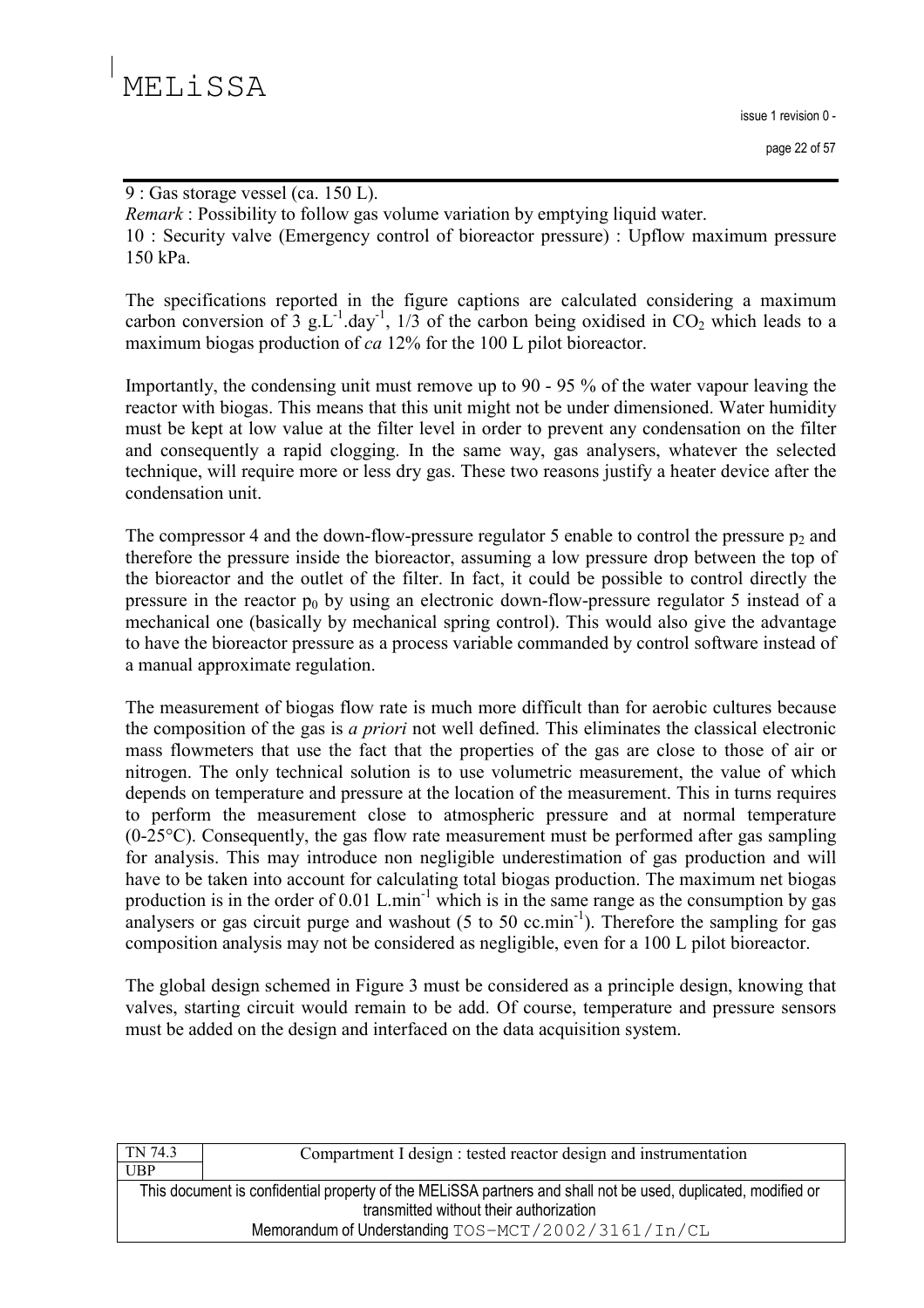#### $3.3$ **Gas composition assessment**

The biogas production, even if not well defined, has a composition ranging within the following intervals :

- $-CO<sub>2</sub>$ : 60 to 95 %
- CH<sub>4</sub> : trace to 15  $\%$
- NH<sub>3</sub> : trace to  $1\%$
- $H_2$ : trace to 5 %
- $H_2S$ : trace to 1 %
- $-H_20$ : 1 to 10 %
- Volatile fatty acids : trace to 5 %
- Inert gas  $(Ar, N_2, \dots etc)$

The on-line analysis of  $CO<sub>2</sub>$ ,  $CH<sub>4</sub>$ ,  $H<sub>2</sub>$  and VFA partial pressures is supposed to give information on the metabolic activity of the microbial community into the reactor. The integrals of production of these compounds are important data for evaluating degradation of solid substrates and will be primarily informations for characterizing the fine kinetics of degradation. Moreover, this kind of measurement will be the clue for checking the mass balances of the compartment.

Globally speaking, it is possible to classify the gas components in 3 groups:

- Major compounds at compositions greater than 10 %  $v/v$  :  $CO<sub>2</sub>$  and eventually CH<sub>4</sub> and probably a  $CO_2$  as the major compound (more than 90 % v/v), *i.e.* like a gas solvent;

- Minor compounds at compositions lower than 5 %  $v/v$  : H<sub>2</sub>O, H<sub>2</sub>, H<sub>2</sub>S, NH<sub>3</sub>, VFA, aroma (organic volatiles), probably  $CH<sub>4</sub>$ ;

- Trace gas at compositions lower than 100 ppmv :  $N_2$ ,  $NO_x$ , aroma and organic volatiles and also some VFA

The analytical technique will mainly differ between these groups by the pretreatment procedure of the gas sample before the detector, knowing that for the last group an enrichment procedure (by passing the gas through a trap containing an adsorbent such as ceramics) may be necessary.

Regarding the gas components detection and quantification, there are basically two ways:

- compound specific measurement techniques (CO<sub>2</sub> analyzer, VFA analyzer...etc.)
- generic measurement technique for all compounds.

| TN 74.3                                                                                                       | Compartment I design : tested reactor design and instrumentation |  |
|---------------------------------------------------------------------------------------------------------------|------------------------------------------------------------------|--|
| <b>UBP</b>                                                                                                    |                                                                  |  |
| This document is confidential property of the MELISSA partners and shall not be used, duplicated, modified or |                                                                  |  |
| transmitted without their authorization                                                                       |                                                                  |  |
| Memorandum of Understanding TOS-MCT/2002/3161/In/CL                                                           |                                                                  |  |
|                                                                                                               |                                                                  |  |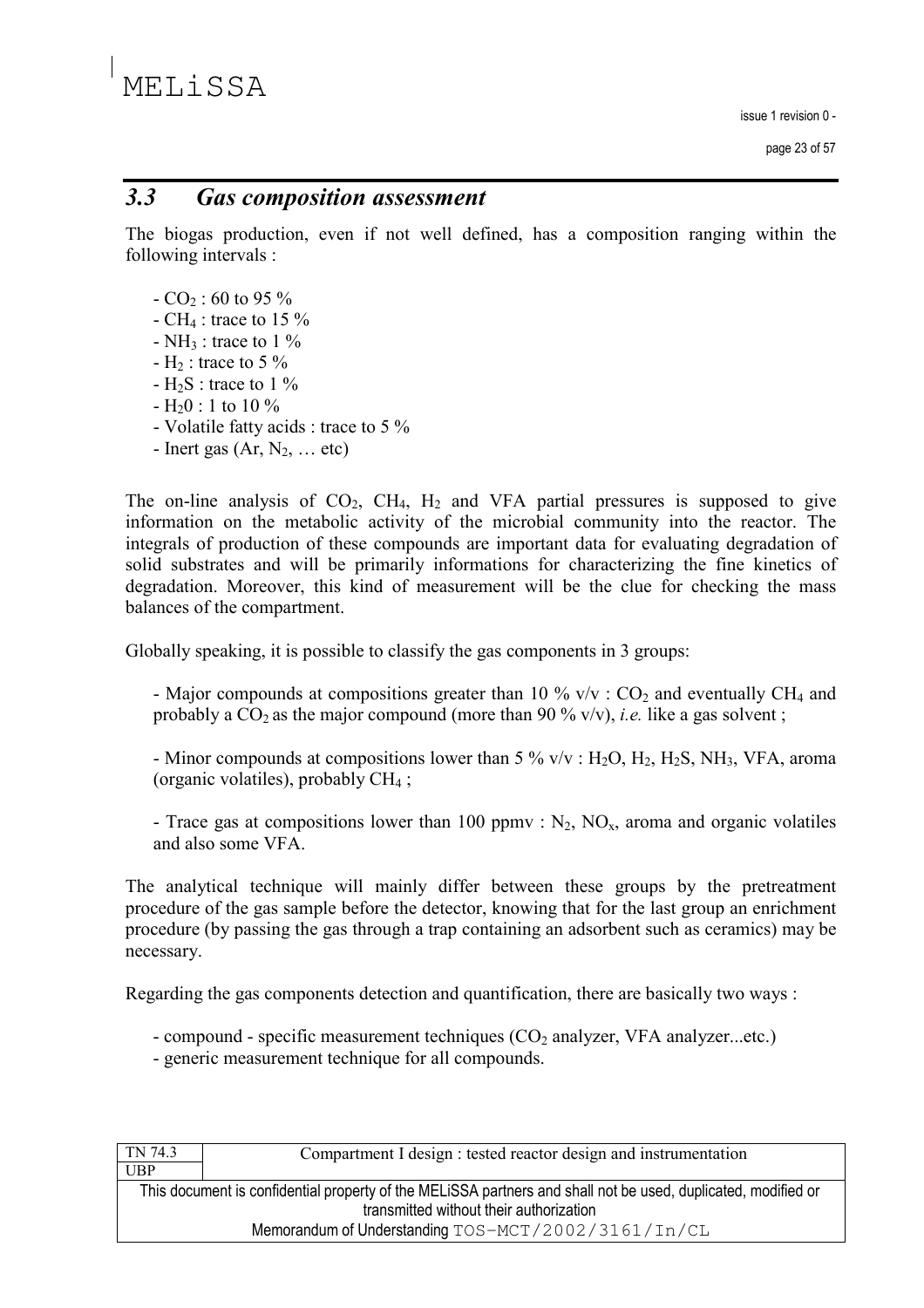issue 1 revision 0 -

page 24 of 57

Gas chromatography is a classical measurement technique but it must be outlined that that this technique has several drawbacks :

- frequent quantitative calibration for each gas
- no measurement of unexpected gas
- aging and clogging of separation columns
- difficulty for sequenced and automatic on-line analysis.

Quantitative Mass Spectrometry is becoming more and popular and reliable.

These two techniques are reviewed in the following sections.

| TN 74.3                                                                                                       | Compartment I design : tested reactor design and instrumentation |  |
|---------------------------------------------------------------------------------------------------------------|------------------------------------------------------------------|--|
| <b>UBP</b>                                                                                                    |                                                                  |  |
| This document is confidential property of the MELISSA partners and shall not be used, duplicated, modified or |                                                                  |  |
| transmitted without their authorization                                                                       |                                                                  |  |
| Memorandum of Understanding TOS-MCT/2002/3161/In/CL                                                           |                                                                  |  |
|                                                                                                               |                                                                  |  |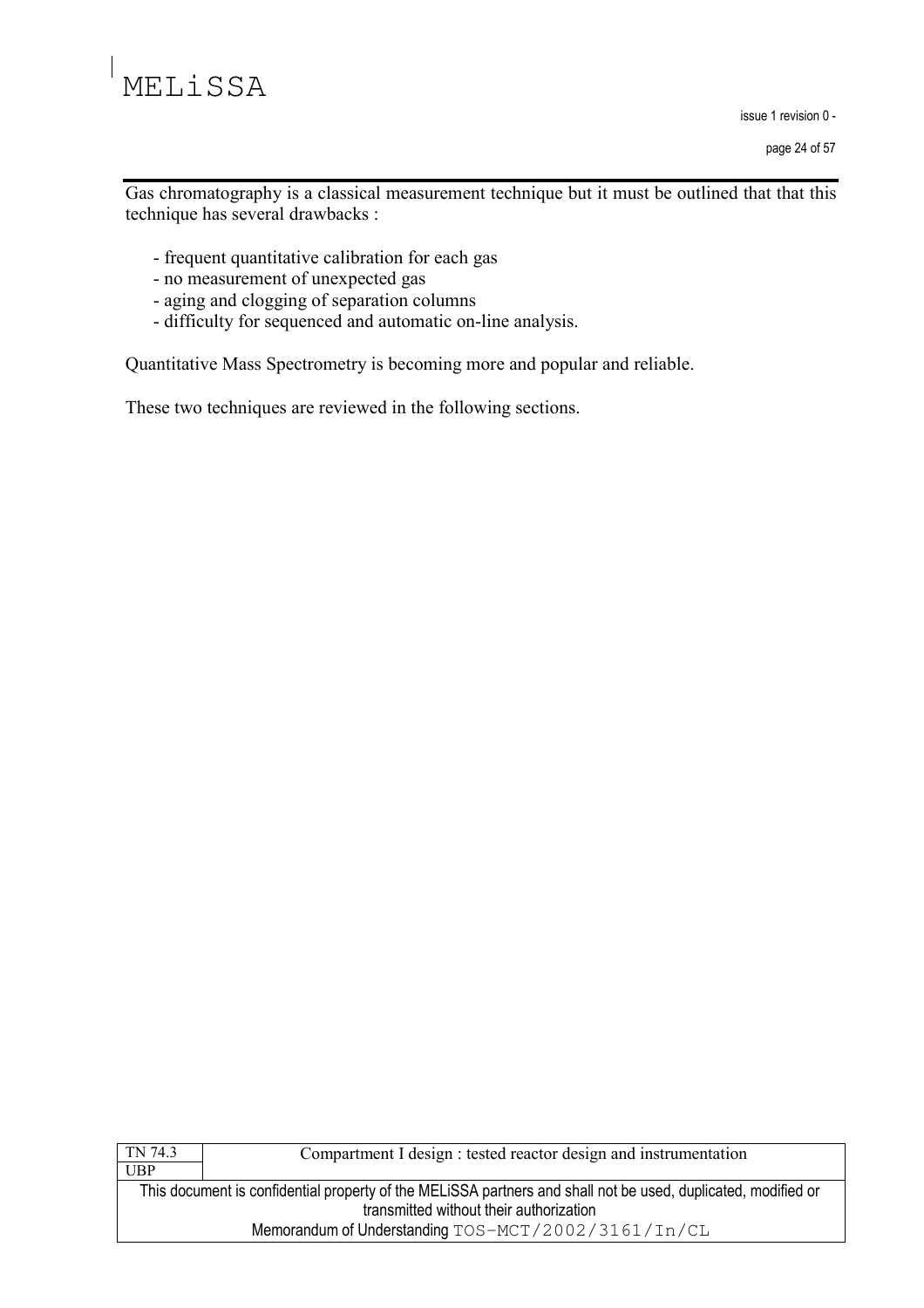### **GAS CHROMATOGRAPHY**  $\overline{\mathbf{4}}$

### $4.1$ **Introduction**

The advantage of the chromatography is that it is a classical measurement technique which needs a minimum experience. Gas chromatography is used to separate volatile organic and inorganic gas mixtures; the basic components are considered to be :

- a pneumatic control for the carrier gas;
- an injection device:
- a column:
- a detector (one or several techniques possible on the apparatus);
- a thermal control system.

A gas chromatographic analysis is based on the sample components being partitioned between the gas (mobile phase) and a liquid or solid adsorbent (stationary phase) by passing through a separative column. The liquid or solid adsorbent is held immobile in the column on a solid support or is coated on the walls of the column. Partition of the sample components depends on column operating parameters, including carrier gas flow rate, temperature, vapor pressure and on properties of the liquid or solid adsorbent.

Basically chromatographic analysis is a batch technique. A sample is introduced through the injection device. If it is in liquid state, it is vaporized in the injection device just before the column. It is carried through the column by an inert gas flowing at a controlled rate. Due to different retention (or adsorption properties into the column) of the gas components in the mixture, the components of the gas flow exit the column separately. The eluate from the gas chromatographic column then enters the detection system directly. An enrichment system may be used before the introduction of the gas sample into the column.

The principle is schemed in Figure 4.

| TN 74.3                                                                                                       | Compartment I design : tested reactor design and instrumentation |  |
|---------------------------------------------------------------------------------------------------------------|------------------------------------------------------------------|--|
| <b>UBP</b>                                                                                                    |                                                                  |  |
| This document is confidential property of the MELISSA partners and shall not be used, duplicated, modified or |                                                                  |  |
| transmitted without their authorization                                                                       |                                                                  |  |
| Memorandum of Understanding TOS-MCT/2002/3161/In/CL                                                           |                                                                  |  |
|                                                                                                               |                                                                  |  |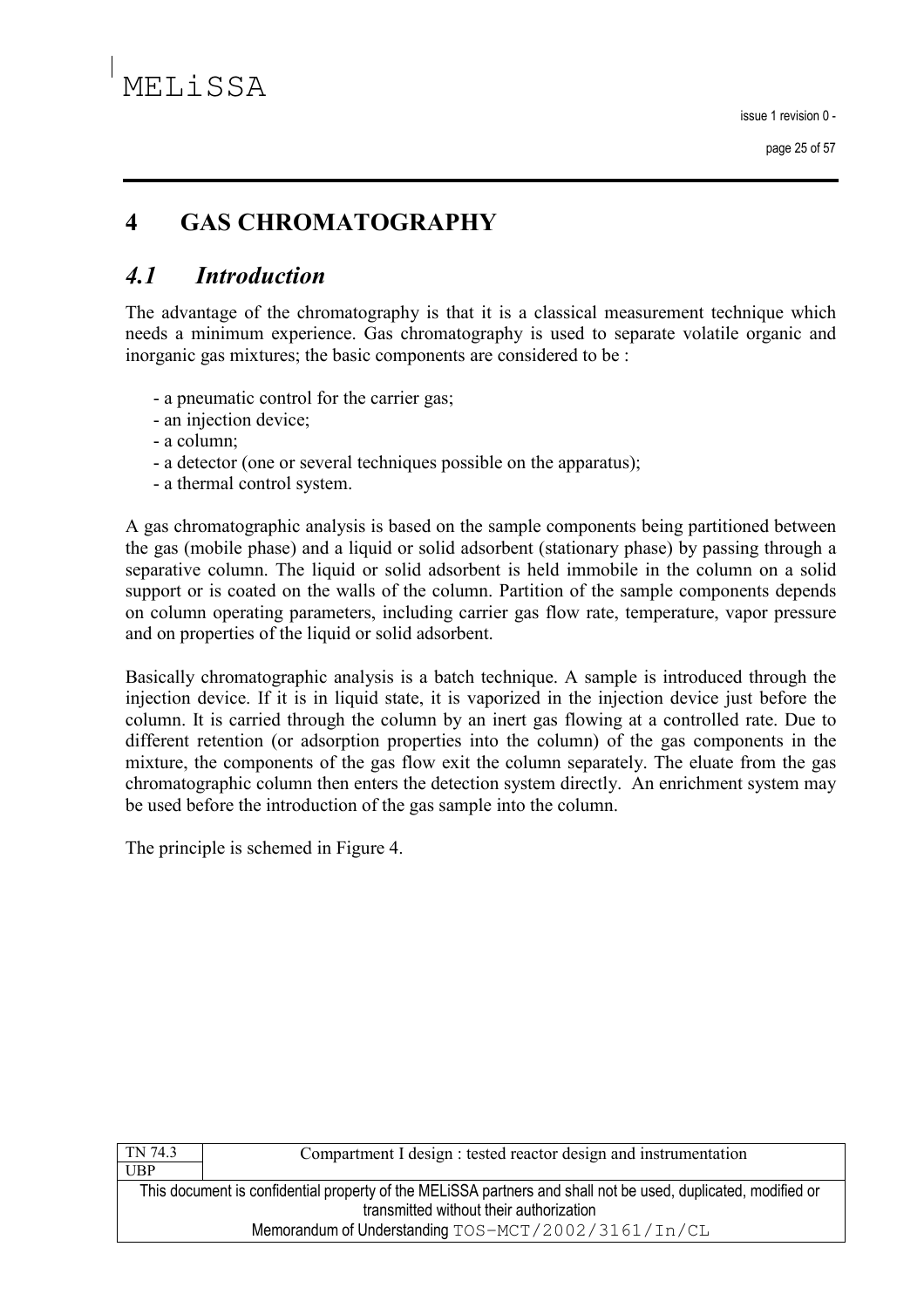issue 1 revision 0 -

page 26 of 57



Figure 4: Gas chromatography principle

### $4.2$ **Carrier** gas

The carrier gas must be sufficiently pure and inert with respect to the stationary phase. Helium is currently used. Other gases are hydrogen, nitrogen or argon. Traces of unwanted contaminants in the carrier gas must be removed by means of molecular sieves scrubbers, filters and filter-dyers. These devices must be inserted in the supply line as close as possible to the gas chromatographic column as practical. The minimum purity of any carrier gas should be 99.995 %.

| TN 74.3                                                                                                       | Compartment I design : tested reactor design and instrumentation |  |
|---------------------------------------------------------------------------------------------------------------|------------------------------------------------------------------|--|
| <b>UBP</b>                                                                                                    |                                                                  |  |
| This document is confidential property of the MELISSA partners and shall not be used, duplicated, modified or |                                                                  |  |
| transmitted without their authorization                                                                       |                                                                  |  |
| Memorandum of Understanding TOS-MCT/2002/3161/In/CL                                                           |                                                                  |  |
|                                                                                                               |                                                                  |  |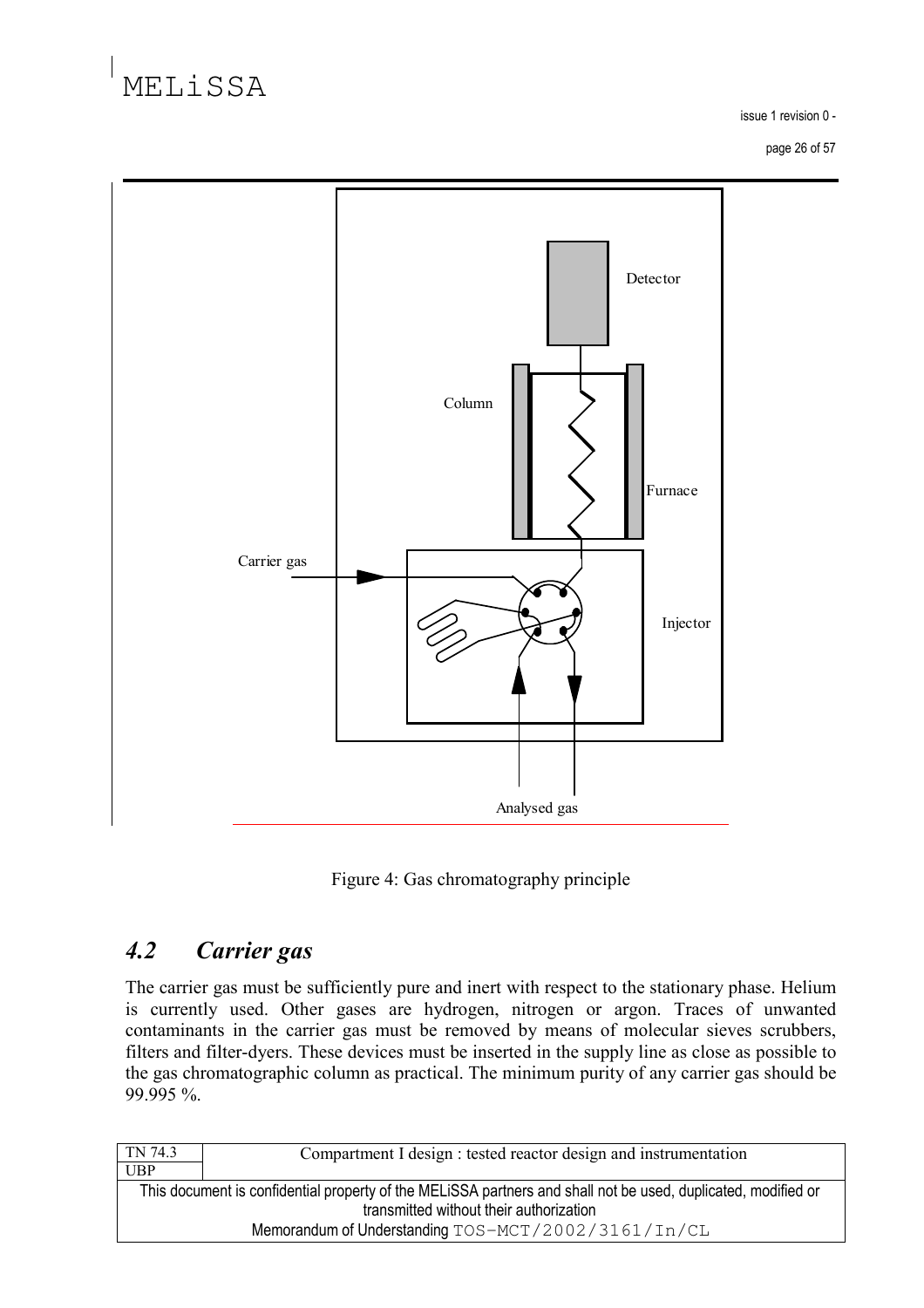issue 1 revision 0 -

The carrier gas flow rate is controlled by example over the range of 5 to 75 mL min<sup>-1</sup> for a packed column. The carrier gas head pressure is controlled from at least 100 to 270 kPa (absolute pressure). The values of the flow rate and the head pressure selected must be controlled to within 1%.

It must be emphasised that the use of a carrier gas results in a consumption of external inert gas.

In the case of gas effluent from liquefying compartment, a possibility should be to use directly the biogas without any carrier gas.

### $4.3$ **Injection device**

The injector is used to introduce in the column the gas mixture to analyze. In general, the injection chamber must to be at a temperature higher than the column temperature to facilitate the sample evaporation if any droplet remains in the gas sample. A heated injection device is described as having three temperatures: the injection zone, the temperature gradient to ambient and a temperature gradient to the oven. The injector must guarantee the mixture composition (reliability) and preserve the reproducibility of the injections (accuracy).

An injection device may be one of the following types: packed column, splitless capillary column, split capillary column, direct capillary column, purge-and-trap, static head space and sample enrichment injection device depending on the type of components that have to be separated on the column.

The split injection device is useful when the gas sample to analyze must be diluted in a gas solvent (carrier gas) in order to prevent detector saturation. The splitless injection is useful when all the separated compounds onto the column are sufficiently present in the gas sample to be assessed on the detector without any saturation of it. The purge-and-trap and sample enrichment device are useful when components of interest must be concentrated onto a solid support before being desorbed and released into the separation column for further analysis by the detection system.

From a general point, the basic qualities of the injection device are classified as follows :

- quality of mixing (temperature and composition) between carrier gas and gas sample:
- reproducibility and control of gas sample quantity injected into the column;
- reproducibility of gas split when required.

In general the quality of the injection makes an important part into the overall quality of the apparatus.

In the case of the biogas produced by the liquefying compartment, it can be clearly shown that the major components  $(CO_2$  and perhaps  $CH<sub>4</sub>$ ) will be assessed with a split injection with an

| TN 74.3                                                                                                                                                  | Compartment I design : tested reactor design and instrumentation |  |
|----------------------------------------------------------------------------------------------------------------------------------------------------------|------------------------------------------------------------------|--|
| UBP                                                                                                                                                      |                                                                  |  |
| This document is confidential property of the MELISSA partners and shall not be used, duplicated, modified or<br>transmitted without their authorization |                                                                  |  |
| Memorandum of Understanding TOS-MCT/2002/3161/In/CL                                                                                                      |                                                                  |  |
|                                                                                                                                                          |                                                                  |  |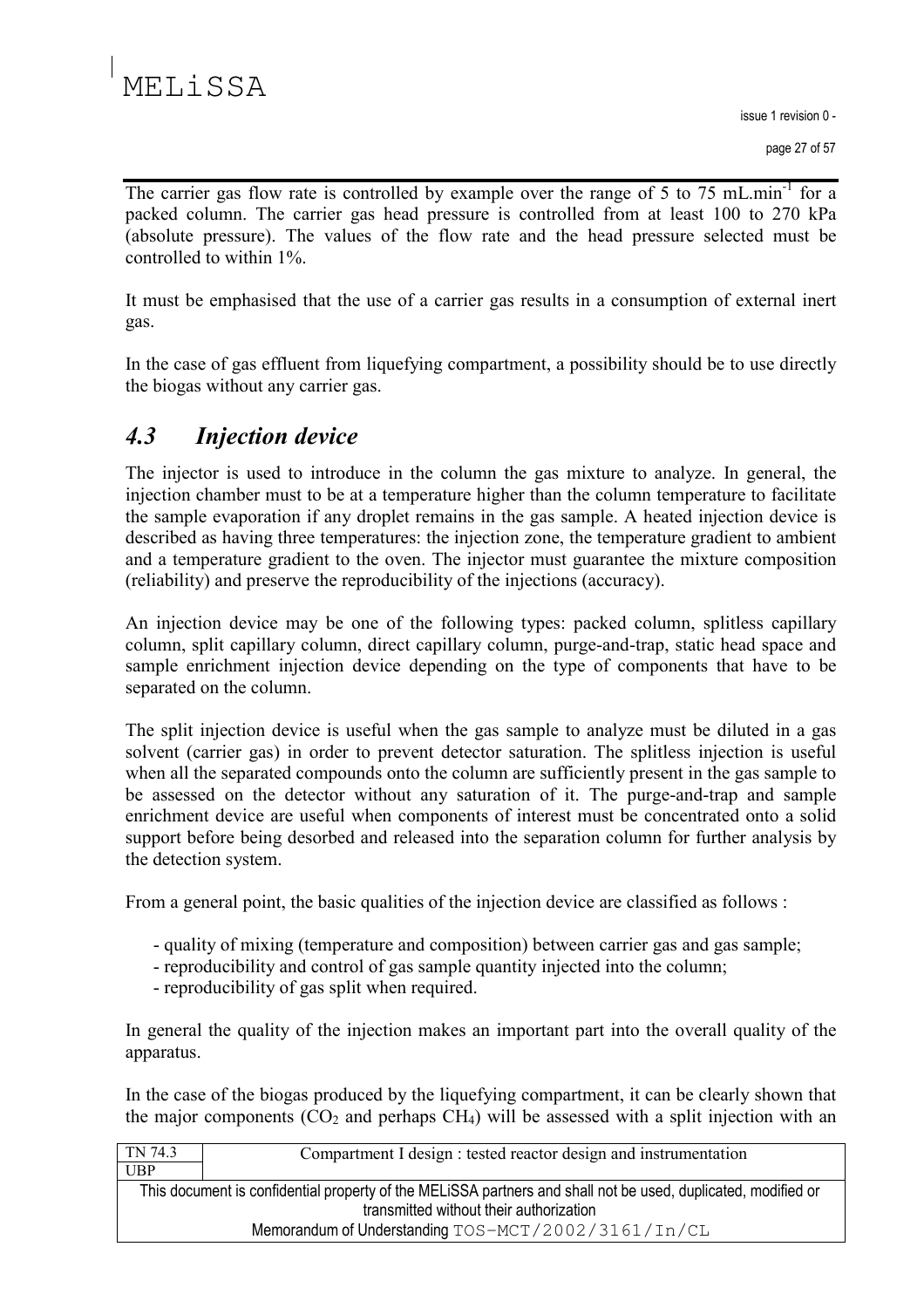inert gas (He or Ar) as carrier. The important challenge is to valuably separate these gas on the column

The minor compounds will be assessed with a splitless device provided that the column will be able to separate  $H_2$ , NH<sub>3</sub> and VFA and that the major gas  $(CO_2$  and CH<sub>4</sub>) will not poison the detection

The trace compounds can be assessed with an enrichment system, provided that the other major compounds  $(CO_2, CH_4, H_2, NH_3)$  will not compete to much to fixation onto the solid adsorbent with the target components (aroma, VFA...).

#### $\overline{44}$ **Columns**

It is a tube or a pipe which are empty or contains an active substance called stationary phase. The column is swept by the mixture of gas sample and carrier gas. In a packed column, the constituents of the sample interact with the stationary phase. They are separated in function of their affinity with these stationary phase. In a capillary column, the mean free path of the molecules is greater than the characteristic dimension of the column (its diameter) in such a way that the flow regime is molecular. This means that small molecules travel faster than the big ones (Knudsen diffusion).

#### 441 PACKED COLUMNS

The packed columns are pipes in which there is a solid support like grains uniformly divided.

Packed column characteristics:

- internal diameter : 3.2 mm or 6.4 mm ;
- length :  $0.5$  to  $3$  m;

- pipe in stainless steel, glass or fused silica; the pipe must to be chemically inert and a good thermal conductor.

The efficiency of the packed columns is limited by:

- the molecular dispersion of the solute through the grains of the furnishing;

- the difference of retention due to the non uniformity of the repartition of the stationary layer on the grains.

The packed columns are used to separate permanent gas like  $CO_2$ - H<sub>2</sub>- N<sub>2</sub>- O<sub>2</sub>- CH<sub>4</sub>...etc. These columns are often connected to an enrichment device that selectively eliminates a large portion of the major compounds and / or the carrier gas.

A schematic representation is given in Figure 5a.

| TN 74.3                                                                                                       | Compartment I design : tested reactor design and instrumentation |  |  |
|---------------------------------------------------------------------------------------------------------------|------------------------------------------------------------------|--|--|
| <b>UBP</b>                                                                                                    |                                                                  |  |  |
| This document is confidential property of the MELISSA partners and shall not be used, duplicated, modified or |                                                                  |  |  |
| transmitted without their authorization                                                                       |                                                                  |  |  |
| Memorandum of Understanding TOS-MCT/2002/3161/In/CL                                                           |                                                                  |  |  |
|                                                                                                               |                                                                  |  |  |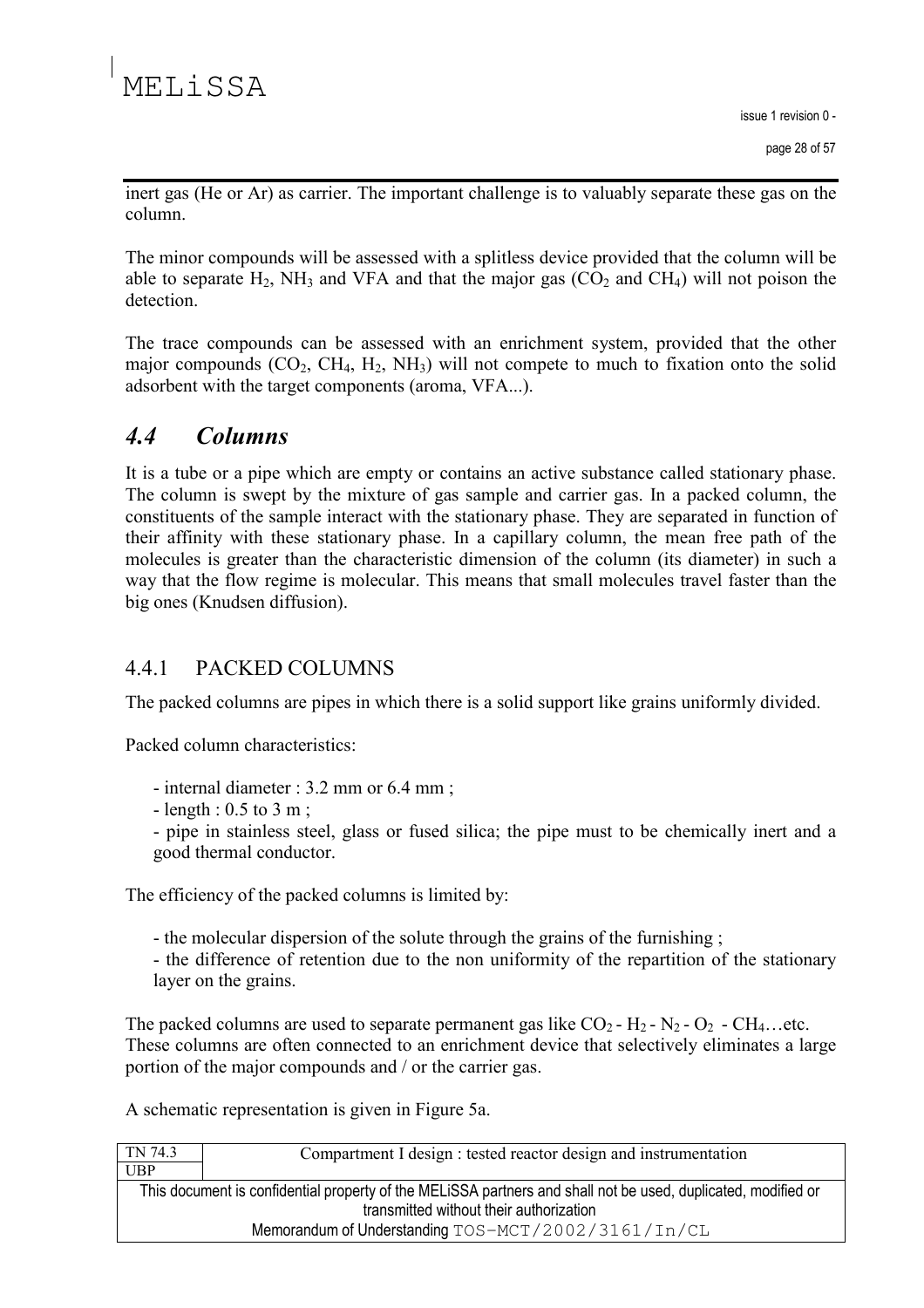# MELISSA

 $is <sub>fl</sub> \neq 1$  revision  $0 -$ 





#### 442 CAPILLARY (OPEN TUBULAR) COLUMNS

Usually the wall effects play a minor role for gas flow in tubes of internal diameter ranging between 0.1 and 2 mm so that the flow remains laminar instead of molecular. However wall effects become significant in tubes which are very long in comparison to their diameter and with sufficient chemical affinity between the walls and the components of the gas in such a way that molecular flow is restored.

The capillary columns have the internal wall overlayed with a stationary phase thin layer. The efficiency of these columns depends only of the rate through the stationary phase. The capillary column characteristics:

- internal diameter :  $0.2$  to  $0.8$  mm;
- length : 15 to 100 m;
- pipe in fused silica overlayed by a polyimide thin layer.

The capillary columns (open tubular) are used to separate polar or non polar compounds in function of the stationary phase. The system is adapted to Volatile Fatty Acids.

The stationary phases which can recommend either for packed or capillary columns are given in the following table. The carbowax stationary phase is generally a good compromise for separating classical organic polar compounds.

| TN 74.3                                                                                                       | Compartment I design : tested reactor design and instrumentation |  |
|---------------------------------------------------------------------------------------------------------------|------------------------------------------------------------------|--|
| <b>UBP</b>                                                                                                    |                                                                  |  |
| This document is confidential property of the MELISSA partners and shall not be used, duplicated, modified or |                                                                  |  |
| transmitted without their authorization                                                                       |                                                                  |  |
| Memorandum of Understanding TOS-MCT/2002/3161/In/CL                                                           |                                                                  |  |
|                                                                                                               |                                                                  |  |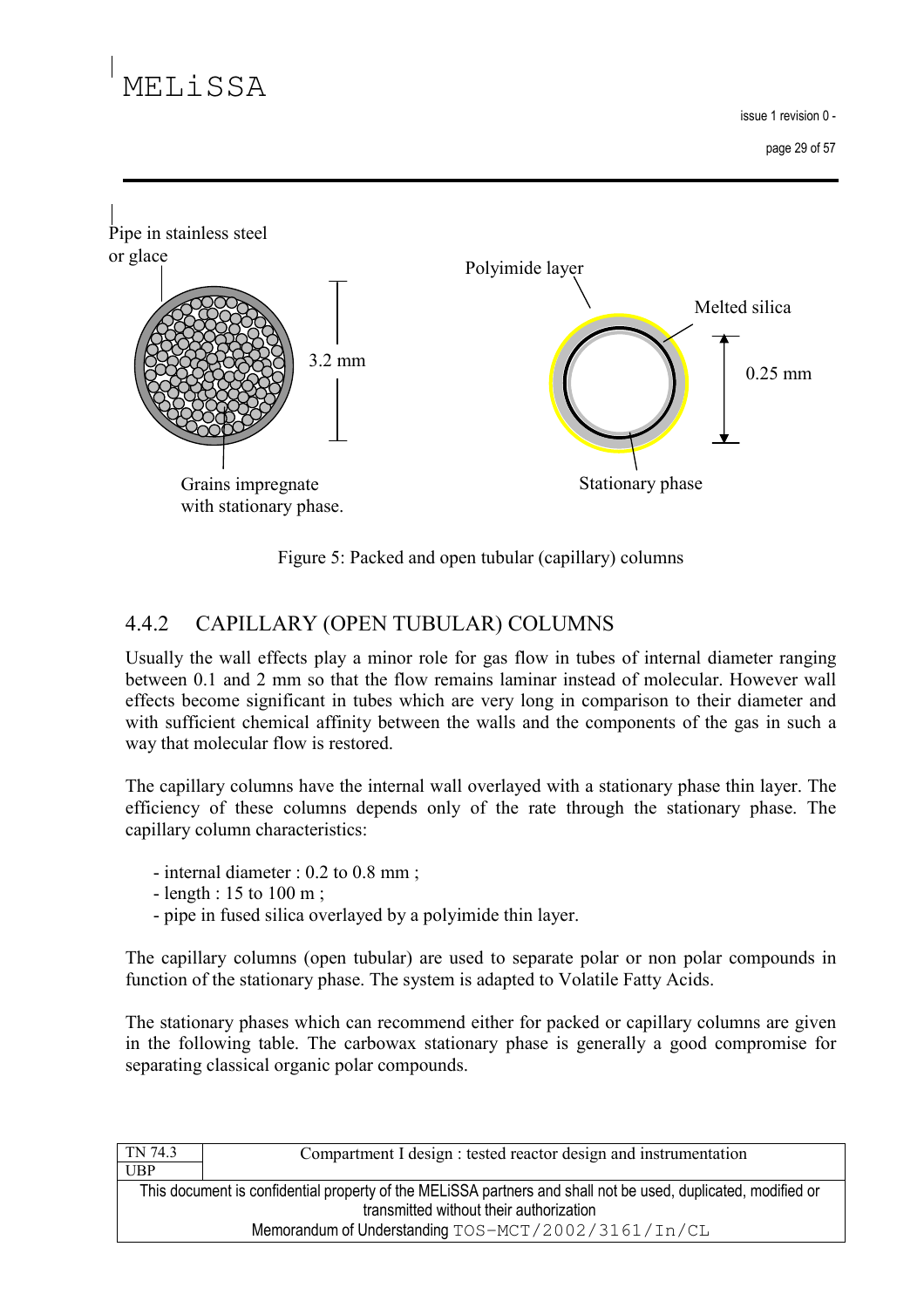$is <sub>fl</sub> \neq 1$  revision  $0 -$ 

page 30 of 57

| Compound to separate             | Examples                  | Stationary phases               |
|----------------------------------|---------------------------|---------------------------------|
| Non polar C-H and C-C            | Normal hydrocarbures (n-  | SPB-Octyl                       |
|                                  | alcans)                   |                                 |
|                                  |                           | Poly(methylsiloxane), SE-30     |
|                                  |                           | SPB-5, PTE-5, SE-54             |
| <b>Polar</b> C-H and C-C C-Cl, - | Alcohols, ethers, thiols, | Poly(methylphenylsiloxane)      |
| $Br, -F C-N, -O, -P, -S$         | amines, carboxylic acids  |                                 |
|                                  | esters and ketones.       |                                 |
|                                  |                           | Poly(cyanopropylmethylsiloxane) |
|                                  |                           | PEG, Carbowax 10, 20M           |
| Polarizable C-H, C=C and         | Aromatic alcenes          | Poly(cyanopropylsiloxane)       |
| acetylene                        |                           |                                 |
|                                  |                           | Poly(cyanopropylphenylsiloxane) |
|                                  |                           | <b>TCEP</b>                     |

### $4.5$ **Detectors**

The detector is placed behind the column to detect the different substances separated by the column. Its principal quality is to give a response that is proportional to the quantity of substance so that it measures the quantity of each sample constituents using an extensive physical property of the gaseous component which depends on the quantity.

The detector can be respectively thermal conductibility detector and flame ionisation detector depending on the nature of the column (i.e. packed or capillary column).

#### $4.5.1$ THERMAL CONDUCTIBILITY DETECTOR (TCD)

A temperature sensible resistance like tungsten or platinum is placed in the gaseous flow. A thermal equilibrium is achieved when the cooling by the vector gas flow balances the heating with an electrical current. The solute gas that is to be analysed modifies this equilibrium. It is necessary that the heat capacity, conductivity and density (therefore the thermal conductibility) of the mixture carrier  $+$  solute gas are different from the thermal conductibility of the carrier gas alone. The cooling variation leads to a resistance variation. This resistance is an element of a Wheatstone bridge. It is in opposition of other resistance where the vector gas circulates. The disequilibrium of the bridge gives a signal, indicating the presence of the solute gas and proportional to the quantity (Figure 6).

| TN 74.3                                                                                                       | Compartment I design : tested reactor design and instrumentation |
|---------------------------------------------------------------------------------------------------------------|------------------------------------------------------------------|
| <b>UBP</b>                                                                                                    |                                                                  |
| This document is confidential property of the MELISSA partners and shall not be used, duplicated, modified or |                                                                  |
| transmitted without their authorization                                                                       |                                                                  |
| Memorandum of Understanding TOS-MCT/2002/3161/In/CL                                                           |                                                                  |
|                                                                                                               |                                                                  |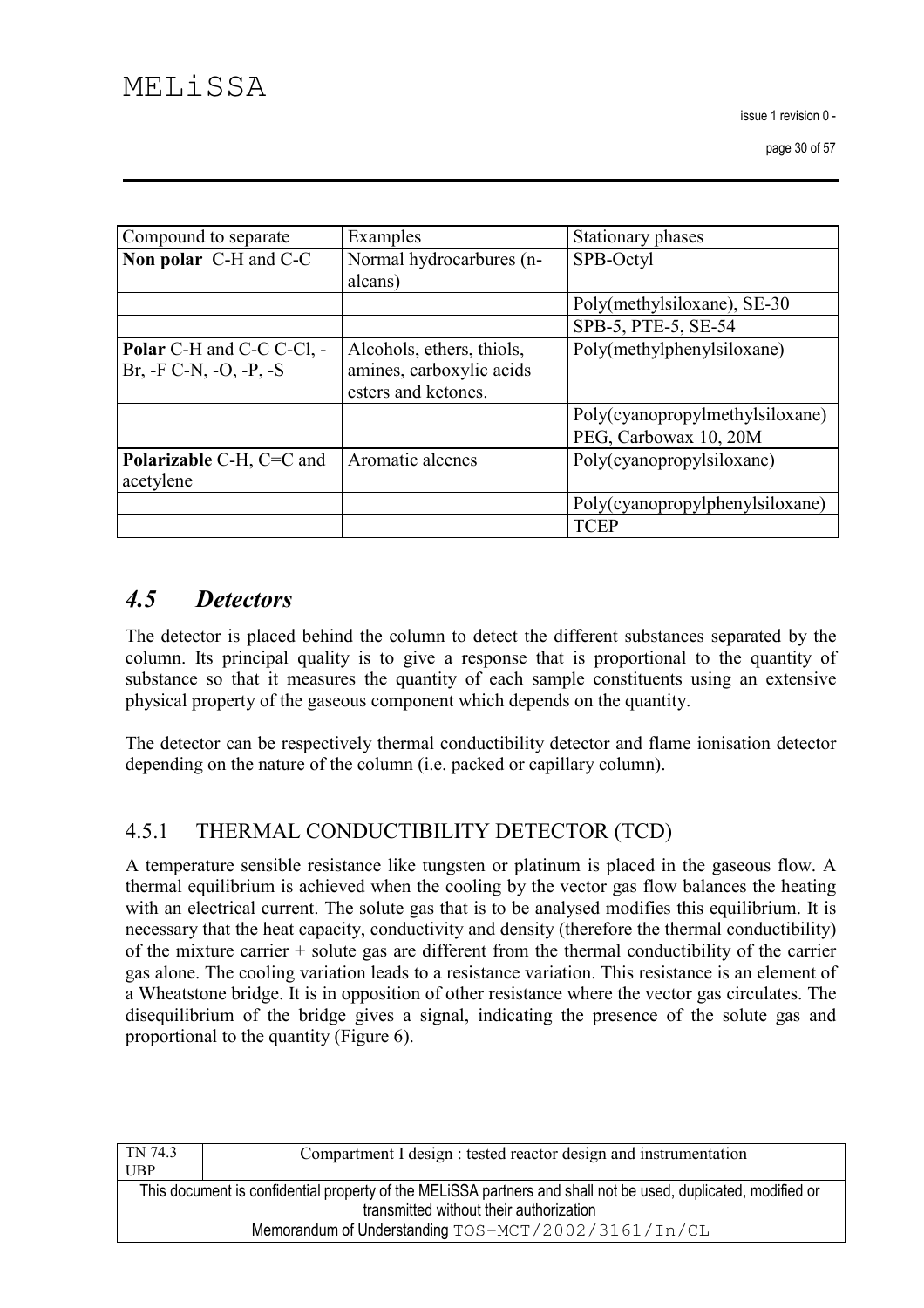issue 1 revision 0 -

page 31 of 57



Figure 6 : Wheatstone bridge scheme for thermal conductibility detector

The characteristics of TCD are:

- moderately sensible;
- non destructive method :
- economic and easy maintenance;
- sensible of temperature and flow rate changes.

The thermal conductibility detector is used to quantify permanent gases like  $CO_2$  - H<sub>2</sub> - N<sub>2</sub> - $O_2$ ...etc. One of the drawbacks is that the thermal conductibility of solute - carrier gas mixture is not a linear function of the solute concentration because thermal conductivity is a ratio between conductivity, heat capacity and density. The calibration procedure is therefore very important except if the dilution is important or if the carrier gas is hydrogen or helium (because their conductibility is high). The following table gives an idea of the relative variations when compared to nitrogen.

| Relative thermal conductibility with regard to |      |
|------------------------------------------------|------|
| nitrogen at 100 °C                             |      |
| Hydrogen                                       | 6.95 |
| Helium                                         | 5.54 |
| Methane                                        | 1.72 |
| Nitrogen                                       | 1.00 |
| Argon                                          | 0.71 |

For MELISSA liquefying compartment, the carrier gas (if any) is necessarily helium or nitrogen in order to assess hydrogen.

| TN 74.3                                                                                                       | Compartment I design : tested reactor design and instrumentation |
|---------------------------------------------------------------------------------------------------------------|------------------------------------------------------------------|
| <b>UBP</b>                                                                                                    |                                                                  |
| This document is confidential property of the MELISSA partners and shall not be used, duplicated, modified or |                                                                  |
| transmitted without their authorization                                                                       |                                                                  |
| Memorandum of Understanding TOS-MCT/2002/3161/In/CL                                                           |                                                                  |
|                                                                                                               |                                                                  |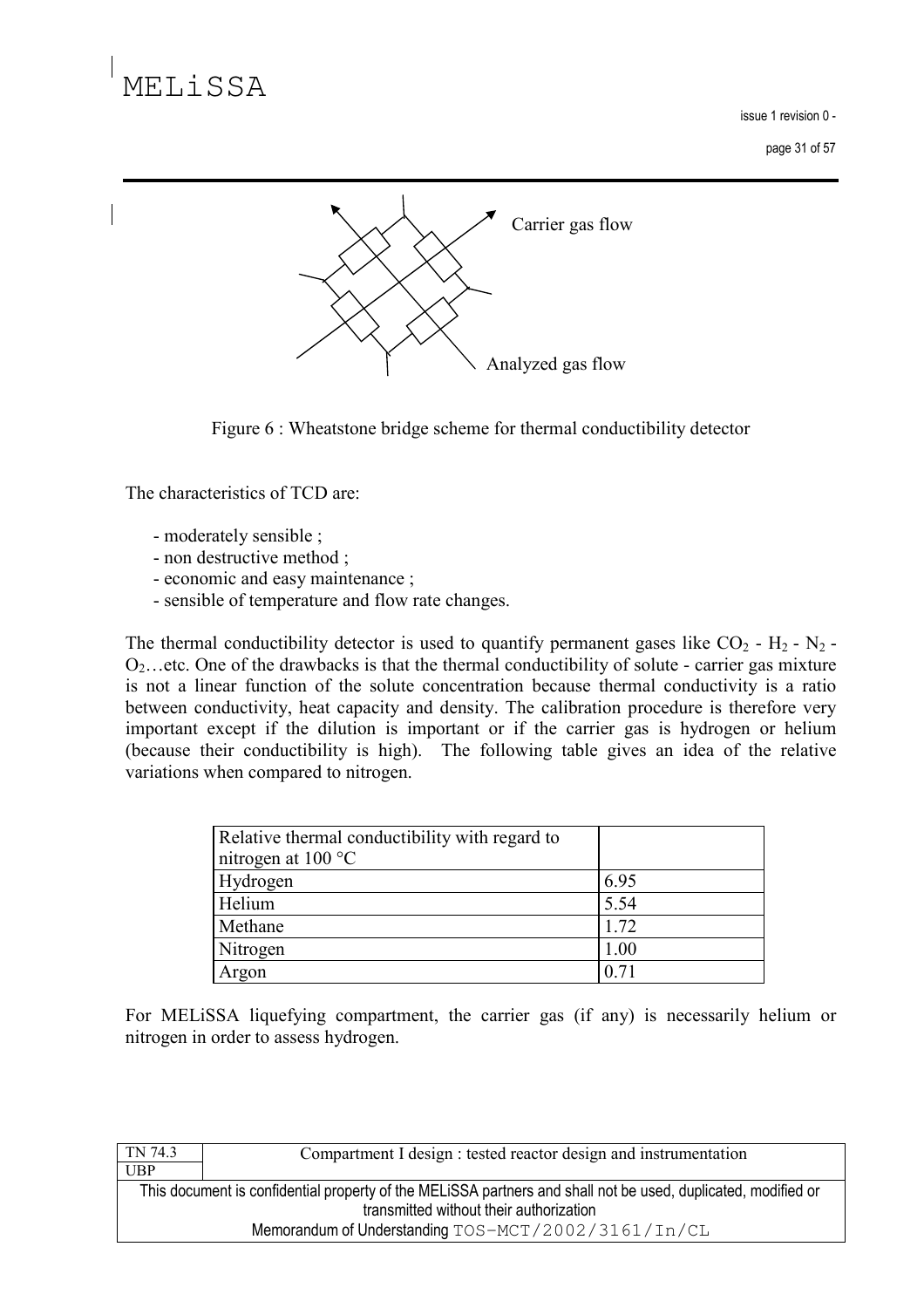#### $4.5.2$ FLAME IONISATION DETECTOR (FID)

FID are generally connected to capillary columns. After the column, the gas enters the flame of a little hydrogen or air burner. The combustion produces ions that give an ionic current between two electrodes : one is the burner, the other is a collector electrode.

The FID response is proportional at the solute mass present in the burner.

The characteristics of FID are as follows:

- very sensitive :
- linear response in function of the solute mass;
- sensitive to temperature and flow changes;
- not selective ;
- destructive.



Figure 7: Scheme of flame ionisation detector

| Compartment I design : tested reactor design and instrumentation                                              |  |
|---------------------------------------------------------------------------------------------------------------|--|
|                                                                                                               |  |
| This document is confidential property of the MELISSA partners and shall not be used, duplicated, modified or |  |
| transmitted without their authorization                                                                       |  |
| Memorandum of Understanding TOS-MCT/2002/3161/In/CL                                                           |  |
|                                                                                                               |  |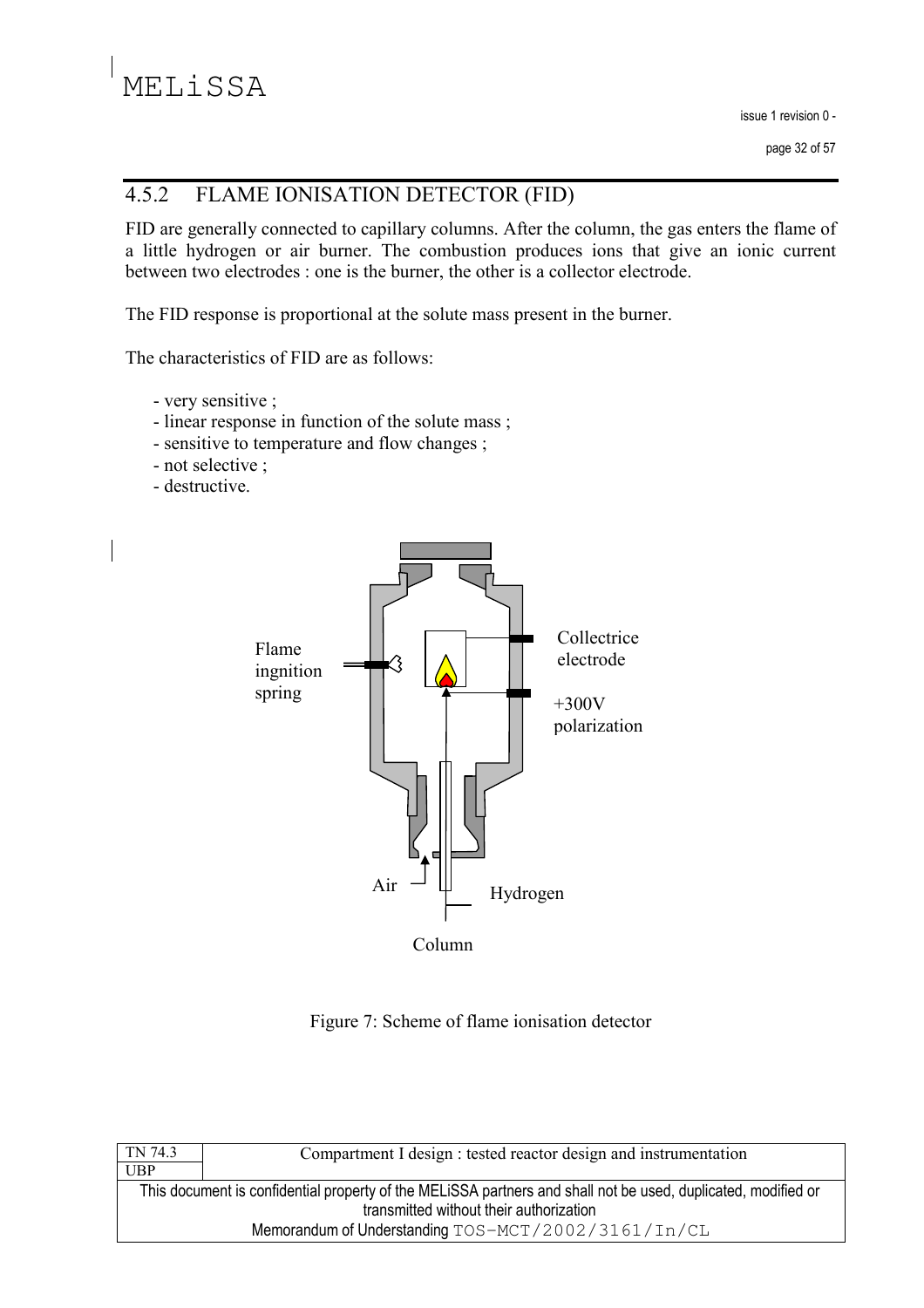issue 1 revision 0 -

page 33 of 57

### **Conclusion about GC**  $4.6$

The detectors described above are economic and universal but they don't give any information about the nature of detected substances. The retention time is not a specific characteristic of a compound. To know the composition, it is necessary to couple spectrometer with the gas chromatograph (IR or mass spectrometer)

| TN 74.3                                                                                                       | Compartment I design : tested reactor design and instrumentation |
|---------------------------------------------------------------------------------------------------------------|------------------------------------------------------------------|
| UBP                                                                                                           |                                                                  |
| This document is confidential property of the MELISSA partners and shall not be used, duplicated, modified or |                                                                  |
| transmitted without their authorization                                                                       |                                                                  |
| Memorandum of Understanding TOS-MCT/2002/3161/In/CL                                                           |                                                                  |
|                                                                                                               |                                                                  |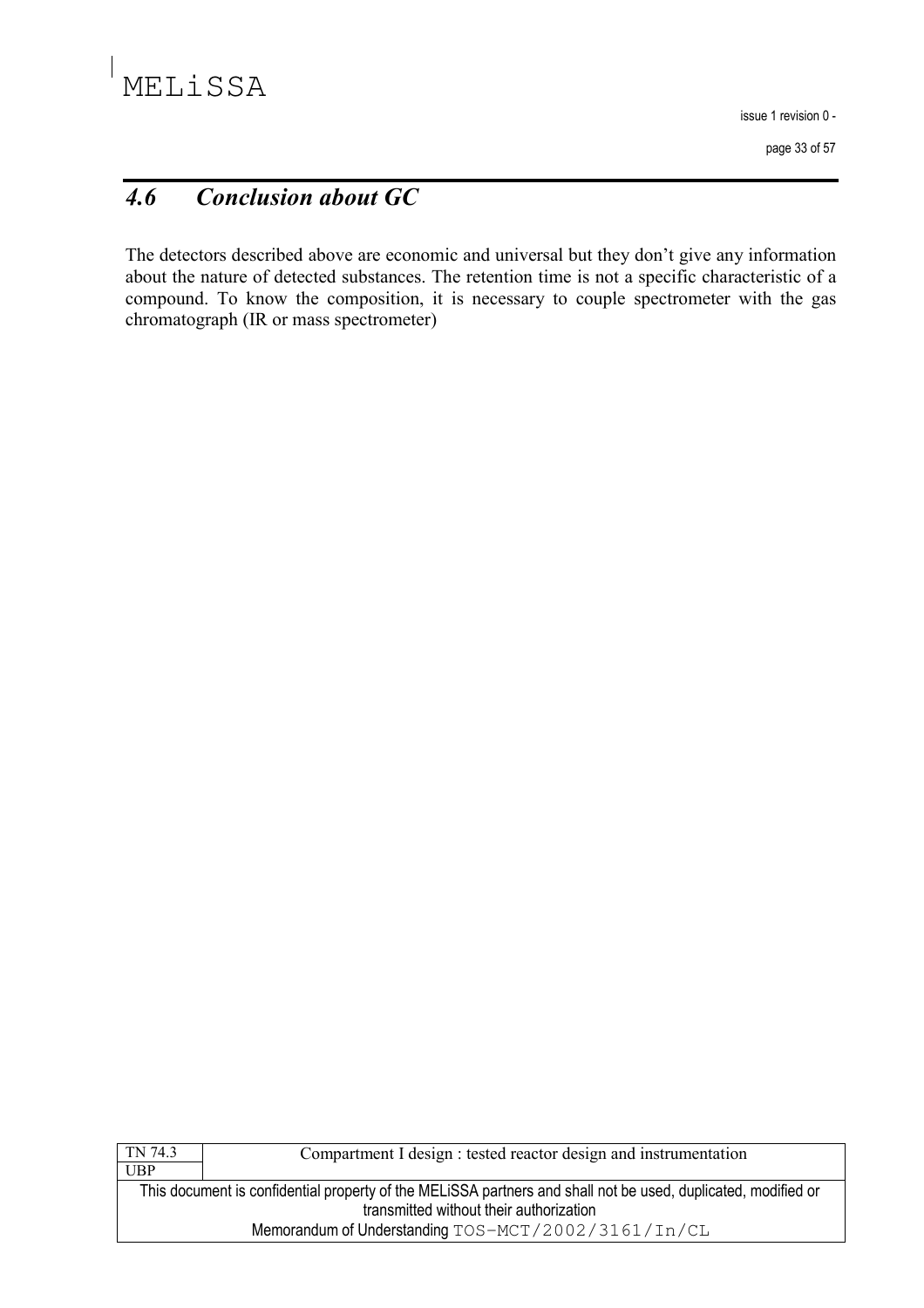### $\overline{\mathbf{5}}$ **MASS SPECTROMETRY (MS)**

#### $5.1$ **Introduction**

Mass spectrometry (MS) has a long history dating back to since the mid of the previous century. The first quantitative gas analysis of volatile hydrocarbons was carried out in 1940. Breath analysis is still an important field of on-line MS application. Speed of detection and the inherent ability of MS to simultaneously analyze several compounds are the main advantages. Examples also show that MS can be used in harsh environments.

In medical areas other than breath analysis, a great deal of effort has been applied to blood gas monitoring using membrane probes. For these applications, more devoted to dissolved compounds in aqueous solutions assessment, membrane probes were designed and built.

The monitoring of isotopes in biotechnological processes  $(^{13}C, ^{15}N, ^{17}O, ^{32}P$  enriched compounds) is a field of applications which has a rapidly increasing interest due to the power and reliability improvement of the available instruments.

MS also has been applied in the monitoring of atmospheric pollution. The greatest current use of MS for process controls is submarine atmosphere control which is clearly related to Life Support applications. Recent developments also mention that a MS analyzer (MCA of Hamilton Sudstrand) has been developed for on-line monitoring of 6 major constituents  $(O_2,$  $N_2$ ,  $H_2$ ,  $CH_4$ ,  $CO_2$  and  $H_2O$  partial pressure) at multiple locations within International Space Station providing the data to the environmental Control an Life Support System (ECLSS).

MS has also been applied in the direct analysis of complex gas mixtures though it is limited in this respect because of the overlapping of peak fragments from individual components (see below).

The question is here to investigate the possibility, the advantages and the drawbacks of implementing MS analysis for gas phase components assessment issued from the liquefying compartment. More generally the conclusions could be further used for other applications for on-line monitoring of gas phase analysis (and eventually liquid phase analysis see BELISSIMA project) of MELISSA bioreactors.

### $5.2$ **Principles of MS operation**

The principles of MS operation are discussed in a number of text books. Only few relevant aspects with respect to on-line analysis in fermentation are discussed briefly.

| TN 74.3                                                                                                       | Compartment I design : tested reactor design and instrumentation |
|---------------------------------------------------------------------------------------------------------------|------------------------------------------------------------------|
| <b>UBP</b>                                                                                                    |                                                                  |
| This document is confidential property of the MELISSA partners and shall not be used, duplicated, modified or |                                                                  |
| transmitted without their authorization                                                                       |                                                                  |
| Memorandum of Understanding TOS-MCT/2002/3161/In/CL                                                           |                                                                  |

Figure 8 shows schematically the units necessary for MS use in process monitoring.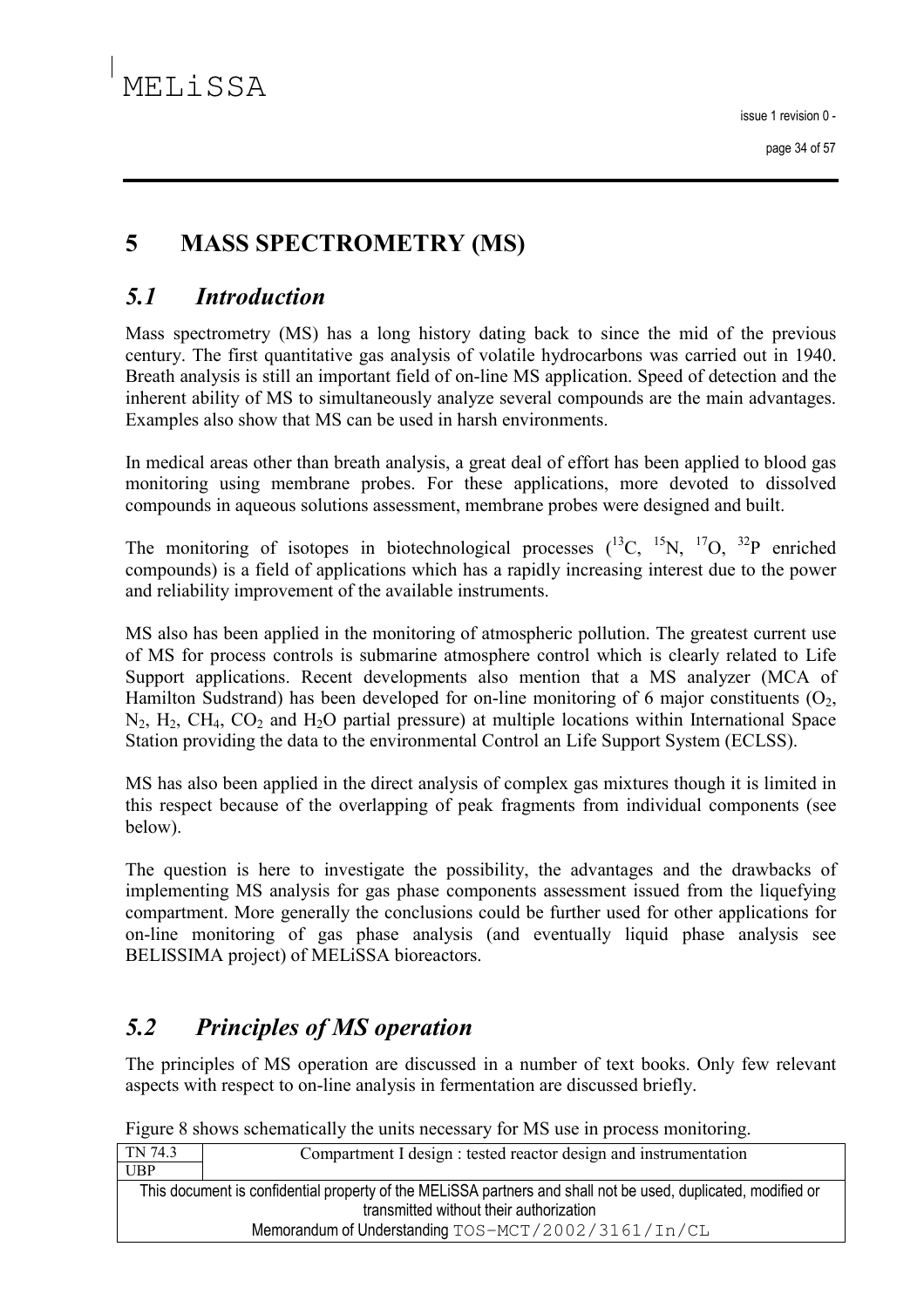issue 1 revision 0 -



Figure 8: Basic requirements for process MS

Basically the mass spectrometer is a partial pressure analyzer of compounds carried in a gas phase. It is conceived to determine the residual gases in the secondary vacuum apparatus. It can detect the component of a gas mixture:

- qualitatively with the mass numbers;
- quantitatively with a disconvolution procedure (see below).

A mass spectrometer is composed by three parts (Figure 9):

- the ions source;
- the ion separator;
- the ion detector



Source

| Figure 9: Different parts of the mass spectrometer                                                            |                                                                  |
|---------------------------------------------------------------------------------------------------------------|------------------------------------------------------------------|
| TN 74.3                                                                                                       | Compartment I design : tested reactor design and instrumentation |
| UBP                                                                                                           |                                                                  |
| This document is confidential property of the MELISSA partners and shall not be used, duplicated, modified or |                                                                  |
| transmitted without their authorization                                                                       |                                                                  |
| Memorandum of Understanding TOS-MCT/2002/3161/In/CL                                                           |                                                                  |
|                                                                                                               |                                                                  |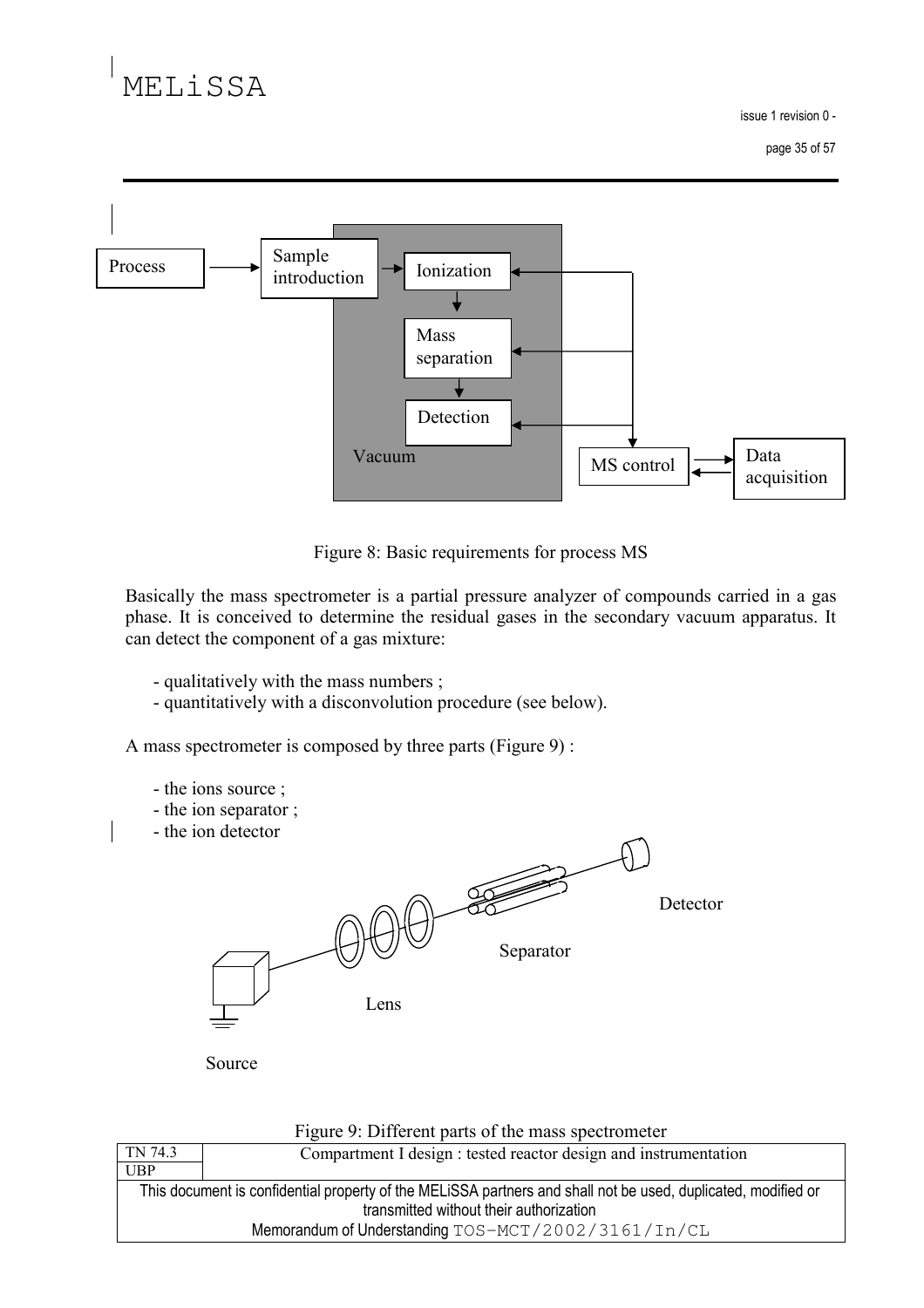issue 1 revision 0 -

In MS, ions produced by the source will only survive sufficiently long if the vacuum is good enough. High pressure will allow collision with other molecules causing unpredictable reactions. The pressure needed in the analyzer chamber is usually  $\leq 10^{-3}$  Pa (10<sup>-8</sup> bar).

The principle is to work a ionization cell at a very low pressure to avoid collision between the gas ions for preventing the neutral molecule is ionized by the electrons produced by the tungsten filament.

#### $5.3$ The *ions* source

To analyze organic or mineral substances, the first step consists to produce ions of this substance in gaseous phase by electronic impact. Several kinds of ions sources are used :

- electronic bombardment source;
- surface ionization source ;
- sparks source;
- photo-ionization or laser source;
- field emission source.

The electronic bombardment source (electron impact ionization) is currently used. The others are eliminated because they cannot ionize all the gas or they are less sensitive.

The electronic bombardment source (Figure 10) is composed by a heated filament which emits electrons with high energy (80 eV). The electrons bombard the gaseous molecules and give them an electric charge. The formed ions are transported toward a focal lens. So that the beam is focalized on the exit lens. The focal lens is negatively polarized like the exit lens. One part of the beam is injected in the ion separator, the other part is neutralized. It results a current flow. Its intensity is dependent on the pressure in the ions source. Total current can be used as a measure of the total pressure in the source.

Electronic bombardment source can give stable operation over long period of time. One important requirement is constant temperature. As many biological samples contain oxygen, proper selection of cathode material enhance the life time. A gas-tight ion source with cathode filament outside the ionization chamber but within the high vacuum region  $(< 10<sup>-4</sup>$  Pa) improves the life time of the filament.

| TN 74.3                                                                                                       | Compartment I design : tested reactor design and instrumentation |
|---------------------------------------------------------------------------------------------------------------|------------------------------------------------------------------|
| <b>UBP</b>                                                                                                    |                                                                  |
| This document is confidential property of the MELISSA partners and shall not be used, duplicated, modified or |                                                                  |
| transmitted without their authorization                                                                       |                                                                  |
| Memorandum of Understanding TOS-MCT/2002/3161/In/CL                                                           |                                                                  |
|                                                                                                               |                                                                  |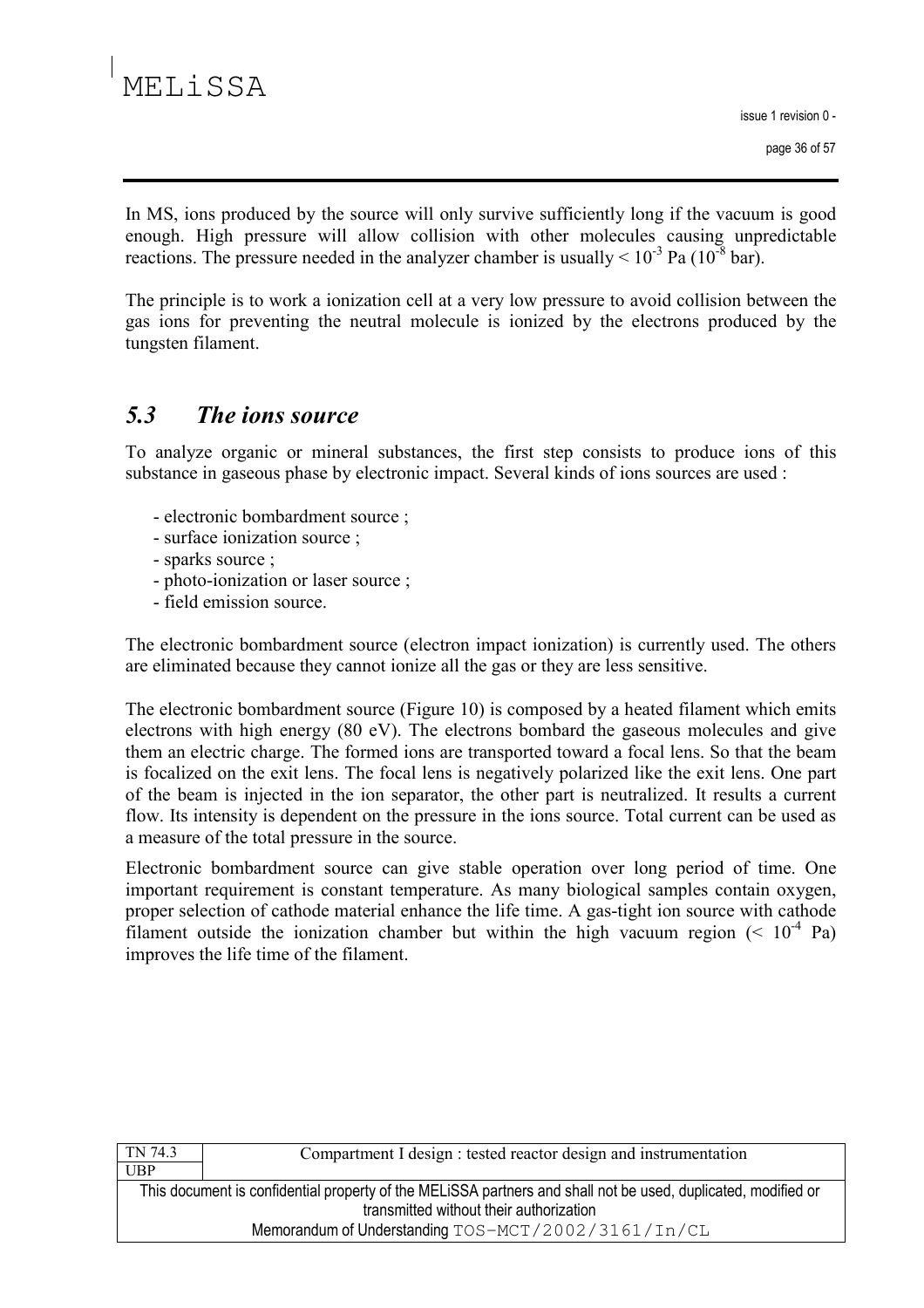# MELISSA

issue 1 revision 0 -

page 37 of 57



Figure 10: Ions source

#### $5.4$ The ions separator: mass separation

The ion separation is the characteristic element of a gas analyzer and its performances determine the performances of the apparatus. The source provides the beam of ions which are accelerated by a extractive tension. An electrostatic optic gives the ions energy before they enter the separator. The system separates in time or in space the ions in function of the ratio mass / charge of each ion  $(m/z \text{ ratio})$ .

There exist four types of ions separators:

a) Time of flight separator (TOF separator)

The time taken by the ions to go over a given distance is electrically measured. The ions are categorized in function of their speed (time of flight) during an impulsion of the ions extraction. Their major advantage of this kind of separator is unsusceptible to pollution. It is more and more widely used in protein recognition.

b) Magnetic field

The ions separation is done by a magnetic field. If a charged particle enters a magnetic field, it moves on a circle whose radius is a function of the magnetic field, the particle velocity and its mass to charge ratio  $(m/z)$ . If the components are well defined and are not changing, fixed magnetic field and acceleration voltage combined with a number of simultaneously operating detectors may be used. Magnetic field based instruments, even combined with an electric field sector, can give higher resolution and has been applied in trace gas analysis. For quantitative analysis, the magnetic field separator gives better accuracy than other ions separators because they give trapezoidal peaks that are easier to interpret quantitatively.

| TN 74.3                                                                                                                                                  | Compartment I design : tested reactor design and instrumentation |
|----------------------------------------------------------------------------------------------------------------------------------------------------------|------------------------------------------------------------------|
| <b>UBP</b>                                                                                                                                               |                                                                  |
| This document is confidential property of the MELISSA partners and shall not be used, duplicated, modified or<br>transmitted without their authorization |                                                                  |
| Memorandum of Understanding TOS-MCT/2002/3161/In/CL                                                                                                      |                                                                  |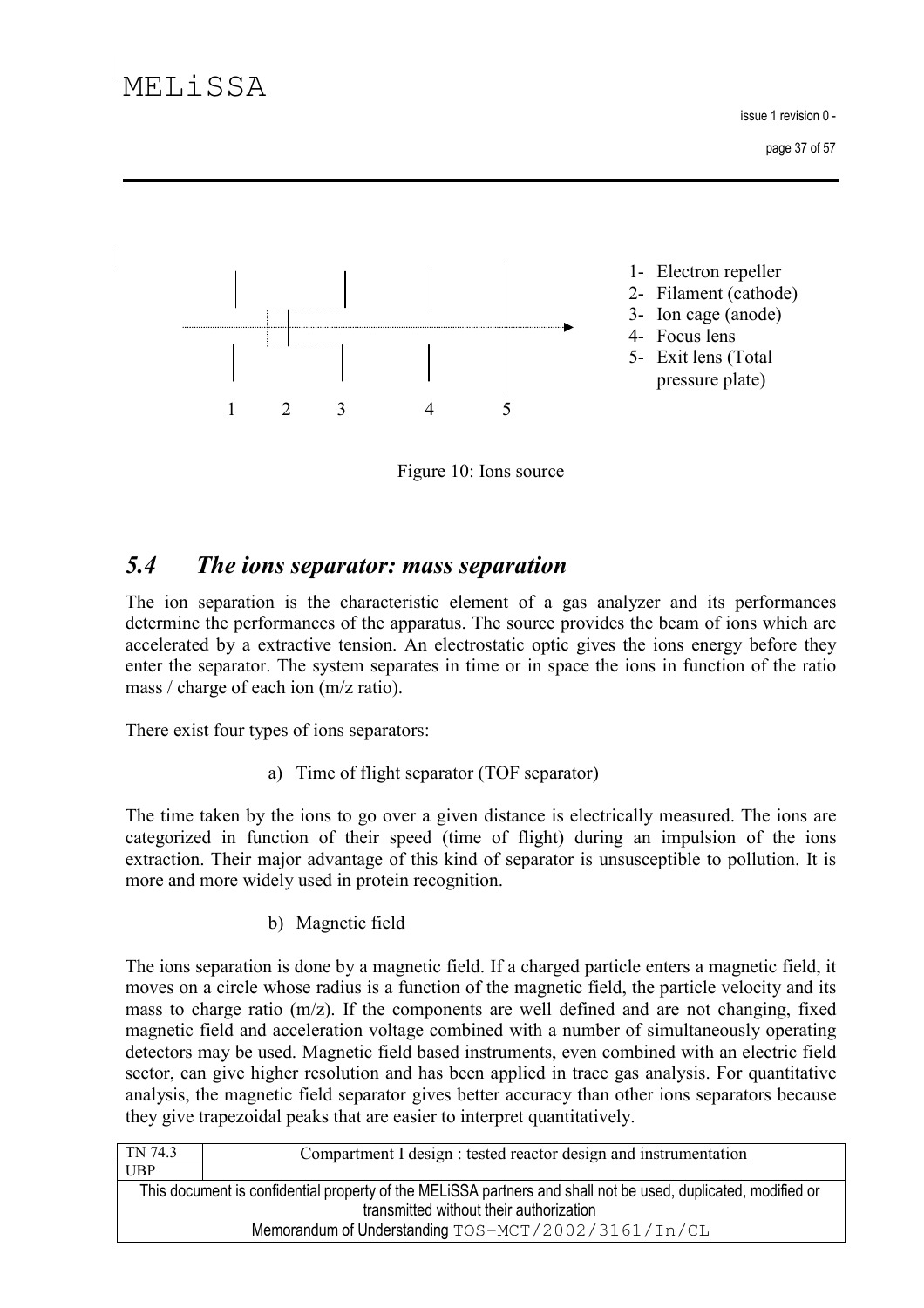c) Fourier transform mass separator

The ions separation is done by the measure of the ion rotation frequency which is reversely proportional of the mass.

d) Quadripole mass separator

The ions separation is done by an electrical field. The mass filter ejects all the ions excepted those which have a specific mass / charge ratio  $(m/z)$  correspondent to entire number of the oscillation period.

The quadripole analyzer consists of four rods with normally a hyperbolic section (Figure 11). In the reality, the section is cylindrical. The rods in square arrangement are connected with two at two opposed potential. A positive ion incoming between the bars is attracted by the negative potential. If the potential changes before the ion is discharged on the bar, the ion changes its direction. So, the ions are led between the four cylinders, in the parallel direction on the axis of the quadripole.

The electric field is composed of two fields :

- quadripole alternative field (radio frequency component);
- a constant field (direct current).

 $\varphi_1 = U + V \cos \omega t$  $\varphi_2$  = - (U + V cos  $\omega t$ )

 $\omega$  is the pulsation of the radio frequency component

U is the direct current voltage

V is the radio frequency voltage



Figure 11: Voltages of the quadripole mass filter rods

The ions source produces positive and negative ions. Their selection is only function of the polarity of the quadripole. Positive ions entering the oscillating field move on oscillatory paths. Only ions with a particular mass move on stable paths, others with higher or lower masses are discharged on collisions with the rods of the quadripole. Mass selection is achieved simply by setting the DC voltage.

| TN 74.3                                                                                                       | Compartment I design : tested reactor design and instrumentation |
|---------------------------------------------------------------------------------------------------------------|------------------------------------------------------------------|
| UBP                                                                                                           |                                                                  |
| This document is confidential property of the MELISSA partners and shall not be used, duplicated, modified or |                                                                  |
| transmitted without their authorization                                                                       |                                                                  |
| Memorandum of Understanding TOS-MCT/2002/3161/In/CL                                                           |                                                                  |
|                                                                                                               |                                                                  |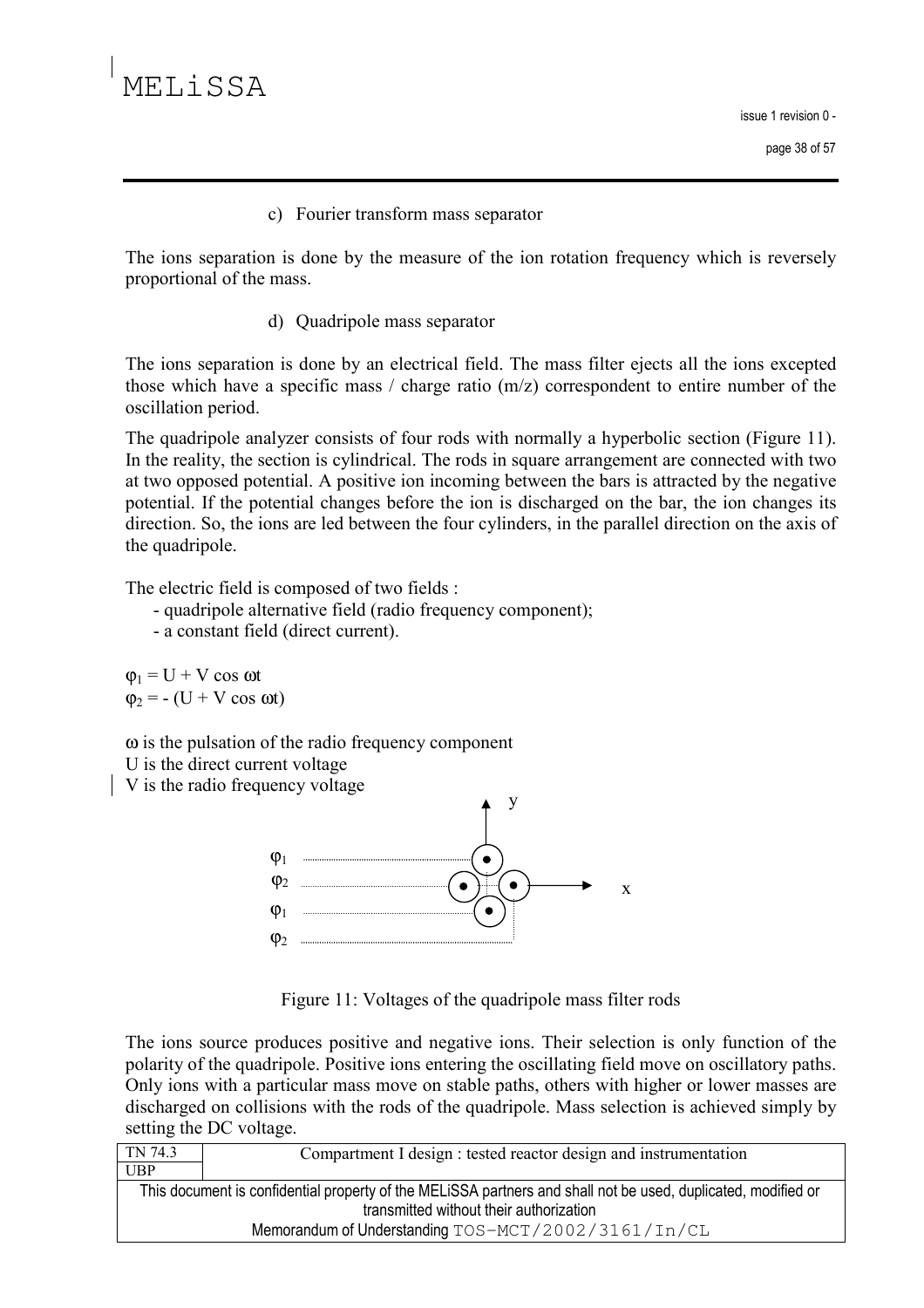Quadripole instruments can be made very compact (which is of interest for space applications) and sensitive. These instruments are ideally suited for very fast selected ion monitoring and multiple ion detection.

Quadripole instruments are most frequently used in process gas analysis because they are cheaper and easier to use, though the peaks shape cannot be made trapezoidal. This separation is the most well-adapted for the analysis of residual gases in low pressure. So, this is the type of separator that must be chosen for the gas effluents analysis.

### $5.5$ The *ions* detector

Ions are directly collected by a plate or Faraday cup to give an electric current which has to be amplified using an electrometer amplifier.

The Faraday cup consists only on a metallic plate where the beam is coming. The ions are neutralized on the plate and create a current. This type of detector is very accurate but the sensibility is limited.

The incoming ions are accelerated in the electron multiplicator by a potential. The collision with the surface gives the emission of secondary electrons. The ratio between ions current and secondary electrons current is the gain of the multiplicator. The electron multiplicator alone is not very accurate compared to the Faraday cup but it is very sensitive.

The association between the two previous systems for ions detection gives the best results (Figure 12). The electron multiplicator / Faraday cup system adds up the advantages of the Faraday cup and the electron multiplicator: a good sensibility and a accuracy. The gain is generally in the range  $10 - 10^6$ .

| TN 74.3                                                                                                       | Compartment I design : tested reactor design and instrumentation |
|---------------------------------------------------------------------------------------------------------------|------------------------------------------------------------------|
| UBP                                                                                                           |                                                                  |
| This document is confidential property of the MELISSA partners and shall not be used, duplicated, modified or |                                                                  |
| transmitted without their authorization                                                                       |                                                                  |
| Memorandum of Understanding TOS-MCT/2002/3161/In/CL                                                           |                                                                  |
|                                                                                                               |                                                                  |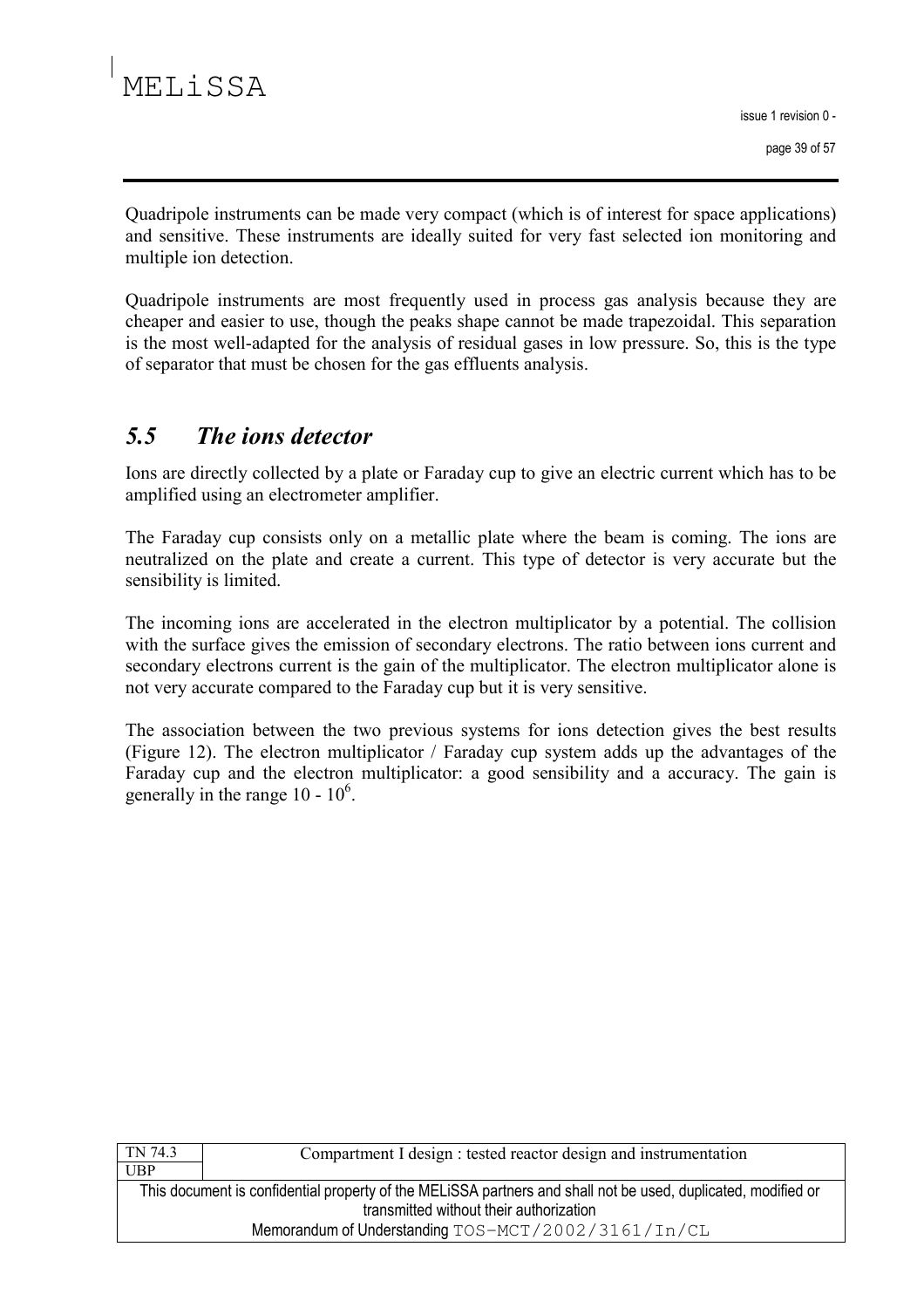issue 1 revision 0 -

page 40 of 57



Figure 12: Electron multiplicator / Faraday cup system

### $5.6$ **Qualitative and quantitative analysis**

#### 5.6.1 **QUALITATIVE ANALYSIS**

The qualitative analyze consists in identifying the peaks (intensity in function of the  $m/z$  ratio). Every chemical compound being decomposed with a defined stoichiometry into a series of ions, a MS spectrum can be interpreted as a fingerprint, specific of each chemical compound. This leads to use MS to determine the chemical composition of a gas in the mass spectrometer chamber.

This application of MS is the most commonly used, especially for the new developments of MS associated with liquid chromatography and advanced studies in proteins identification and recognition (proteomics). For gas phase studies, it offers the advantages of identifying unknown compounds contained in a gas effluent. In that case, MS is also connected with gas chromatography (see below).

#### 5.6.2 **QUANTITATIVE ANALYSIS**

The intensity of a peak is directly proportional to the ionic concentration in the ionization chamber for all ions having the same m/z ratio. The ionic concentration is also directly proportional to the partial pressure of the incoming gas in the source. If several ions have the

| TN 74.3                                                                                                                                                  | Compartment I design : tested reactor design and instrumentation |
|----------------------------------------------------------------------------------------------------------------------------------------------------------|------------------------------------------------------------------|
| <b>UBP</b>                                                                                                                                               |                                                                  |
| This document is confidential property of the MELISSA partners and shall not be used, duplicated, modified or<br>transmitted without their authorization |                                                                  |
| Memorandum of Understanding TOS-MCT/2002/3161/In/CL                                                                                                      |                                                                  |
|                                                                                                                                                          |                                                                  |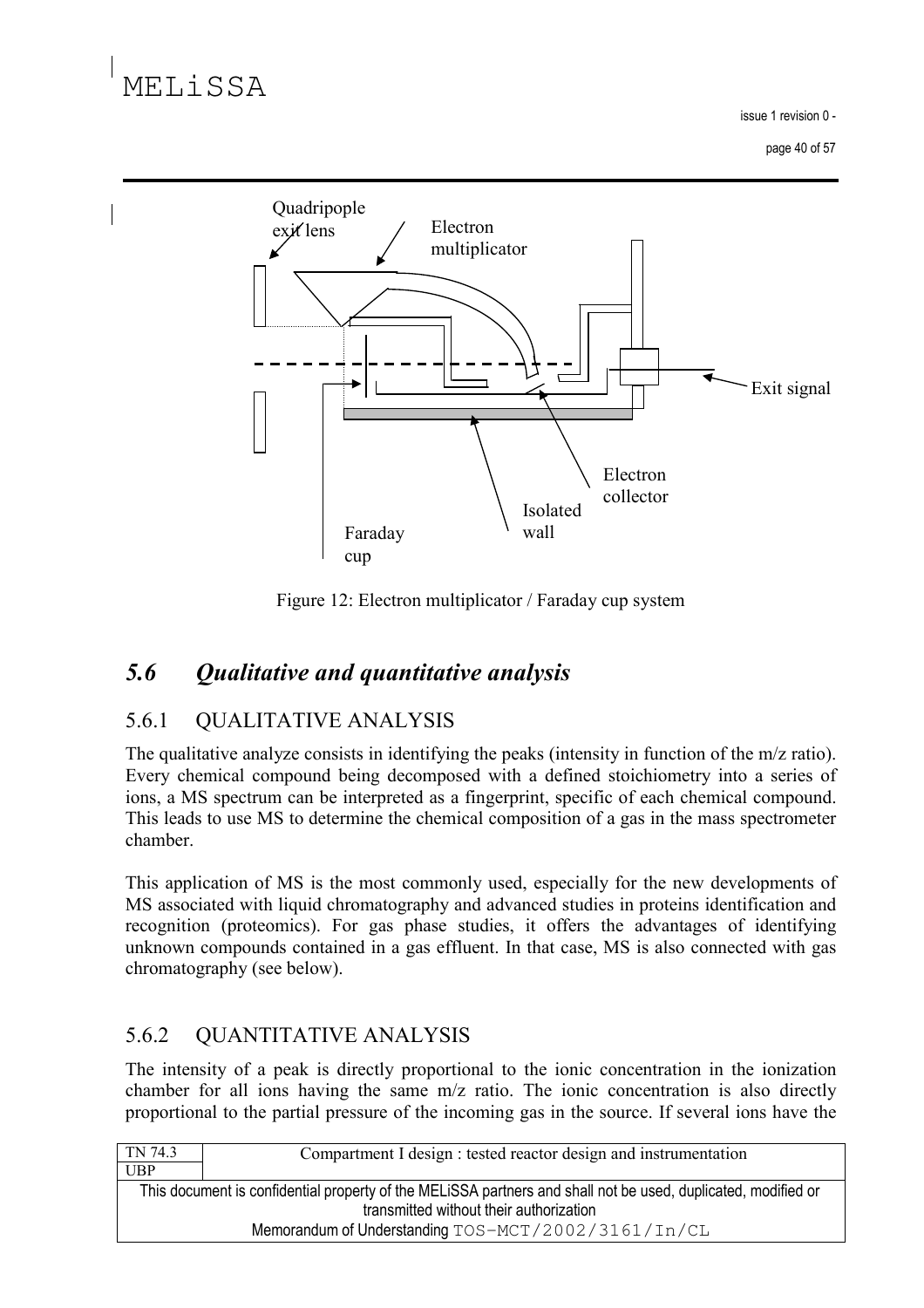same ratio m/z but if they have a different nature, only one peak is observed, but the intensity of this peak is proportional to the sum of the partial pressure.

Dalton's law states that the total pressure in the mixture of gases is equal to the sum of its parts  $(P_T = P_1 + P_2 + ... + P_N)$ . This law does not fully correlate with the output of the mass spectrometer and corrections such as :

- ionization probabilities : how easy is to make an ion?
- fragmentation factors : how many fragments are produced when an ion is created and the amplitude of each?
- transmission factors: how many ions actually reach the detector must be considered?

The total pressure is taken from the total pressure plate mounted in the ion source of the sensor. This plate measures the current produced by the ions that collide with the plate on their path to the analyzer portion of the separator. A more accurate total pressure measurement can be made with an ion gauge.

The peak height is representative of the partial pressure of a component and depends on the parameters such as the ionization probability, the fragmentation factor, a transmission factor and the sensitivity of the detector. An algorithm is used to determine the partial pressure specific to each gas. The formula for determining the partial pressure of gas A based upon peak at mass B is given in equations  $(1)$  and  $(2)$ :

$$
PP_A = \frac{(I_{AB})x(FF_{N28})}{(FF_{AB})x(KF_A)x(TF_B)x(DF)x(S)}
$$
(Eq. 1)

 $PP_A$  = Partial Pressure of gas A

 $I_{AB}$  = Current of the peak at mass B from gas A (peak height in amperes)  $FF_{AB}$  = Fragmentation Factor for gas A at mass B (from a table such as the following table)  $FF<sub>N28</sub> = Fragmentation Factor for Nitrogen (mass 28) (usually taken as 1,0)$  $XF_A = Ionization Probability of A (from a table such as the following table)$  $TF_B$  = Transmission Factor for mass B  $DF = Detection Factor$  or relative Current per Ion (usually taken as 1,0)  $S =$  Sensitivity for Nitrogen at mass 28 in Amperes/Torr

Equation (1) can be simplified, the Transmission Factor for Mass B being pre-programmed in software.

$$
PP_A = \frac{(I_{AB})}{(FF_{AB})x(XF_A)x(S)}
$$
(Eq. 2)

Example of fragmentation factors are given in the following table.

| Compartment I design : tested reactor design and instrumentation                                              |  |  |  |  |  |  |  |  |  |
|---------------------------------------------------------------------------------------------------------------|--|--|--|--|--|--|--|--|--|
|                                                                                                               |  |  |  |  |  |  |  |  |  |
| This document is confidential property of the MELISSA partners and shall not be used, duplicated, modified or |  |  |  |  |  |  |  |  |  |
| transmitted without their authorization                                                                       |  |  |  |  |  |  |  |  |  |
| Memorandum of Understanding TOS-MCT/2002/3161/In/CL                                                           |  |  |  |  |  |  |  |  |  |
|                                                                                                               |  |  |  |  |  |  |  |  |  |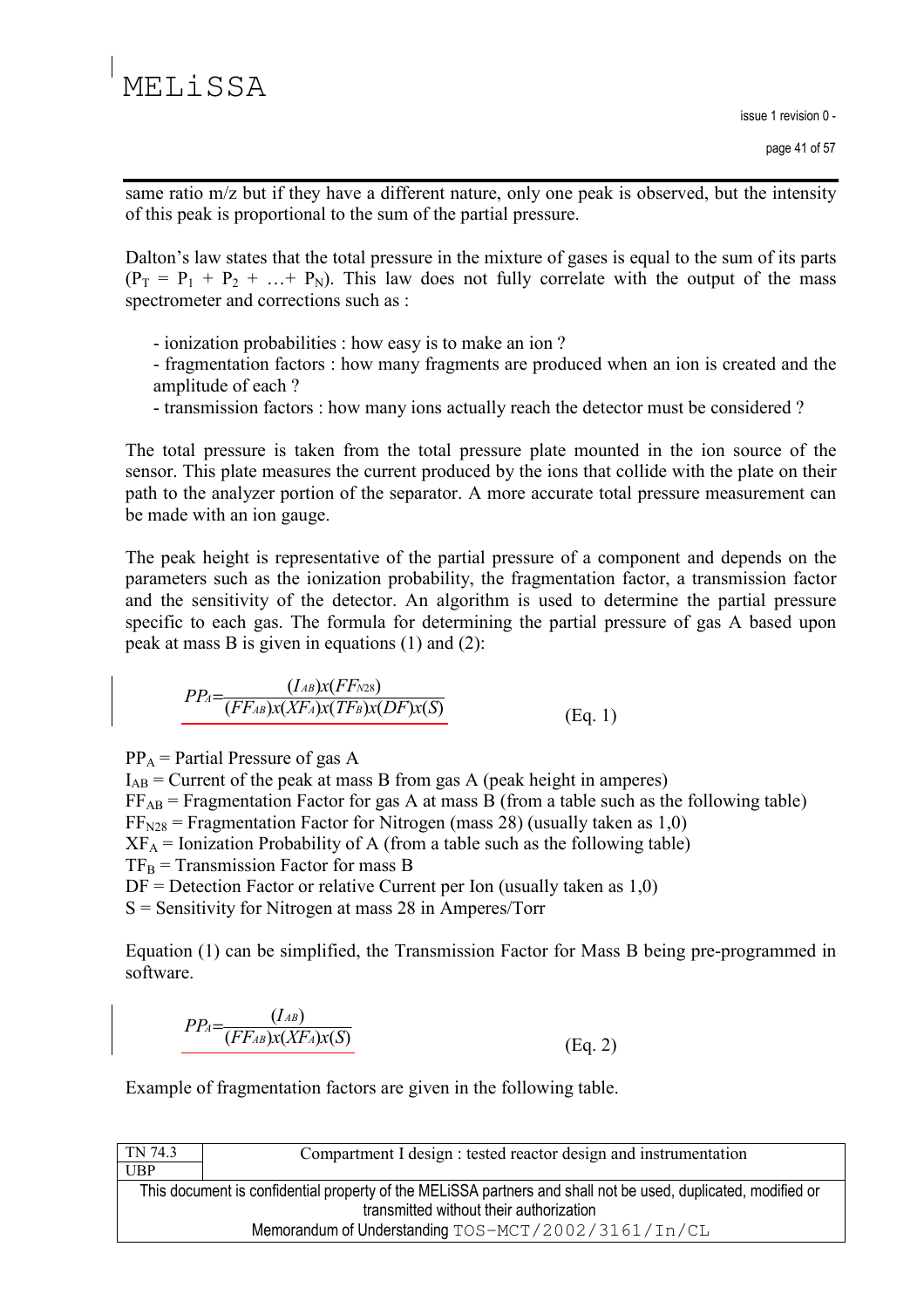issue 1 revision 0 -

| Fragmentation factors and ionization probabilities for common gases |                        |                   |                      |  |  |  |  |  |  |
|---------------------------------------------------------------------|------------------------|-------------------|----------------------|--|--|--|--|--|--|
| Substance                                                           | Ionization probability | Most intense peak | Fragmentation factor |  |  |  |  |  |  |
| Ammonia                                                             | 1.3                    | 17                | 0.53                 |  |  |  |  |  |  |
| Argon                                                               | 1.2                    | 40                | 0.88                 |  |  |  |  |  |  |
| Carbon dioxide                                                      | 1.4                    | 44                | 0.85                 |  |  |  |  |  |  |
| Carbon monoxide                                                     | 1.05                   | 28                | 0.91                 |  |  |  |  |  |  |
| Hydrogen                                                            | 0.44                   | 2                 | 0.98                 |  |  |  |  |  |  |
| Hydrogen sulfide                                                    | 2.2                    | 34                | 0.52                 |  |  |  |  |  |  |
| Methane                                                             | 1.6                    | 16                | 0.46                 |  |  |  |  |  |  |
| Nitrogen                                                            | 1.0                    | 28                | 0.94                 |  |  |  |  |  |  |
| Oxygen                                                              | 1.0                    | 32                | 0.95                 |  |  |  |  |  |  |
| Water                                                               | 1.0                    | 18                | 0.75                 |  |  |  |  |  |  |

If there are overlapping peaks, such as the presence of both carbon monoxide and nitrogen, the calculation is more complex.

If mixtures with superimposed ion fragments intensities have to be analyzed, a system of linear equations must be solved to calculate concentrations of individual components in the mixture. The general method for quantitative analysis of mixtures with N components with contribution  $X_{ii}$  assume linear superposition of peak intensities. The measured ion currents  $H_J$  for all masses are considered to be the sum of the contributions of all components, which are proportional to the concentration of each component, and to fragment factors  $FF_{1L}FF_{2I}$ ,  $FF_{3I}$ , ...  $FF_{NL}$ .

Mass A :  $FF_{1A}X_1 + ... + FF_{NA}X_N = H_A$ Mass B :  $FF_{1B}X_1 + ... + FF_{NB}X_N = H_B$ 

Mass M :  $FF_{1M}X_1 + ... + FF_{NM}X_N = H_M$ 

For the result is compatible for all peaks, it is necessary to calculate the residues.

$$
R_A = H_A - (FF_{1A} X_1 + ... + FF_{NA} X_N)
$$

 $R_M = H_M - (FF_{1M} X_1 + ... + FF_{NM} X_N)$ 

The values of  $X_1, \ldots, X_N$  are such as the sum of square of the residues is minimal. This condition is obtained only if all following equations are satisfied :

$$
R_A \frac{\partial R_A}{\partial X_1} + \ldots + R_M \frac{\partial R_M}{\partial X_1} = 0
$$

$$
R_A \frac{\partial R_A}{\partial X_N} + \ldots + R_M \frac{\partial R_M}{\partial X_N} = 0
$$

TN 74.3  $UBP$ 

Compartment I design : tested reactor design and instrumentation

This document is confidential property of the MELiSSA partners and shall not be used, duplicated, modified or transmitted without their authorization Memorandum of Understanding TOS-MCT/2002/3161/In/CL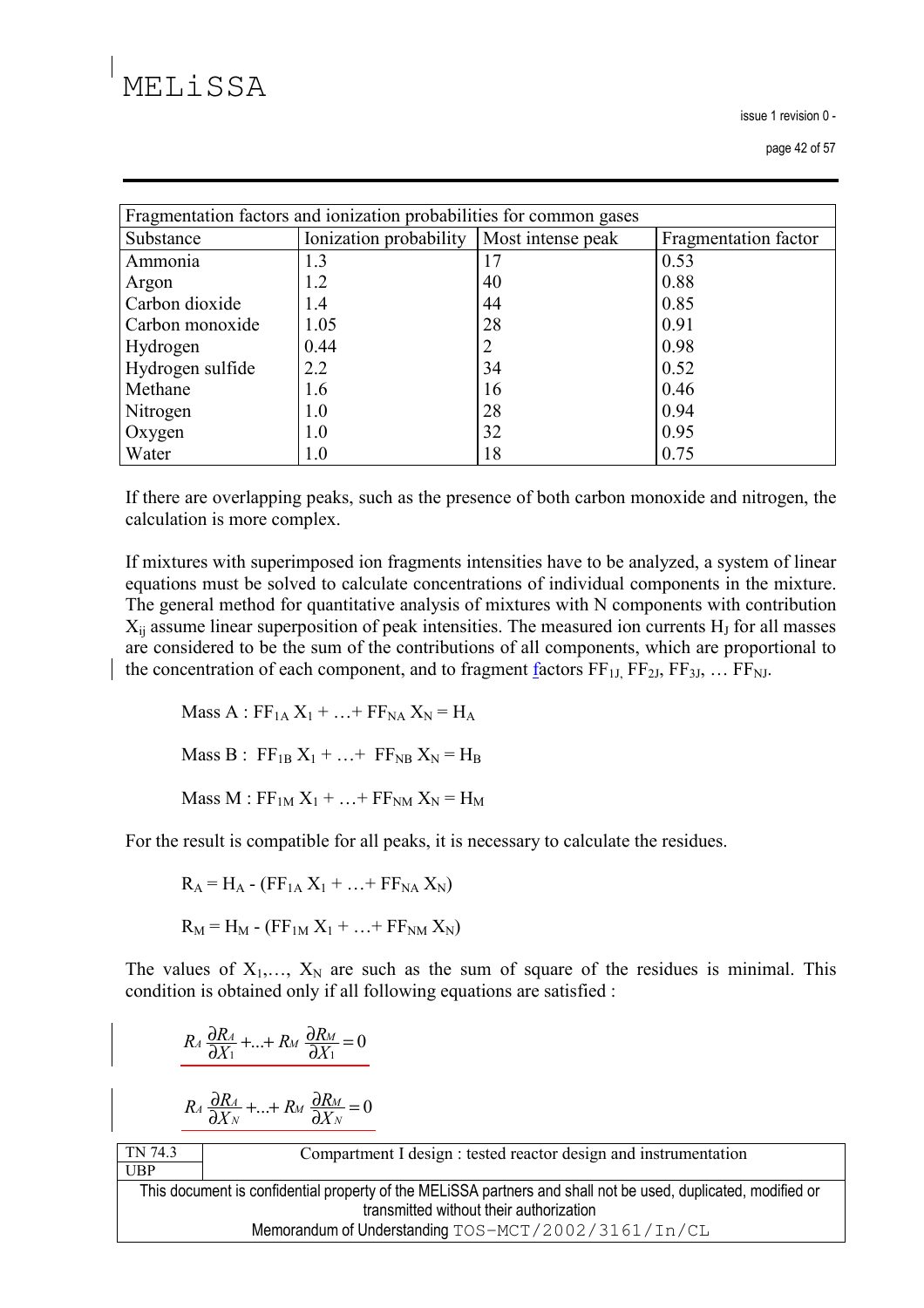issue 1 revision 0 page 43 of 57

Knowing that  $\frac{\partial R_J}{\partial X_I} = FF_{IJ}$ , it comes :

 $R_1 FF_{1A} + ... + R_M FF_{1M} = 0$ 

 $R_1 FF_{1N} + ... + R_M FF_{NM} = 0$ 

Which is set of N equations leading to obtain the vector  $X_1, \ldots, X_N$ .

In matrix notation if FF is the abundance matrix, having in each column the abundance of each compound for the investigated mass (FF a matrix of M lines and N columns), the previous equation is written in a matricial form :

 $FF^{T}$  [H - FF X] = 0

And the composition ratio of the gas is given by:

 $X = (FF<sup>T</sup> FF)^{-1} FF<sup>T</sup> H$ 

The exact composition of the gases is given by the relation :

$$
\%A = \frac{X / \sigma_A}{\sum_{\text{gases}} X / \sigma_{\text{gzs}}} \times 100
$$

where  $\sigma_A$  is the cross section of ionization of the gas A. Further statistical analysis can be made for obtaining the error estimations.

#### Application to the gas effluent of the first compartment.  $5.7$

The previous brief presentation shows that analysis of complex mixtures of gas can be quantitatively analyzed. The main drawback is that when peaks are overlapping (that is always the case for the small m/z ratios), the linear algebra calculations may hide severe uncertainties. This point can be approached by considering the abundance matrix of a given mixture.

The abundance of the main gases supposed to be in the Compartment 1 is given in the following tables.

| TN 74.3                                 | Compartment I design : tested reactor design and instrumentation                                              |  |  |  |  |  |  |  |  |  |
|-----------------------------------------|---------------------------------------------------------------------------------------------------------------|--|--|--|--|--|--|--|--|--|
| <b>UBP</b>                              |                                                                                                               |  |  |  |  |  |  |  |  |  |
|                                         | This document is confidential property of the MELISSA partners and shall not be used, duplicated, modified or |  |  |  |  |  |  |  |  |  |
| transmitted without their authorization |                                                                                                               |  |  |  |  |  |  |  |  |  |
|                                         | Memorandum of Understanding TOS-MCT/2002/3161/In/CL                                                           |  |  |  |  |  |  |  |  |  |
|                                         |                                                                                                               |  |  |  |  |  |  |  |  |  |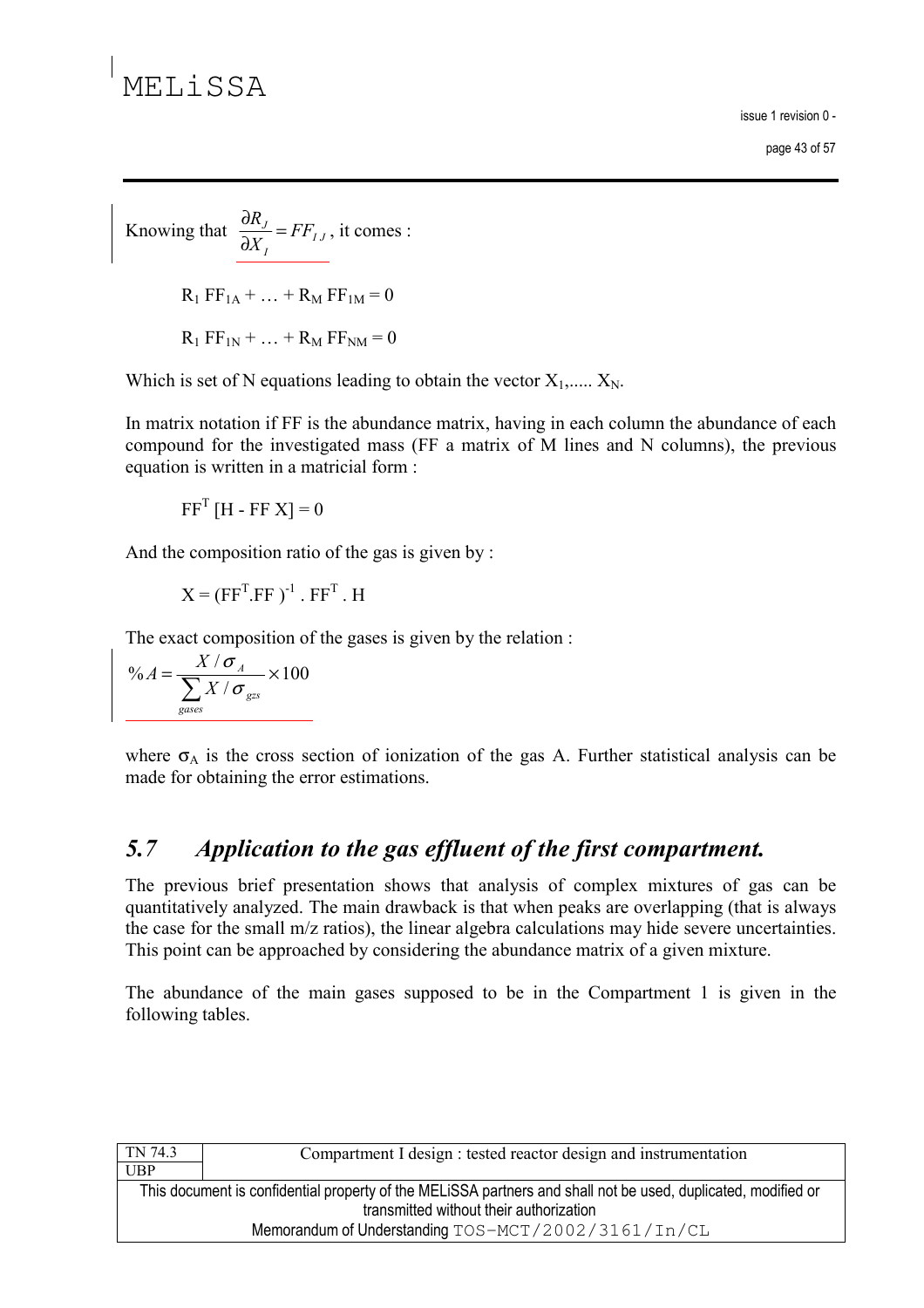issue 1 revision 0 -

page 44 of 57

| Hydrogen Formula : $H_2$ Masses and abundances * 100 |  |  |  |  |  |  |  |  |  |  |
|------------------------------------------------------|--|--|--|--|--|--|--|--|--|--|
|                                                      |  |  |  |  |  |  |  |  |  |  |

| Ammonium Formula: NH <sub>3</sub> Masses and abundances |       |  |  |  |  |  |  |  |  |  |
|---------------------------------------------------------|-------|--|--|--|--|--|--|--|--|--|
| 14 15                                                   |       |  |  |  |  |  |  |  |  |  |
| 16 17                                                   | 4.190 |  |  |  |  |  |  |  |  |  |
|                                                         | 00    |  |  |  |  |  |  |  |  |  |

| Water Formula : $H_2O$ Masses and abundances |        |  |  |  |  |  |  |  |  |
|----------------------------------------------|--------|--|--|--|--|--|--|--|--|
| 16 17                                        | 1.8 27 |  |  |  |  |  |  |  |  |
| l 19                                         | $00\,$ |  |  |  |  |  |  |  |  |

| Methane Formula: CH <sub>4</sub> Masses and abundances                                          |    |  |    |  |  |  |  |  |  |  |
|-------------------------------------------------------------------------------------------------|----|--|----|--|--|--|--|--|--|--|
| $\begin{array}{ c c c c c c c c } \hline 2 & 12 & 13 & 2.4 & 15 & 16 & 88 \ \hline \end{array}$ |    |  |    |  |  |  |  |  |  |  |
|                                                                                                 | 16 |  | 00 |  |  |  |  |  |  |  |
|                                                                                                 |    |  |    |  |  |  |  |  |  |  |
|                                                                                                 |    |  |    |  |  |  |  |  |  |  |

| Nitrogen Formula : $N_2$ Masses and abundances |     |  |  |  |  |  |  |  |  |  |
|------------------------------------------------|-----|--|--|--|--|--|--|--|--|--|
| 14 28                                          |     |  |  |  |  |  |  |  |  |  |
| 29 30                                          | 100 |  |  |  |  |  |  |  |  |  |
|                                                |     |  |  |  |  |  |  |  |  |  |
|                                                |     |  |  |  |  |  |  |  |  |  |

| Carbon monoxide Formula: CO Masses and abundances |     |             |  |  |  |  |  |  |  |  |
|---------------------------------------------------|-----|-------------|--|--|--|--|--|--|--|--|
| 12 14                                             | 1.1 | $12930$ 1.1 |  |  |  |  |  |  |  |  |
| 16 28                                             | 09  |             |  |  |  |  |  |  |  |  |
|                                                   | 0.2 |             |  |  |  |  |  |  |  |  |
|                                                   | 100 |             |  |  |  |  |  |  |  |  |
|                                                   |     |             |  |  |  |  |  |  |  |  |

| Carbon dioxide Formula: CO <sub>2</sub> Masses and abundances |      |       |     |  |  |  |  |  |  |  |
|---------------------------------------------------------------|------|-------|-----|--|--|--|--|--|--|--|
| 12 14                                                         | 3.5  | 44 45 | 100 |  |  |  |  |  |  |  |
| 16 22                                                         | 0.28 |       |     |  |  |  |  |  |  |  |
| 28 29                                                         | 7.5  |       |     |  |  |  |  |  |  |  |
|                                                               | 2.8  |       |     |  |  |  |  |  |  |  |
|                                                               | 18.5 |       |     |  |  |  |  |  |  |  |
|                                                               | 0.3  |       |     |  |  |  |  |  |  |  |

| TN 74.3 | Compartment I design : tested reactor design and instrumentation                                              |  |  |  |  |  |  |  |  |  |
|---------|---------------------------------------------------------------------------------------------------------------|--|--|--|--|--|--|--|--|--|
| UBP     |                                                                                                               |  |  |  |  |  |  |  |  |  |
|         | This document is confidential property of the MELISSA partners and shall not be used, duplicated, modified or |  |  |  |  |  |  |  |  |  |
|         | transmitted without their authorization                                                                       |  |  |  |  |  |  |  |  |  |
|         | Memorandum of Understanding TOS-MCT/2002/3161/In/CL                                                           |  |  |  |  |  |  |  |  |  |
|         |                                                                                                               |  |  |  |  |  |  |  |  |  |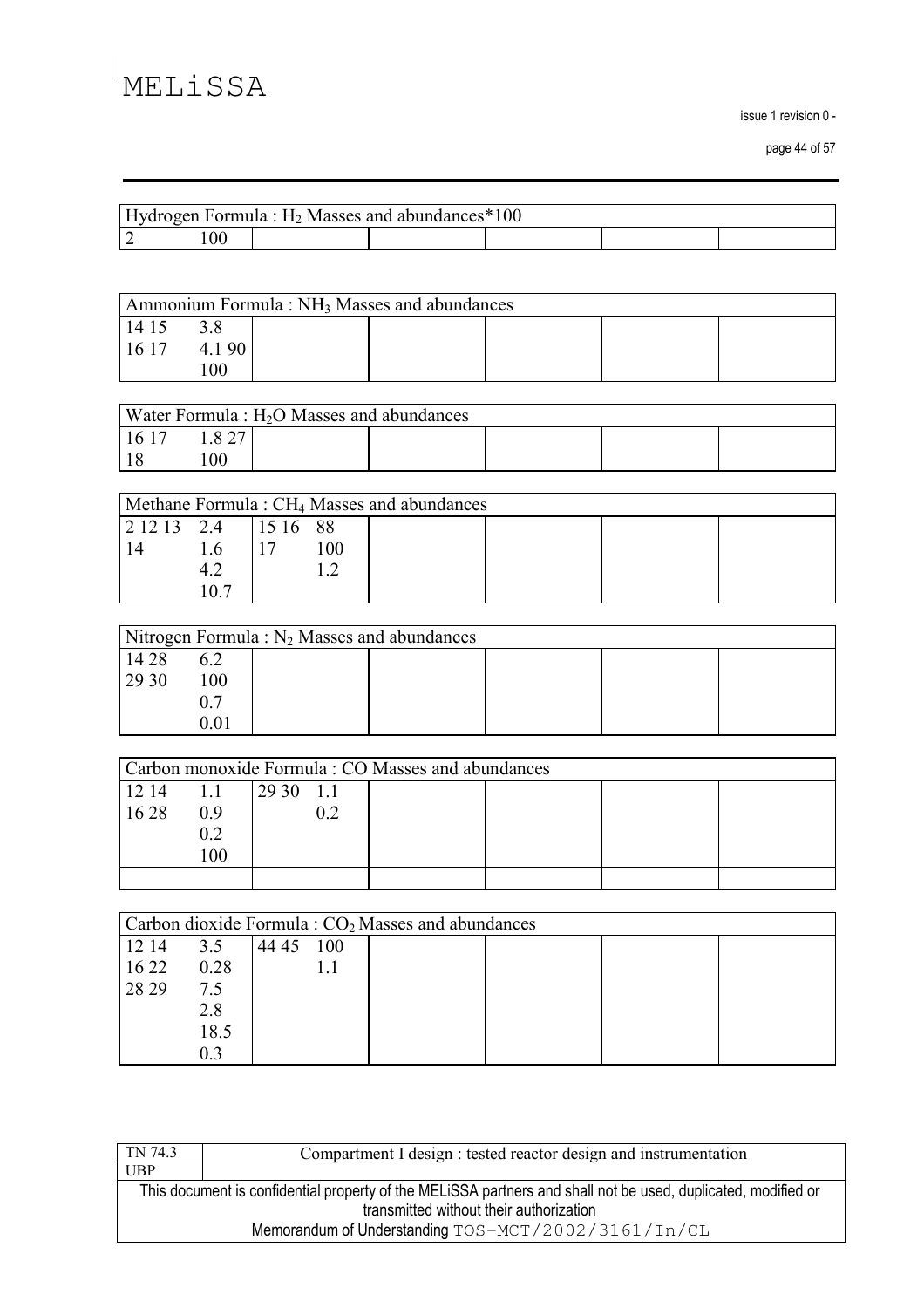issue 1 revision 0 -

page 45 of 57

|                                                                                          | Hydrogen sulfide Formula : H <sub>2</sub> S Masses and abundances |       |       |       |     |       |       |       |        |       |      |  |  |
|------------------------------------------------------------------------------------------|-------------------------------------------------------------------|-------|-------|-------|-----|-------|-------|-------|--------|-------|------|--|--|
| 32 33                                                                                    | 44.4                                                              |       |       |       |     |       |       |       |        |       |      |  |  |
| 34 35                                                                                    | 42.2                                                              |       |       |       |     |       |       |       |        |       |      |  |  |
| 36                                                                                       | 100                                                               |       |       |       |     |       |       |       |        |       |      |  |  |
|                                                                                          | 2.5                                                               |       |       |       |     |       |       |       |        |       |      |  |  |
|                                                                                          | 4.2                                                               |       |       |       |     |       |       |       |        |       |      |  |  |
|                                                                                          |                                                                   |       |       |       |     |       |       |       |        |       |      |  |  |
| Acetic Acid Formula: $C_2H_4O_2$ Masses and abundances                                   |                                                                   |       |       |       |     |       |       |       |        |       |      |  |  |
| 12 13                                                                                    | 1.4                                                               | 25 26 | 0.8   | 31 32 | 3.7 | 39 40 | 0.1   | 45 46 | 93.8   | 58 60 | 0.1  |  |  |
| 14 15                                                                                    | 5.1                                                               | 27 28 | 0.7   | 35 36 | 0.4 | 41 42 | 1.1   | 47 55 | 1.1    | 61 62 | 63.6 |  |  |
| 16 24                                                                                    | 7.4                                                               | 29 30 | 0.4   | 37 38 | 0.2 | 43 44 | 4.5   | 56 57 | 0.4    |       | 1.4  |  |  |
|                                                                                          | 34.5                                                              |       | 7.2   |       | 1.8 |       | 20.2  |       | 0.1    |       | 0.2  |  |  |
|                                                                                          | 5.5                                                               |       | 12.1  |       | 0.1 |       | 99.9  |       | 0.1    |       |      |  |  |
|                                                                                          | 0.3                                                               |       | 0.5   |       | 0.5 |       | 5.2   |       |        |       |      |  |  |
|                                                                                          |                                                                   |       |       |       |     |       |       |       |        |       |      |  |  |
| Propionic acid Formula: $C_3H_6O_2$ Masses and abundances                                |                                                                   |       |       |       |     |       |       |       |        |       |      |  |  |
| 18 26                                                                                    | 13.1                                                              | 30 31 | 14.1  | 39 41 | 3.6 | 45 46 | 55.76 | 57 60 | 30.1   |       |      |  |  |
| 27 28                                                                                    | 21.1                                                              | 32 37 | 4.2   | 42 43 | 5.1 | 47 55 | 4.5   | 73 74 | 0.3    |       |      |  |  |
| 29                                                                                       | 61.7                                                              | 38    | 1.4   | 44    | 5.5 | 56    | 16.8  | 75    | 48.4   |       |      |  |  |
|                                                                                          | 100                                                               |       | 2.1 1 |       | 8.4 |       | 16.4  |       | 78.5   |       |      |  |  |
|                                                                                          | 83.4                                                              |       |       |       | 7.1 |       |       |       | 2.6    |       |      |  |  |
|                                                                                          |                                                                   |       |       |       |     |       |       |       |        |       |      |  |  |
| Butyric acid Formula: C <sub>4</sub> H <sub>8</sub> O <sub>2</sub> Masses and abundances |                                                                   |       |       |       |     |       |       |       |        |       |      |  |  |
| 1718                                                                                     | 0.31                                                              | 3738  | 0.9   | 46 47 | 0.5 | 56 57 | 0.3   | 69 70 | 1.3    | 83 84 | 0.1  |  |  |
| 25 26                                                                                    | 0.22                                                              | 39 40 | 1.68  | 49 50 | 0.5 | 58 59 | 0.5   | 71 72 | 0.5    | 8586  | 0.1  |  |  |
| 27 28                                                                                    | 16.4                                                              | 41 42 | 1.3   | 51 52 | 0.1 | 60 61 | 0.1   | 73 74 | 2.3    | 8788  | 0.1  |  |  |
| 29 30                                                                                    | 4.4                                                               | 43 44 | 16.8  | 53 54 | 0.1 | 62 67 | 0.2   | 7581  | 0.2 30 | 89    | 0?2  |  |  |
| 31                                                                                       | 9.3                                                               | 45    | 16    | 55    | 0.1 | 68    | 100   | 82    | 1.5    |       | 1.8  |  |  |
|                                                                                          | 0.39                                                              |       | 14.8  |       | 0.1 |       | 2.5   |       | 0.2    |       | 2.4  |  |  |
|                                                                                          |                                                                   |       | 0.7   |       | 0.3 |       | 0.5   |       | 0.1    |       | 0.4  |  |  |
|                                                                                          |                                                                   |       | 12.9  |       | 0.2 |       | 0.1   |       | 0.1    |       |      |  |  |
|                                                                                          |                                                                   |       |       |       |     |       |       |       |        |       |      |  |  |

| Isobutyric acid Formula: $C_4H_8O_2$ Masses and abundances |      |       |                    |       |      |           |     |       |      |      |     |
|------------------------------------------------------------|------|-------|--------------------|-------|------|-----------|-----|-------|------|------|-----|
| 13 14                                                      | 0.1  |       | 27 28 24.4 2 38 39 |       | 1.3  | 46 47     | 0.3 | 60 69 | 1.5  | 8788 | 0.8 |
| 15 17                                                      | 0.3  | 29 30 | 5 0.1              | 4041  | 9.1  | 53 55 0.6 |     | 70 71 | 0.5  | 89   | 7.9 |
| 18 19                                                      | 1.4  | 31 32 | 0.8                | 42 43 | 1.5  | 56 57     | 0.3 | 72 73 | 0.5  |      | 0.4 |
| 25 26                                                      | 0.1  | 36 37 | 0.2                | 44 45 | 39.1 | 58 59     | 3.8 | 74 75 | 1.9  |      |     |
|                                                            | 0.6  |       | 0.1                |       | 9.8  |           | 0.3 |       | 0.1  |      |     |
|                                                            | 0.2  |       | 0.9                |       | 100  |           | 0.1 |       | 25.8 |      |     |
|                                                            | 0.22 |       |                    |       | 3.5  |           | 0.1 |       | 0.9  |      |     |
|                                                            |      |       |                    |       | 7.6  |           | 0.6 |       | 0.1  |      |     |

 $0.2$ 

 $5.5$ 

| TN 74.3 | Compartment I design : tested reactor design and instrumentation                                              |
|---------|---------------------------------------------------------------------------------------------------------------|
| UBP     |                                                                                                               |
|         | This document is confidential property of the MELISSA partners and shall not be used, duplicated, modified or |
|         | transmitted without their authorization                                                                       |
|         | Memorandum of Understanding TOS-MCT/2002/3161/In/CL                                                           |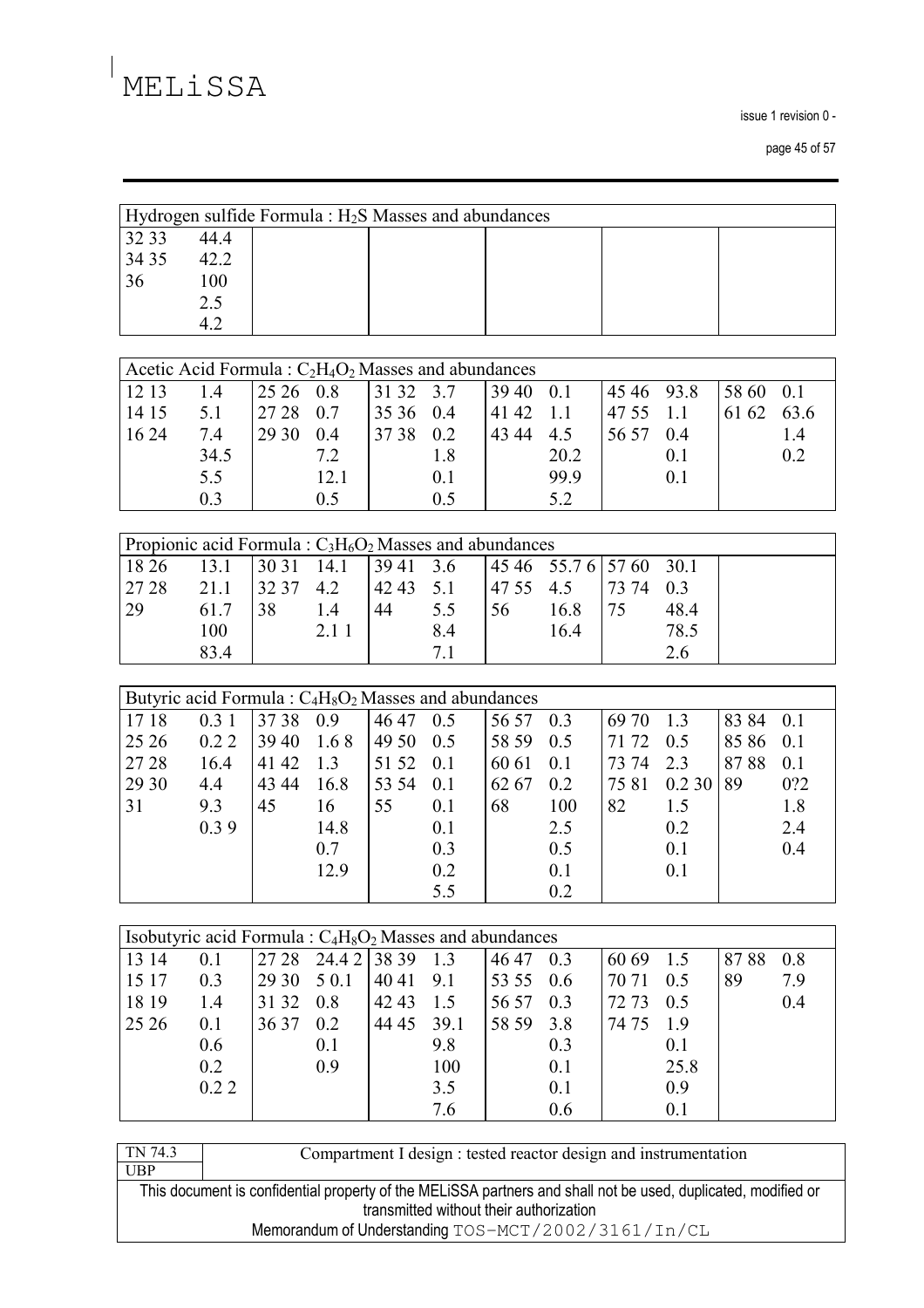issue 1 revision 0 -

|       | Valeric acid Formula : $C_5H_{10}O_2$ Masses and abundances |       |      |       |        |       |      |       |                |       |     |
|-------|-------------------------------------------------------------|-------|------|-------|--------|-------|------|-------|----------------|-------|-----|
| 26 27 | 2.7                                                         | 39 40 | 9.3  | 49 50 | 0.31   | 58 59 | 0.6  | 71 73 | 0 <sup>3</sup> | 85 87 | 1.3 |
| 28 29 | 15.4                                                        | 41 42 | 1.2  | 51 52 | 1 0.4  | 60 61 | 1.5  | 74 75 | 40.5           | 88    | 3.6 |
| 30 31 | 6.6                                                         | 43 44 | 16.8 | 53 54 | 1.3    | 62 67 | 1007 | 7681  | 4.6            | 101   | 0.2 |
| 36 37 | 16.6                                                        | 4546  | 11.1 | 55 56 | 0.6 11 | 68 69 | 0.7  | 8283  | 0.7            | 102   | 0.5 |
| 38    | 1.3                                                         | 47    | 13.4 | 57    | 6.84   | 70    | 0.3  | 84    | 0.3            |       | 0.5 |
|       | 1.7                                                         |       | 1.6  |       |        |       | 0.3  |       | 0.4            |       |     |
|       | 0.3                                                         |       | 11.9 |       |        |       | 0.9  |       | 0.2            |       |     |
|       | 0.5                                                         |       | 0.8  |       |        |       | 0.2  |       | 1.2            |       |     |
|       | 1.2                                                         |       | 0.6  |       |        |       |      |       | 0.5            |       |     |

|       | Isovaleric acid Formula: $C_5H_{10}O_2$ Masses and abundances |       |      |       |      |       |      |       |      |       |     |
|-------|---------------------------------------------------------------|-------|------|-------|------|-------|------|-------|------|-------|-----|
| 25 26 | 0.33                                                          | 39 40 | 17.9 | 50 51 | 0.8  | 60 61 | 100  | 74 75 | 0.9  | 88 91 | 0.7 |
| 27 28 | 25 6.1                                                        | 41 42 | 2.7  | 52 53 | 0.9  | 62 64 | 6.9  | 77 79 | 0.3  | 100   | 0.2 |
| 29 30 | 11.5                                                          | 43 44 | 37.5 | 54 55 | 0.2  | 6768  | 0.5  | 82 83 | 0.1  | 101   | 0.9 |
| 31 36 | 0.2                                                           | 45 46 | 10   | 56 57 | 1.1  | 69 70 | 0.1  | 84 85 | 0.1  | 102   | 0.4 |
| 37 38 | 3.4                                                           | 4749  | 32.9 | 58 59 | 0.6  | 71 73 | 0.2  | 86 87 | 0.5  | 103   | 0.5 |
|       | 0.2                                                           |       | 1.1  |       | 3.83 |       | 0.4  |       | 1.3  |       | 0.1 |
|       | 0.92                                                          |       | 18.1 |       | 2.8  |       | 4.2  |       | 0.2  |       |     |
|       |                                                               |       | 0.5  |       | 0.6  |       | 0.2  |       | 1.3  |       |     |
|       |                                                               |       | 0.2  |       | 4.2  |       | 0.21 |       | 0.2  |       |     |
|       |                                                               |       | 0.2  |       |      |       |      |       | 15.3 |       |     |

From the previous tables, the matricial product  $(FF<sup>T</sup>$ . FF) can be calculated for the set of the above products and for masses ranging from 2 to 105. The statistical analysis shows that in principle all the above components can be quantified simultaneously. However some drawbacks still remain to be solved:

 $-H<sub>2</sub>$  quantification will be hardly possible if it is in small quantities. All the above products desintegrate in small quantities of ions of masses ranging between 2 and 12 (data not shown in the tables). Consequently, numerous interferences may pollute the  $H_2$  signal.

- Analysis of a gas effluent where  $CO<sub>2</sub>$  is the major compound may render difficult the quantification of products of smaller molecular weight although  $CH<sub>4</sub>$  and  $NH<sub>3</sub>$  would in principle be determined accurately.

| TN 74.3                                             | Compartment I design : tested reactor design and instrumentation                                              |  |  |  |  |  |
|-----------------------------------------------------|---------------------------------------------------------------------------------------------------------------|--|--|--|--|--|
| <b>UBP</b>                                          |                                                                                                               |  |  |  |  |  |
|                                                     | This document is confidential property of the MELISSA partners and shall not be used, duplicated, modified or |  |  |  |  |  |
|                                                     | transmitted without their authorization                                                                       |  |  |  |  |  |
| Memorandum of Understanding TOS-MCT/2002/3161/In/CL |                                                                                                               |  |  |  |  |  |
|                                                     |                                                                                                               |  |  |  |  |  |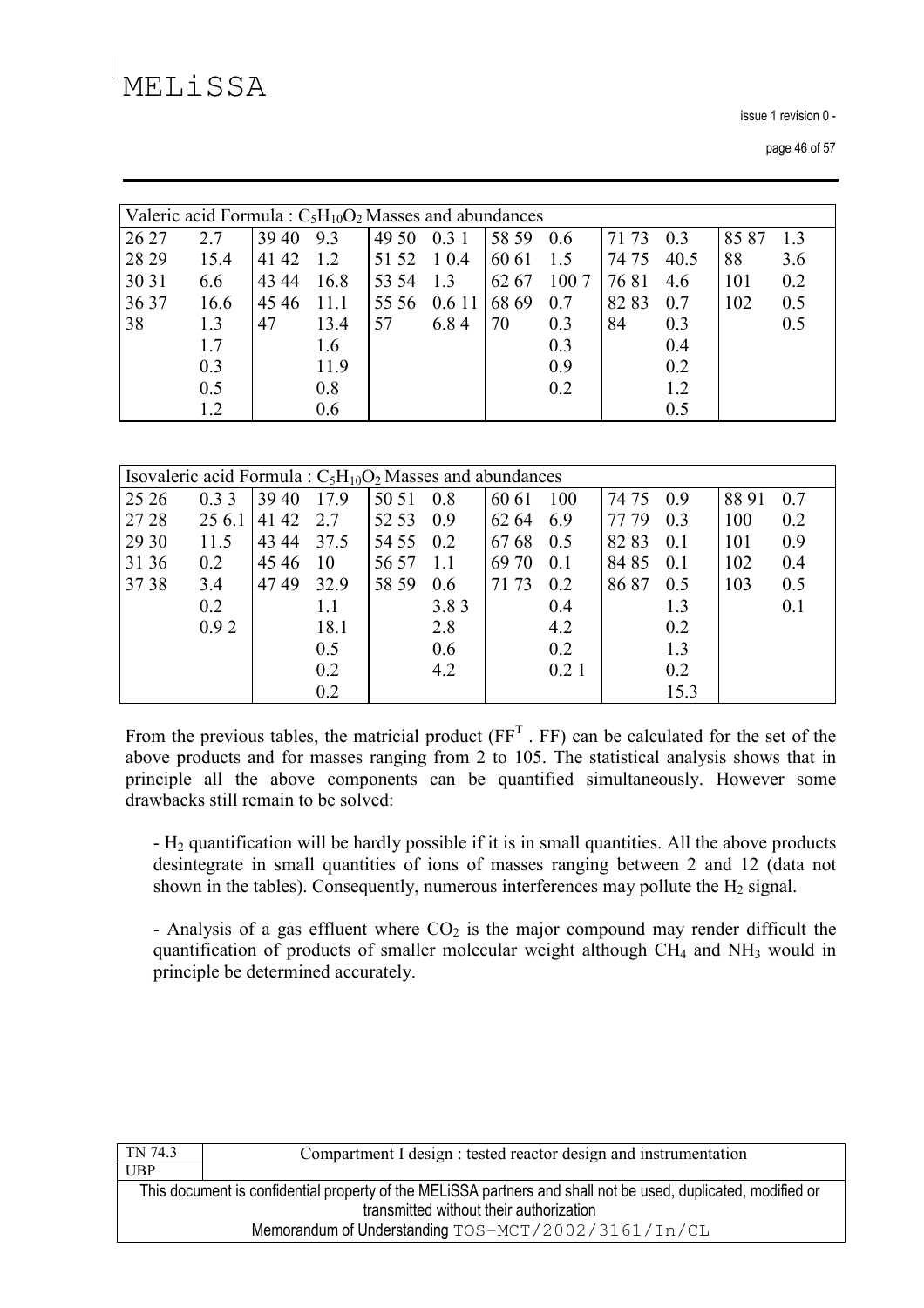### $5.8$ **Mass spectrometer specifications**

#### 5.8.1 **CAPILLARY INLET**

For the analysis of gases, a capillary inlet must be chosen method in order to reduce the gas pressure form the sample pressure to ion chamber pressure. As can be seen in Figure 13, the pressure is firstly reduced from 300 kPa (see Figure 3) to approximately 100 Pa using a capillary. The necessary pressure drop is created by a rotary pump. Under this condition flow in the capillary will be laminar. Flow in the connection line to the rotary pump also has to be in the laminar flow region. This avoids enrichment of compounds according to their masses, which only occurs in the molecular flow region where the mean free path of molecules is larger than the inner diameter of the tube.



Figure 13 : Capillary inlet

At temperature below the boiling point of the volatile compounds, condensation may occur if the vapor pressure is sufficiently low. It is necessary to heat the capillary and to use inert materials.

#### 5.8.2 TECHNICAL SPECIFICATIONS.

The specifications for the mass spectrometer, coupled with the Compartment 1 are summarized in the following table.

| TN 74.3                                             | Compartment I design : tested reactor design and instrumentation                                              |  |  |  |  |  |
|-----------------------------------------------------|---------------------------------------------------------------------------------------------------------------|--|--|--|--|--|
| <b>UBP</b>                                          |                                                                                                               |  |  |  |  |  |
|                                                     | This document is confidential property of the MELISSA partners and shall not be used, duplicated, modified or |  |  |  |  |  |
|                                                     | transmitted without their authorization                                                                       |  |  |  |  |  |
| Memorandum of Understanding TOS-MCT/2002/3161/In/CL |                                                                                                               |  |  |  |  |  |
|                                                     |                                                                                                               |  |  |  |  |  |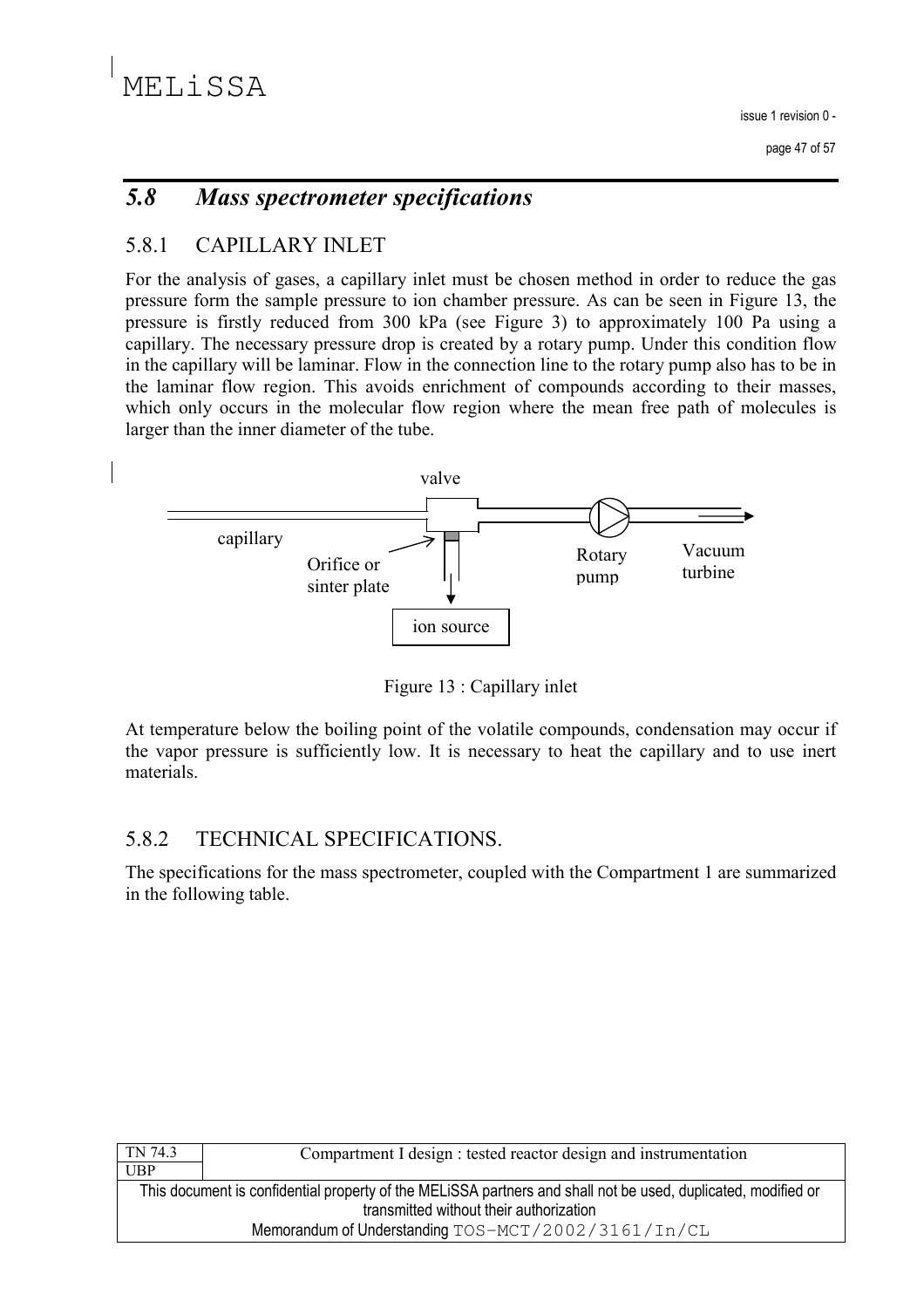issue 1 revision 0 -

page 48 of 57

| Mass range                | 1 to 200 uma                                                                                                                                                                                  |
|---------------------------|-----------------------------------------------------------------------------------------------------------------------------------------------------------------------------------------------|
| Detector type             | High performance combination electron multiplier Faraday                                                                                                                                      |
|                           | cup.                                                                                                                                                                                          |
| Base pressure Performance | $< 6.6$ . 10 <sup>-7</sup> Pa                                                                                                                                                                 |
| Ambient temperature       | $20^{\circ}$ C to $50^{\circ}$ C                                                                                                                                                              |
| Relative humidity         | $\leq 80\%$                                                                                                                                                                                   |
| Utility requirements      | No rack space required Compressed air located near the<br>compound pump 220/240 VAC, 2 amp outlet located at the<br>power module 220/240 VAC, 0.75 amp outlet located at<br>the foreline pump |

| TN 74.3                                                                                                       | Compartment I design : tested reactor design and instrumentation |  |  |  |  |  |  |
|---------------------------------------------------------------------------------------------------------------|------------------------------------------------------------------|--|--|--|--|--|--|
| UBP                                                                                                           |                                                                  |  |  |  |  |  |  |
| This document is confidential property of the MELISSA partners and shall not be used, duplicated, modified or |                                                                  |  |  |  |  |  |  |
|                                                                                                               | transmitted without their authorization                          |  |  |  |  |  |  |
|                                                                                                               | Memorandum of Understanding TOS-MCT/2002/3161/In/CL              |  |  |  |  |  |  |
|                                                                                                               |                                                                  |  |  |  |  |  |  |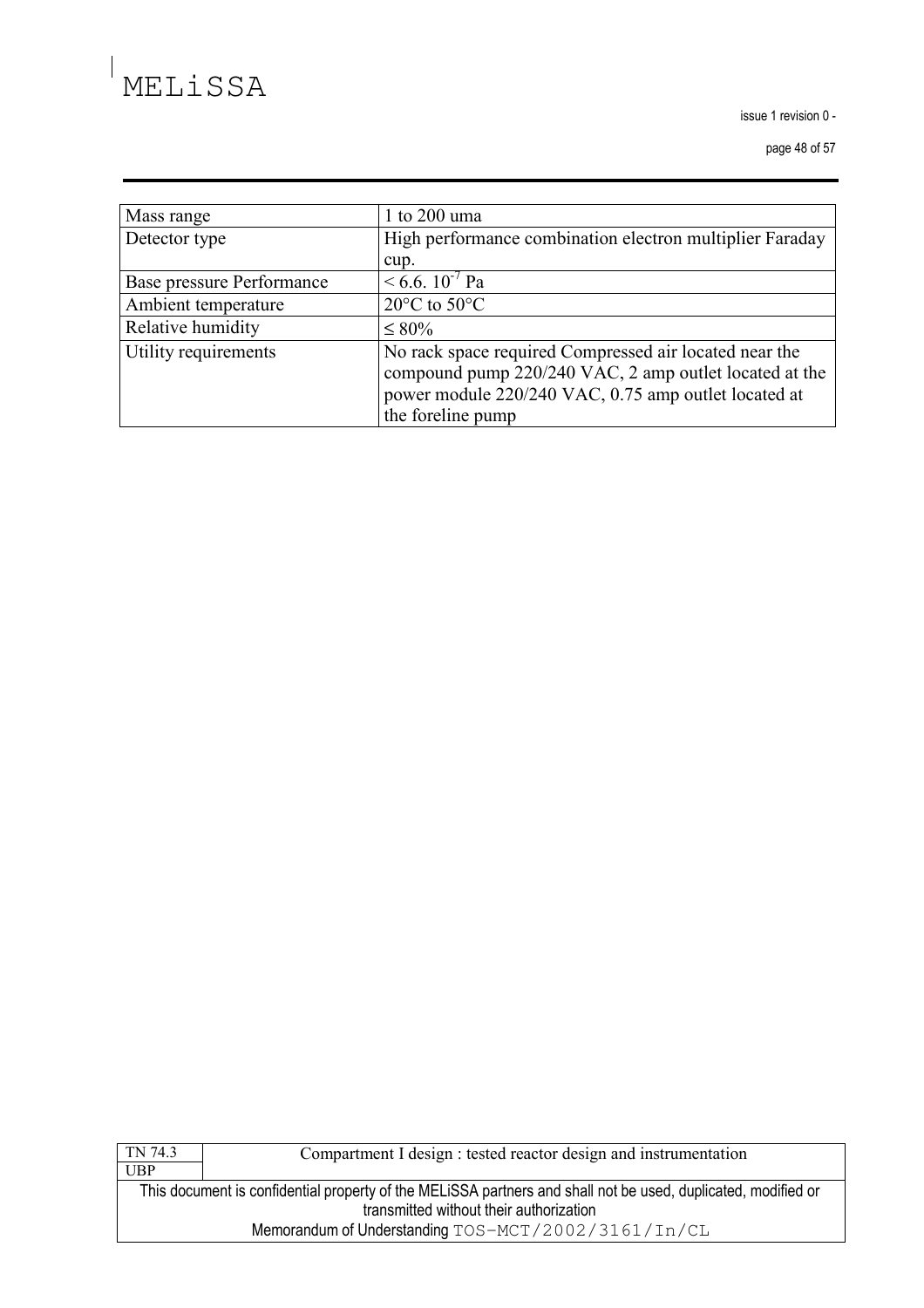### 6 **GC/MS ANALYSIS**

From the above, it clearly appears that neither GC nor MS alone can solve the problem of online analysis of the gas phase effluent of the first compartment.

The best solution is to use, from one hand the separation capacities of a chromatograph and the general capacities of MS for identifying and quantifying gas compounds, even if they are present in gas mixtures. Gas chromatography coupled to mass spectrometry is a method that combines the features of gas chromatography and mass spectrometry to identify different substances. The GC-MS is composed of two major building blocks: the gas chromatograph and the mass spectrometer. The gas chromatograph uses chemical differences to separate the molecules within the compound sample by controlling the time required for different kinds of molecules to arrive at the mass spectrometer. The mass spectrometer then breaks each molecule into ionized fragments and identifies each molecule from the charge and mass of the ionized fragments

For compartment I, the exhaust gas contains permanent gases  $(CO_2, CH_4, NH_3, H_2, H_2S,$ H<sub>2</sub>O,...) and Volatile Fatty Acids. Considering that the simultaneous quantification of VFA and permanent gas will be hardly achievable simultaneously because of the difference in concentrations, the analyzer has to be composed of two gas chromatographic columns: one with a packed column for permanent gases separation and one with a capillary column for VFA.

As the outlet gas flow of the fermentor, the circuit to the Mass Spectrometer analyzer must be heated to at least 40 - 65<sup>o</sup>C for avoiding any condensation. Water remains a problem either for the detection system or for the chromatographic columns. The choice of water trap depends of the gaseous phase. For example, silica gel adsorbs  $CO<sub>2</sub>$  and others can adsorb VFA. But to protect the analyzer, it is necessary to have a dew-point of  $-40^{\circ}$ C at the entrance of the gas analysis system.

| Compartment I design : tested reactor design and instrumentation                                              |  |  |  |  |  |
|---------------------------------------------------------------------------------------------------------------|--|--|--|--|--|
|                                                                                                               |  |  |  |  |  |
| This document is confidential property of the MELISSA partners and shall not be used, duplicated, modified or |  |  |  |  |  |
| transmitted without their authorization                                                                       |  |  |  |  |  |
| Memorandum of Understanding TOS-MCT/2002/3161/In/CL                                                           |  |  |  |  |  |
|                                                                                                               |  |  |  |  |  |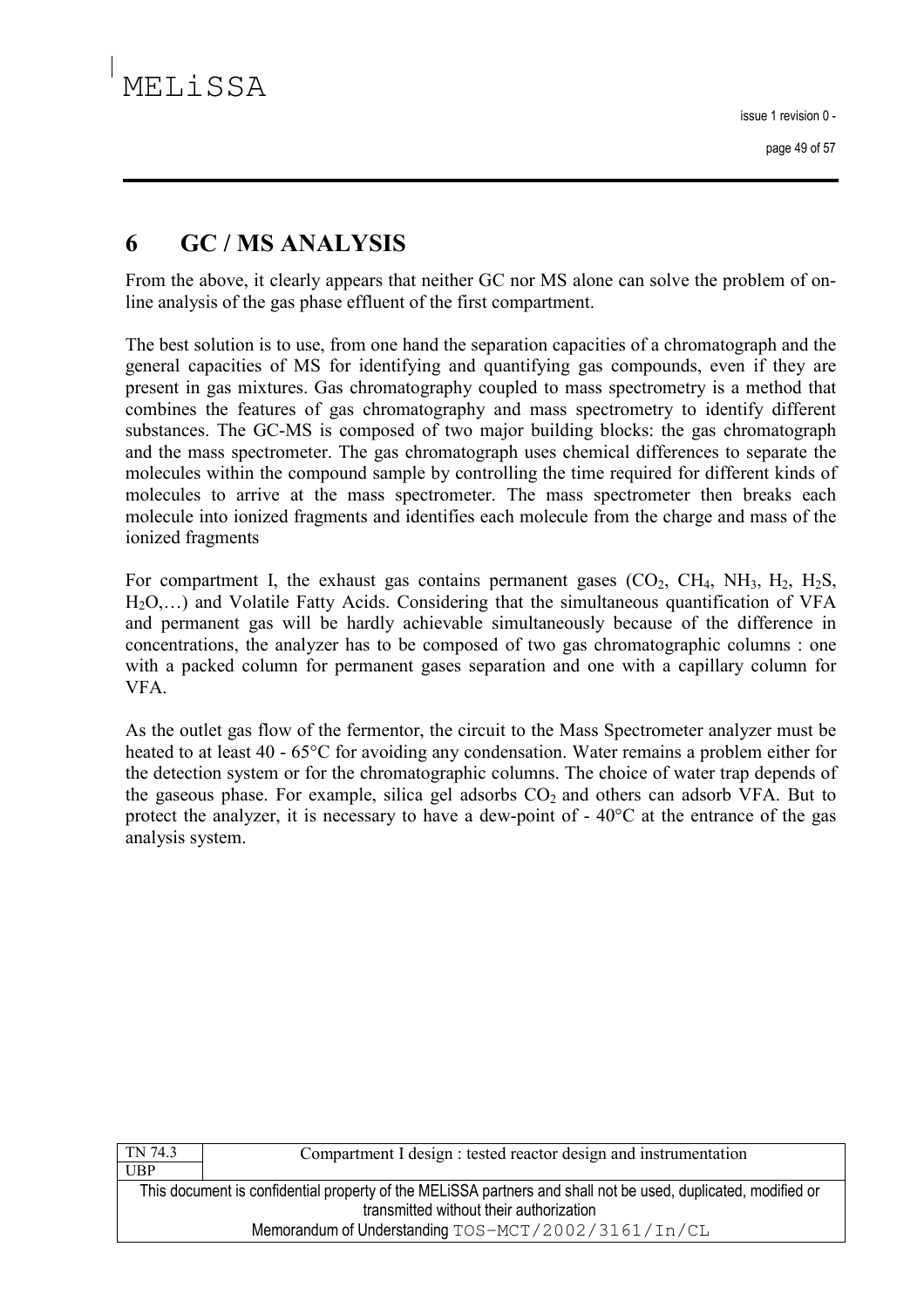issue 1 revision 0 -

page 50 of 57





| Compartment I design : tested reactor design and instrumentation                                              |  |  |  |  |  |
|---------------------------------------------------------------------------------------------------------------|--|--|--|--|--|
|                                                                                                               |  |  |  |  |  |
| This document is confidential property of the MELISSA partners and shall not be used, duplicated, modified or |  |  |  |  |  |
| transmitted without their authorization                                                                       |  |  |  |  |  |
| Memorandum of Understanding TOS-MCT/2002/3161/In/CL                                                           |  |  |  |  |  |
|                                                                                                               |  |  |  |  |  |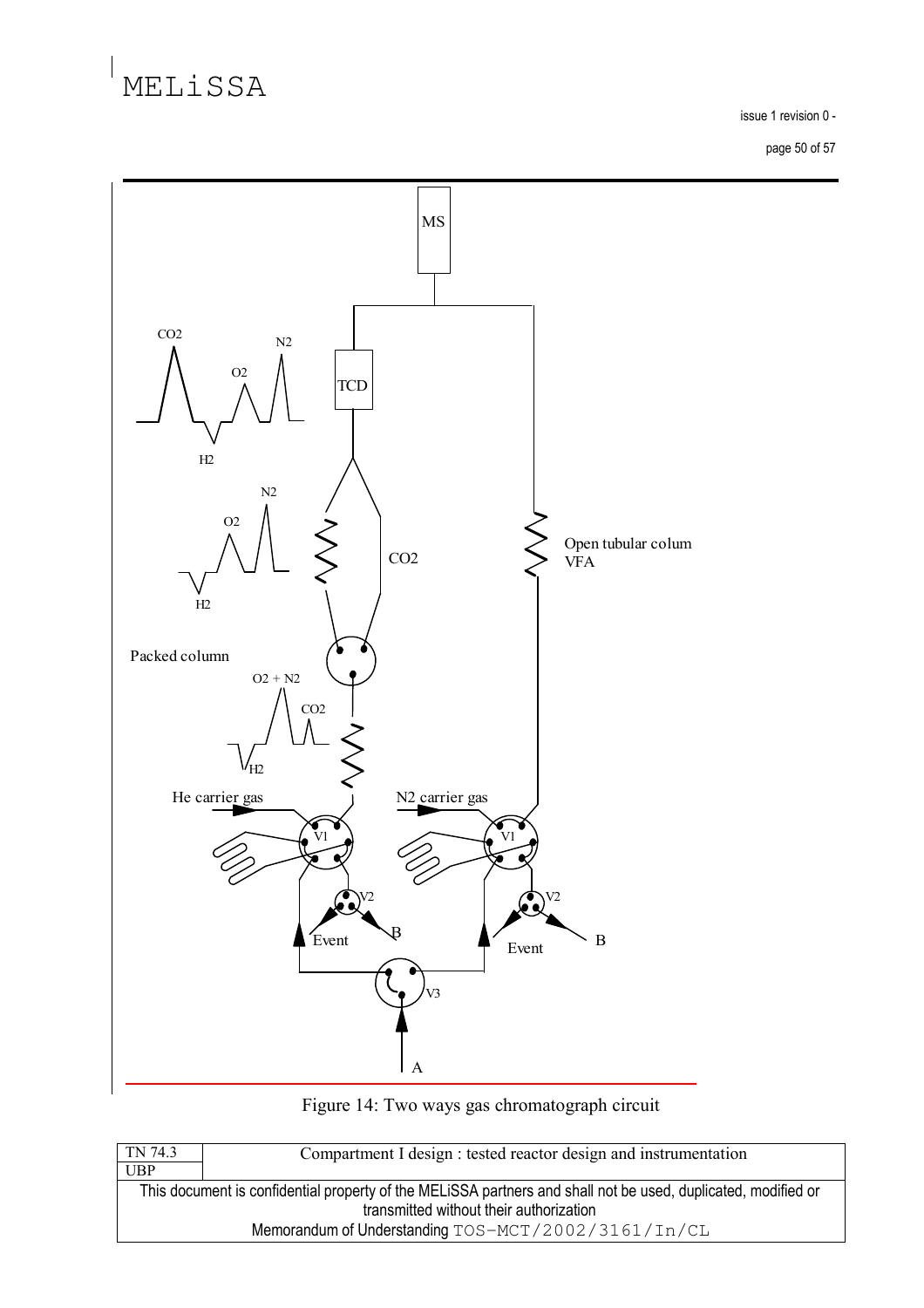The requirements can be summarized as follows:

- separate permanent gas and enable identification and quantification knowing that some of them can be present at low concentration, *i.e.* 1 %  $H_2$  in gas containing 95 %  $CO_2$ .

- separate VFA and enable identification and quantification in terms of partial pressure into the incident gas.

The solution that is proposed consists in using packed column chromatography for separating permanent gas and capillary column for VFA and other diluted organics.

The basic principle of such an operation is schemed in Figure 14. The gas is alternatively distributed in the packed column and the capillary column with the V3 valve. It is important not to inject carrier gas (He or  $N_2$ ) in the outlet gas circuit so design the two ways gas chromatograph circuit with two events. Analysis is performed in 3 steps to avoid pollution with vector gas. The three steps are described in the table hereafter.



| TN 74.3                                             | Compartment I design : tested reactor design and instrumentation                                              |  |  |  |  |  |
|-----------------------------------------------------|---------------------------------------------------------------------------------------------------------------|--|--|--|--|--|
| <b>UBP</b>                                          |                                                                                                               |  |  |  |  |  |
|                                                     | This document is confidential property of the MELISSA partners and shall not be used, duplicated, modified or |  |  |  |  |  |
|                                                     | transmitted without their authorization                                                                       |  |  |  |  |  |
| Memorandum of Understanding TOS-MCT/2002/3161/In/CL |                                                                                                               |  |  |  |  |  |
|                                                     |                                                                                                               |  |  |  |  |  |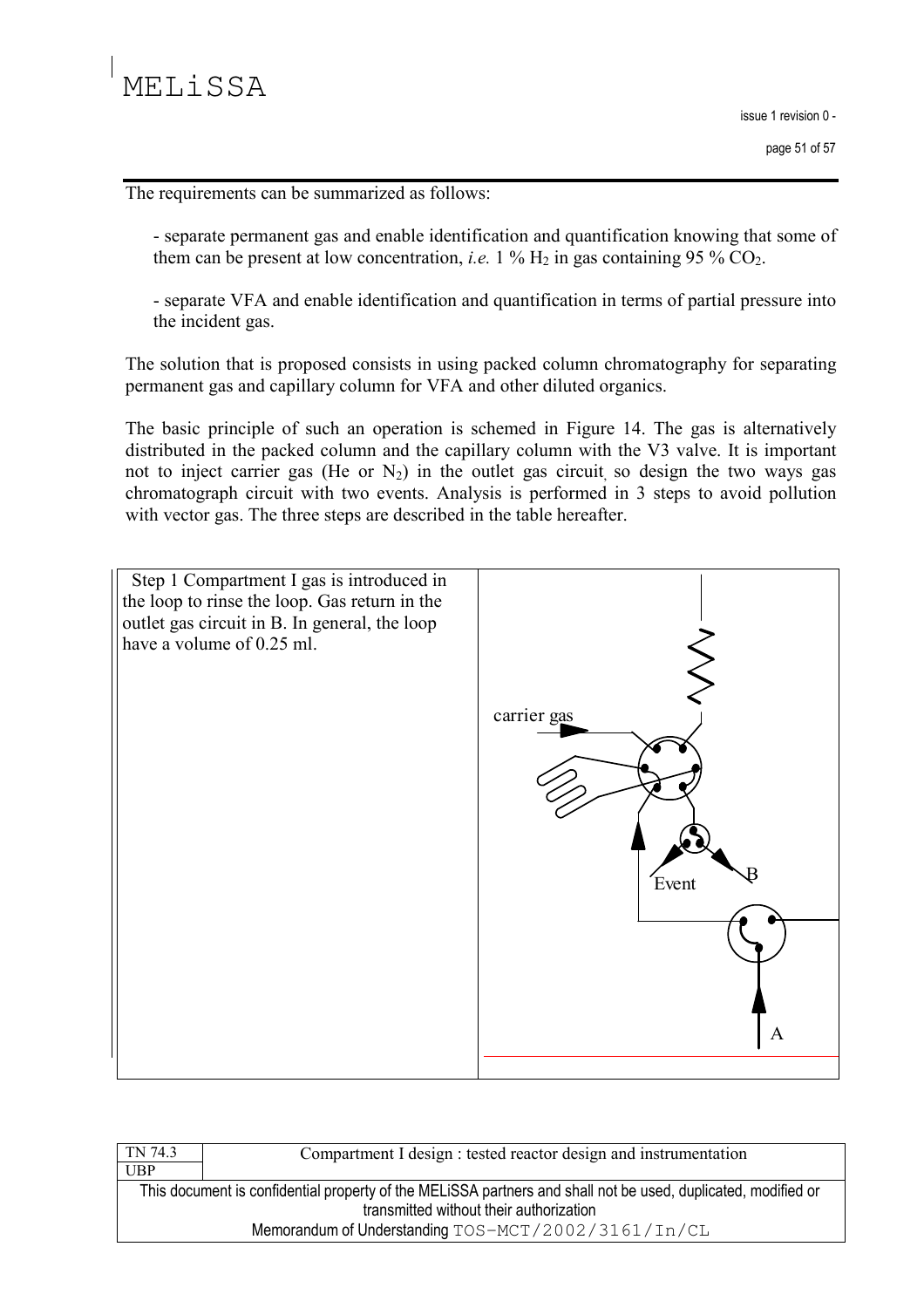issue 1 revision 0 -

page 52 of 57



| TN 74.3                                                                                                       | Compartment I design : tested reactor design and instrumentation |  |  |  |  |  |
|---------------------------------------------------------------------------------------------------------------|------------------------------------------------------------------|--|--|--|--|--|
| UBP                                                                                                           |                                                                  |  |  |  |  |  |
| This document is confidential property of the MELISSA partners and shall not be used, duplicated, modified or |                                                                  |  |  |  |  |  |
| transmitted without their authorization                                                                       |                                                                  |  |  |  |  |  |
| Memorandum of Understanding TOS-MCT/2002/3161/In/CL                                                           |                                                                  |  |  |  |  |  |
|                                                                                                               |                                                                  |  |  |  |  |  |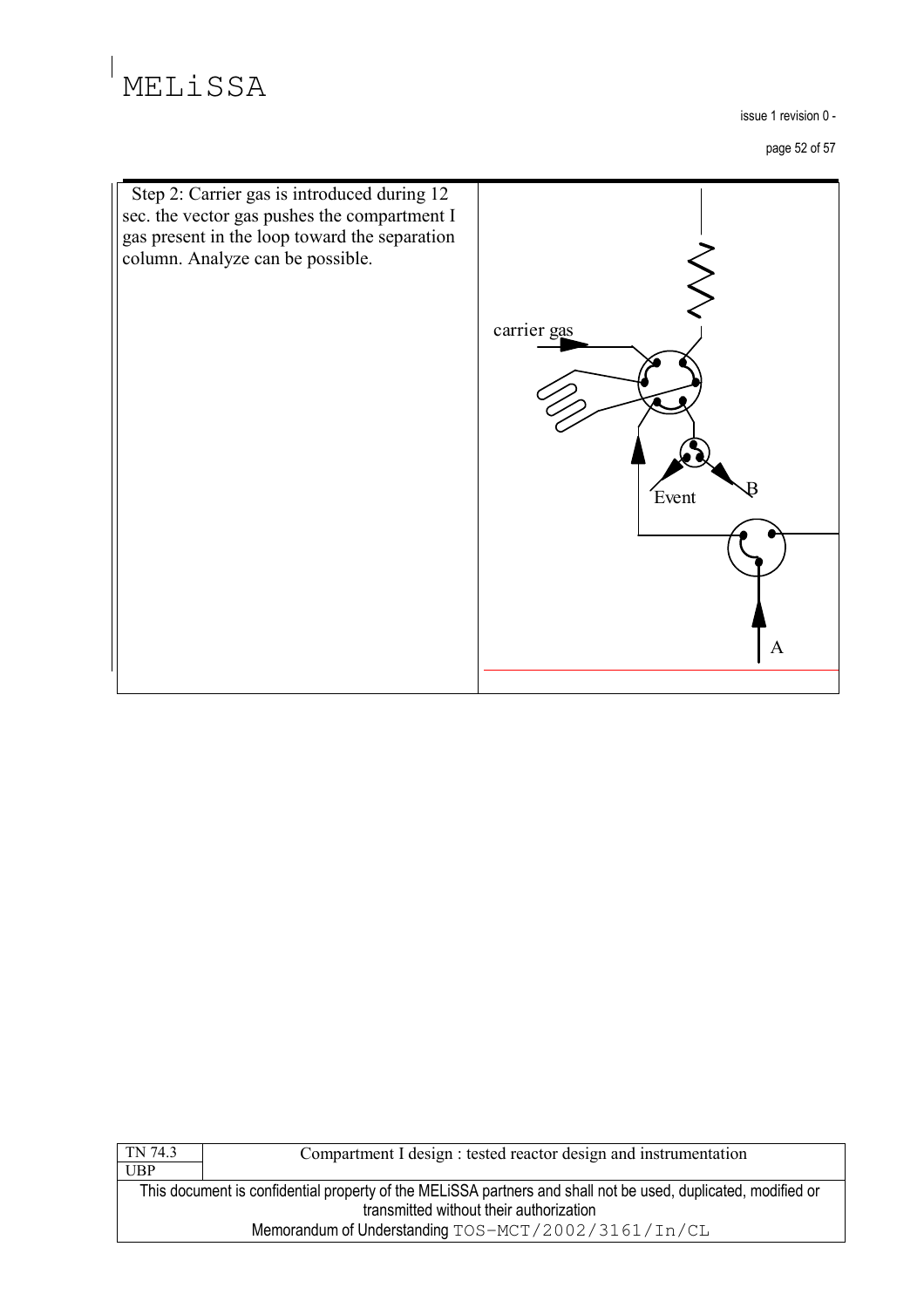# **MELISSA**

issue 1 revision 0 -

page 53 of 57



The interface between the gas chromatograph and mass spectrometer is a separator that preferentially removes the gas chromatograph carrier and permits a flow of enriched gas sample to enter the spectrometer. For the permanent gas, a TCD detector detects the peaks in order to switch the gas sample (after column separation) for entering the spectrometer. Generally, there is a molecular jet separator between GC and MS. Direct coupling to the mass spectrometer is usually used for capillary columns.

The specifications for the two ways mass spectrometer gas chromatograph, coupled with the Compartment 1 are summarized in the following table.

| Permanent gases             | Packed column                                                                                     |
|-----------------------------|---------------------------------------------------------------------------------------------------|
| <b>Volatile Fatty Acids</b> | Capillary column                                                                                  |
| Detection                   | Quadripole mass spectrometer                                                                      |
| <b>Transfers lines</b>      | Sample and injection with thermal regulation<br>until $150^{\circ}$ C                             |
| Sampling                    | Internal pump with heating valve                                                                  |
| Cycle time                  | Complete cycle : 6 minutes : adsorption, -<br>disorbtion - injection - cleaning - cooling<br>down |
| Alimentation                | 110/220V or 12V with batteries Max 80 W                                                           |

TN 74.3 Compartment I design : tested reactor design and instrumentation **UBP** 

This document is confidential property of the MELiSSA partners and shall not be used, duplicated, modified or transmitted without their authorization Memorandum of Understanding TOS-MCT/2002/3161/In/CL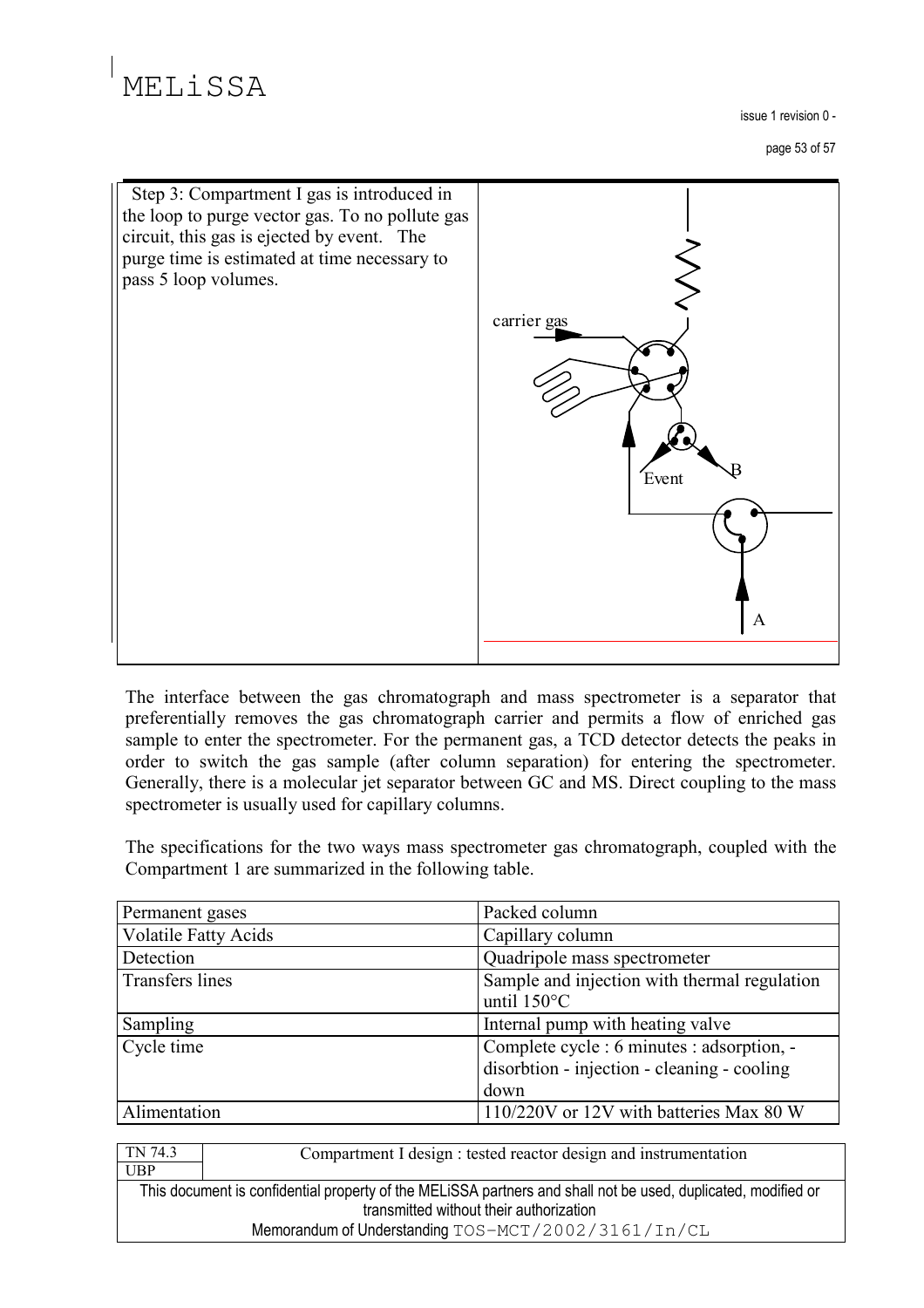# **MELISSA**

issue 1 revision 0 -

page 54 of 57

Of course, this experimental scheme needs to be further improved, but it must be outlined that on-line analysis of gas effluent composition, including trace compounds and major compounds such  $CO_2$ ,  $H_2$  and  $CH_4$  can be performed. The main advantage of such a technique is that in the case of presence of unexpected compounds, the analytical system will record a signal and propose identification and determine a concentration.

Hereafter, a non exhaustive list of companies that propose equipments, some of them being already miniaturized for embarked application or specially designed for functioning in harsh or industrial environments.

### **Gas chromatograph companies**

- Agilent technologies
- Perkin Elmer instruments
- SRA Instruments
- Varian Analytical Instruments

## . Mass spectrometer companies

- Balzers AG
- Bruker Instruments Inc.
- Edwards High Vacuum International
- Hewlett-Packard Co
- JEOL Inc.
- Kurt J. Lesker Co
- Levbold Inficon Inc
- Micromass UK Ltd
- MKS Instruments Inc
- Perkin-Elmer Corp
- Seiko Instruments USA Inc
- Varian Analytical Instruments

| TN 74.3                                                                                                       | Compartment I design : tested reactor design and instrumentation |
|---------------------------------------------------------------------------------------------------------------|------------------------------------------------------------------|
| UBP                                                                                                           |                                                                  |
| This document is confidential property of the MELISSA partners and shall not be used, duplicated, modified or |                                                                  |
| transmitted without their authorization                                                                       |                                                                  |
| Memorandum of Understanding TOS-MCT/2002/3161/In/CL                                                           |                                                                  |
|                                                                                                               |                                                                  |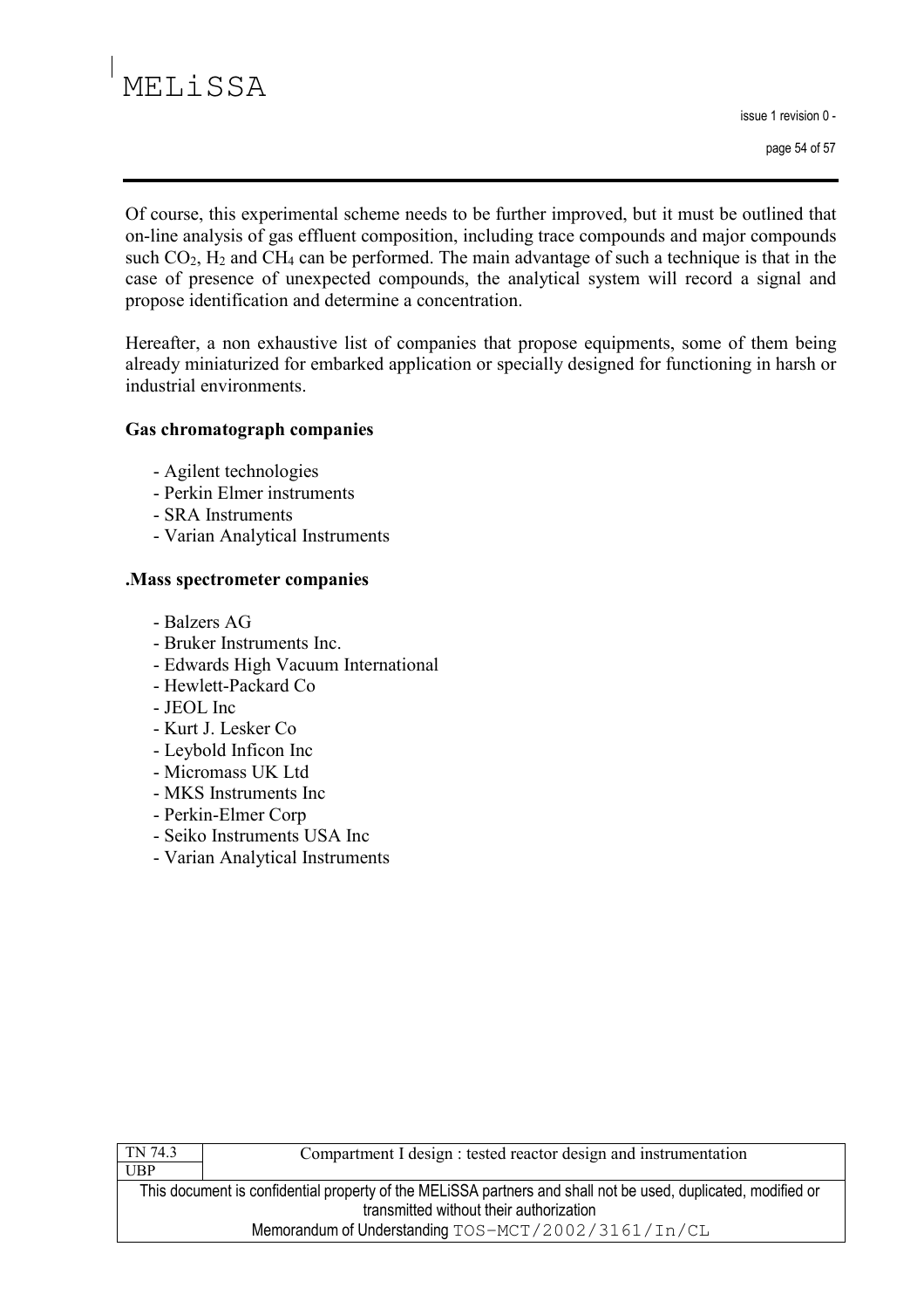### $\overline{7}$ **CONCLUSION**

The above study was intended to predict the general behavior of the pilot facility of Compartment I of MELISSA considering the results obtained from previous experiments on a smaller volume bench scale reactor. The values of substrate degradation and of biogas production which are given must be considered as orders of magnitude considering global stoichiometric conservation with a steady state assumption based on preliminary results already obtained.

Some critical issues remain to be faced. One of the most difficult point for evaluating the preformances of this kind of reactor lies in the fact that it will hardly be at steady state, the time constants of potentially rate controlling processes ranging from few hours to several months. However it must be stressed that the general methodology adopted for other MELISSA compartments must still be applied. This includes stoichiometric constraints evaluation and on-line analysis of gas phase composition which will provide in real time information of the physiological state of the reactor.

The review from literature data and other experimental works performed in the lab. of on-line gas phase analysis methods show that the GC/MS technique has to be seriously investigated for anaerobic reactor characterisation. This is a new challenge for this kind of fermentation culture. From a technical point, the main conclusion is that the analyzer has to be composed of two gas chromatographic columns: one with a packed column for permanent gases separation and one with a capillary column for VFA. The quantification of gas composition can be performed by MS, eventually in parallel with other detection systems.

| TN 74.3                                                                                                       | Compartment I design : tested reactor design and instrumentation |
|---------------------------------------------------------------------------------------------------------------|------------------------------------------------------------------|
| UBP                                                                                                           |                                                                  |
| This document is confidential property of the MELISSA partners and shall not be used, duplicated, modified or |                                                                  |
| transmitted without their authorization                                                                       |                                                                  |
| Memorandum of Understanding TOS-MCT/2002/3161/In/CL                                                           |                                                                  |
|                                                                                                               |                                                                  |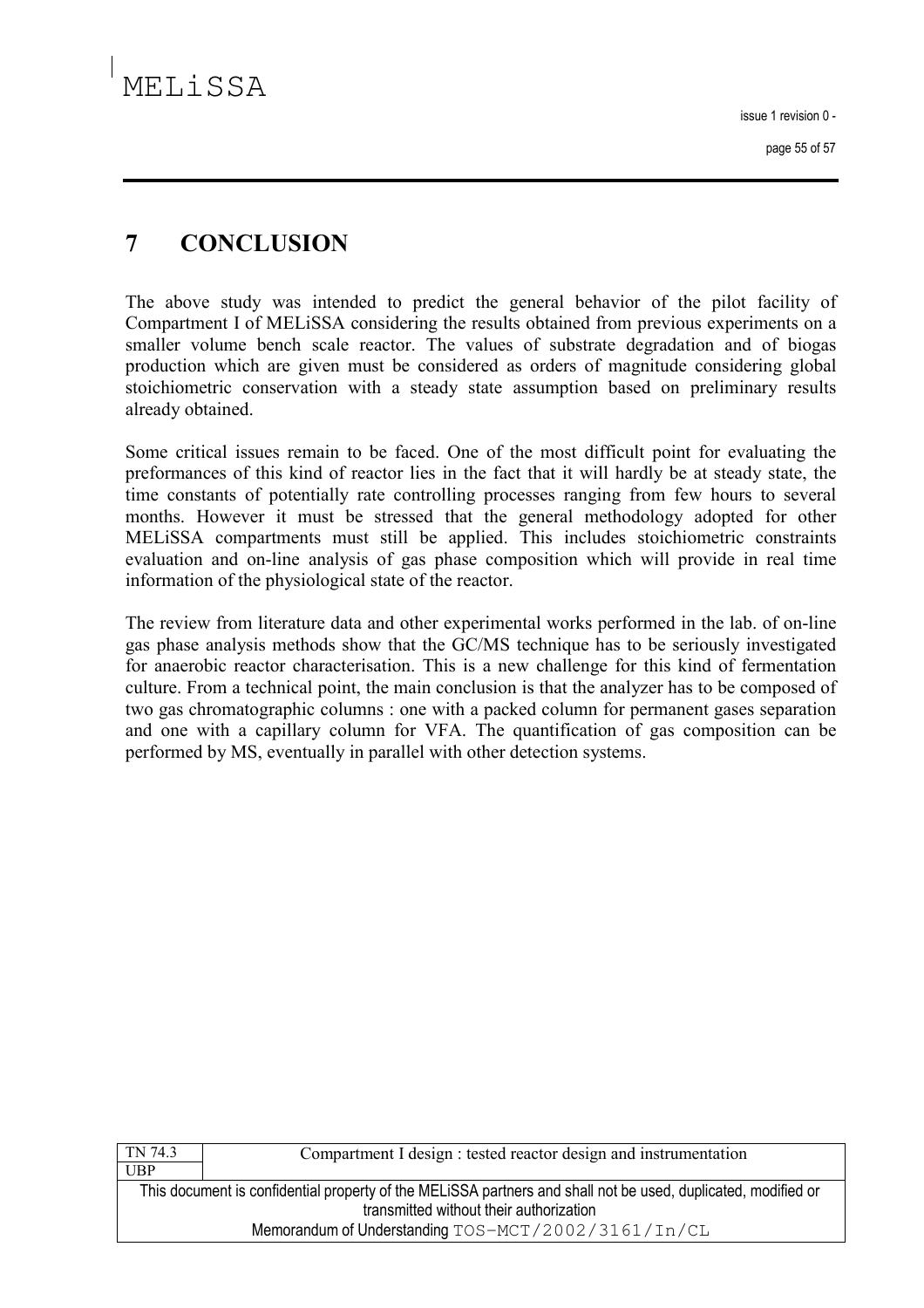#### $\mathbf{8}$ **REFERENCES**

E. Heinzle, Mass Spectrometry for On-line Monitoring of Biotechnological Processes", Advanced in Biochemical Engineering Biotechnology, 35, 1-45.

Technical Note "Partial Pressures vs Total Pressure for an Open Ion Source RGA" - Leybold Inficon.

R. Souchet, J. Sarrau, G.Valdener, "Analyse des gaz résiduels en ultra-vide" Le vide, n° 159-160, 972

B. K. Ahring, *Perspectives for Anaerobic Digestion*, Advances in biochemical engineering / biotechnology, Biomethanation I, Springer, New York

H.N. Gavala, I. Angelidaki, B.K. Ahring, *Kinetics and modelling of anaerobic digestion process*, Advances in biochemical engineering / biotechnology, Biomethanation I, Springer, New York

I. Angelidaki, L. Ellegaard, B. K. Ahring, Applications of the anaerobic digestion process, Advances in biochemical engineering / biotechnology, Biomethanation II, Springer, New York

I.V. Skiadas, H.N. Gavala, J.E. Schmidt, B.K. Ahring, Anaerobic granular sludge and biofilm *reactors*, Advances in biochemical engineering / biotechnology, Biomethanation II, Springer, New York

P.F. Pind, I. Angelidaki, B. K. Ahring, K. Stamatelatou, G. Lyberatos, Monitoring and control of anaerobic reactorss, Advances in biochemical engineering / biotechnology, Biomethanation II, Springer, New York

Technical Note 71.1 Engineering of the waste compartment, Requirements, performances and sizing of the MELiSSA waste compartment, -EPAS-02/2002

Technical Note 71.2 Engineering of the waste compartment, Bioreactor design, -EPAS-07/2002

Technical Note 71.3 Engineering of the waste compartment, Solid loop design, -EPAS-07/2002

Technical Note 71.4 *Engineering of the waste compartment liquid loop design of the waste* compartment, -EPAS-08/2002

| TN 74.3                                                                                                       | Compartment I design : tested reactor design and instrumentation |
|---------------------------------------------------------------------------------------------------------------|------------------------------------------------------------------|
| UBP                                                                                                           |                                                                  |
| This document is confidential property of the MELISSA partners and shall not be used, duplicated, modified or |                                                                  |
| transmitted without their authorization                                                                       |                                                                  |
| Memorandum of Understanding $TOS-MCT/2002/3161/In/CL$                                                         |                                                                  |